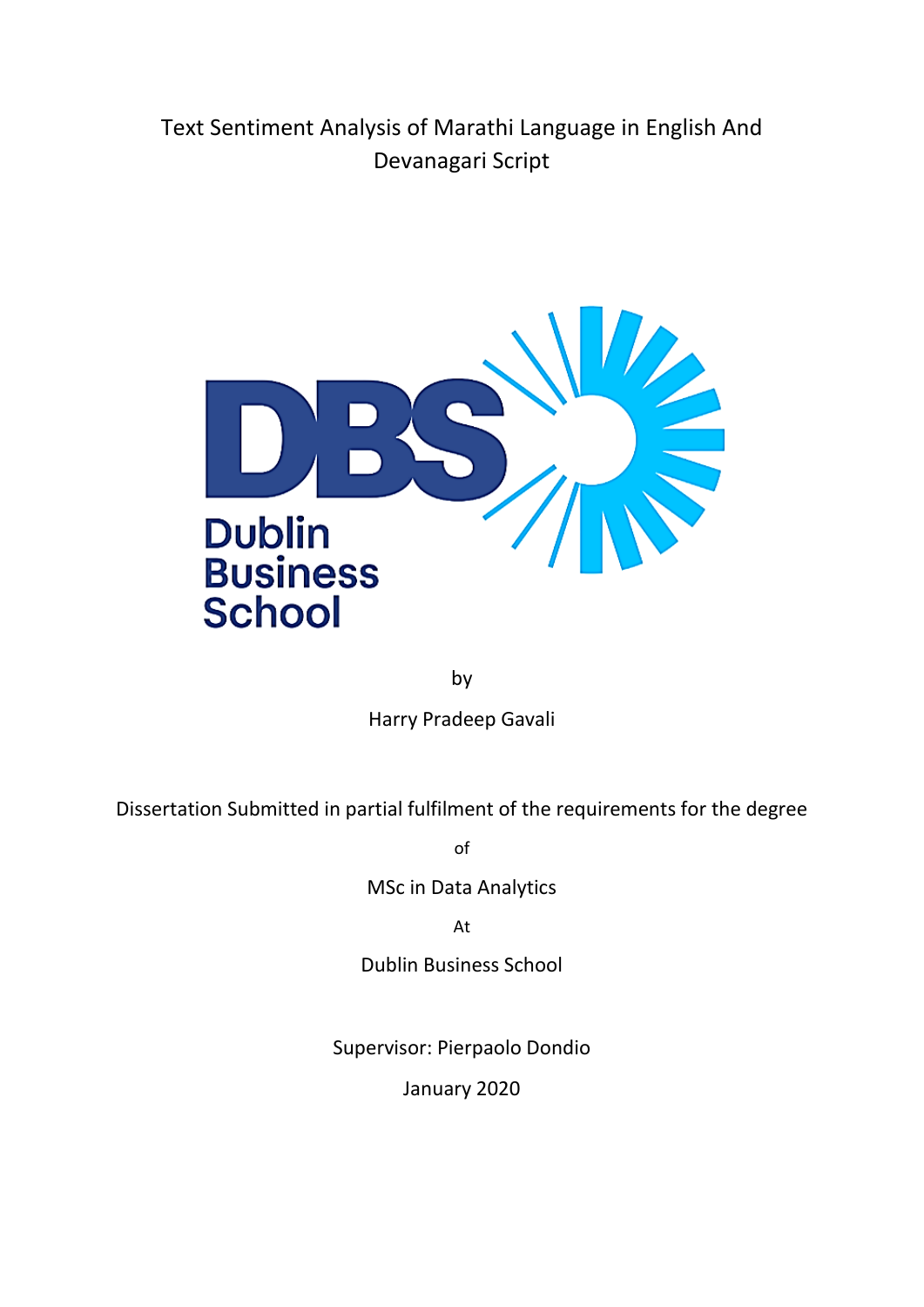# DECLARATION

<span id="page-1-0"></span>I declare that this dissertation that I have submitted to Dublin Business School for the award of MSc in Data Analytics is my own research and original work; except where otherwise stated, where it is clearly acknowledged by references. Also, this work has not been submitted for any other degree and is entirely in compliance with Dublin Business School's academic policy.

Signed: Harry Pradeep Gavali

Dated: 6<sup>th</sup> January 2020.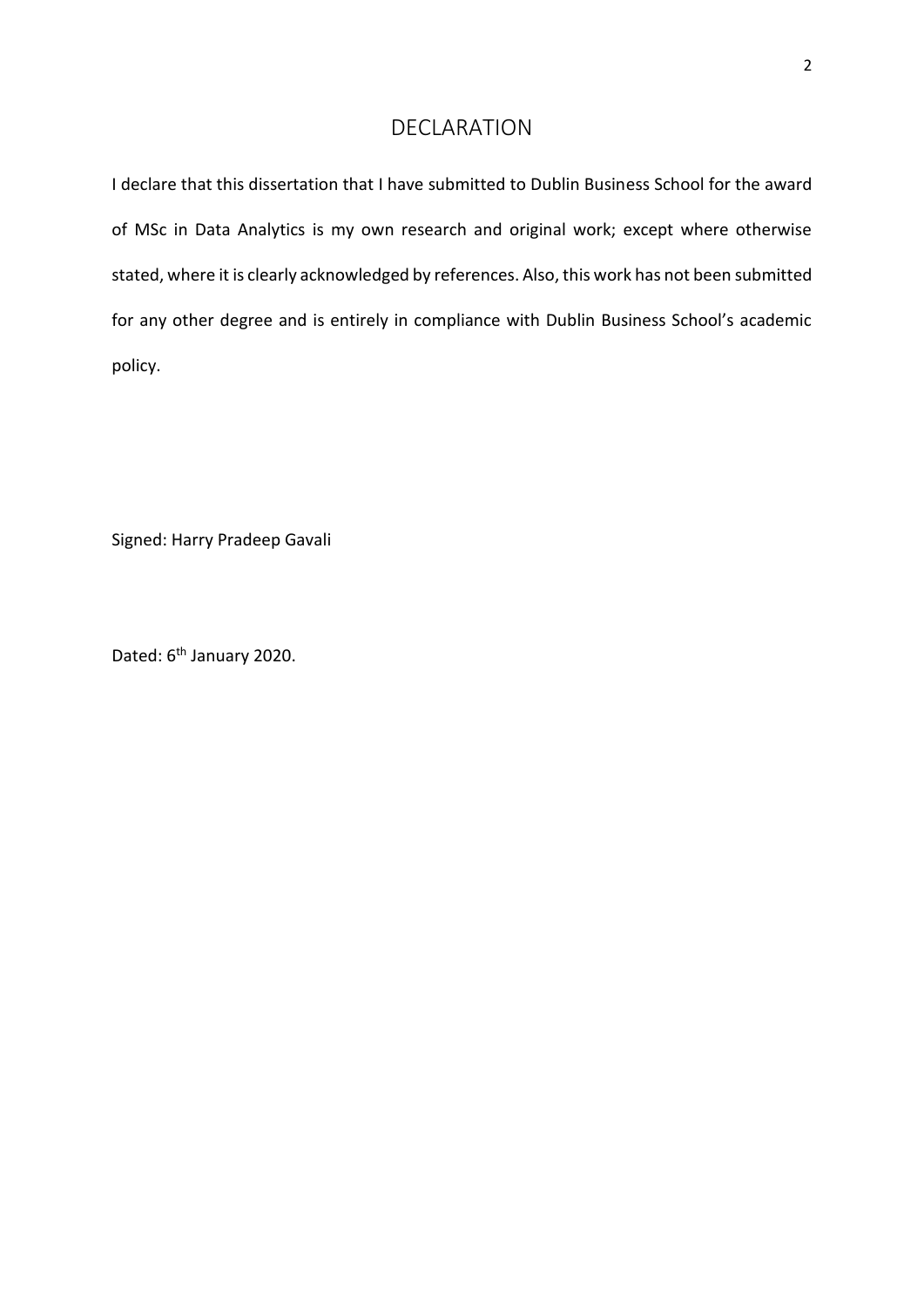### ACKNOWLEDGEMENT

<span id="page-2-0"></span>I would like to express my deepest gratitude to my mentor and research supervisor Mr Pierpaolo Dondio, for guiding me on the right track from the beginning to the end of the research. I appreciate his constructive feedbacks and his willingness to always dedicate his precious time generously. He was always available to help, and his remarks have helped me a lot in order to make the research successful and professional.

I would also like to thank my parents, my friends and their parents who invested their precious time and helped me in compiling the data for the research. Few of them had to act as judges in order to rate the data, which was a crucial part of the research. Their help is deeply appreciated.

Furthermore, I would like to thank Google for allowing me to incorporate their Cloud Translation API which translated the data smoothly and swiftly.

Finally, I am indebted to my family for they have been a continuous support and have always motivated me throughout the completion of the thesis.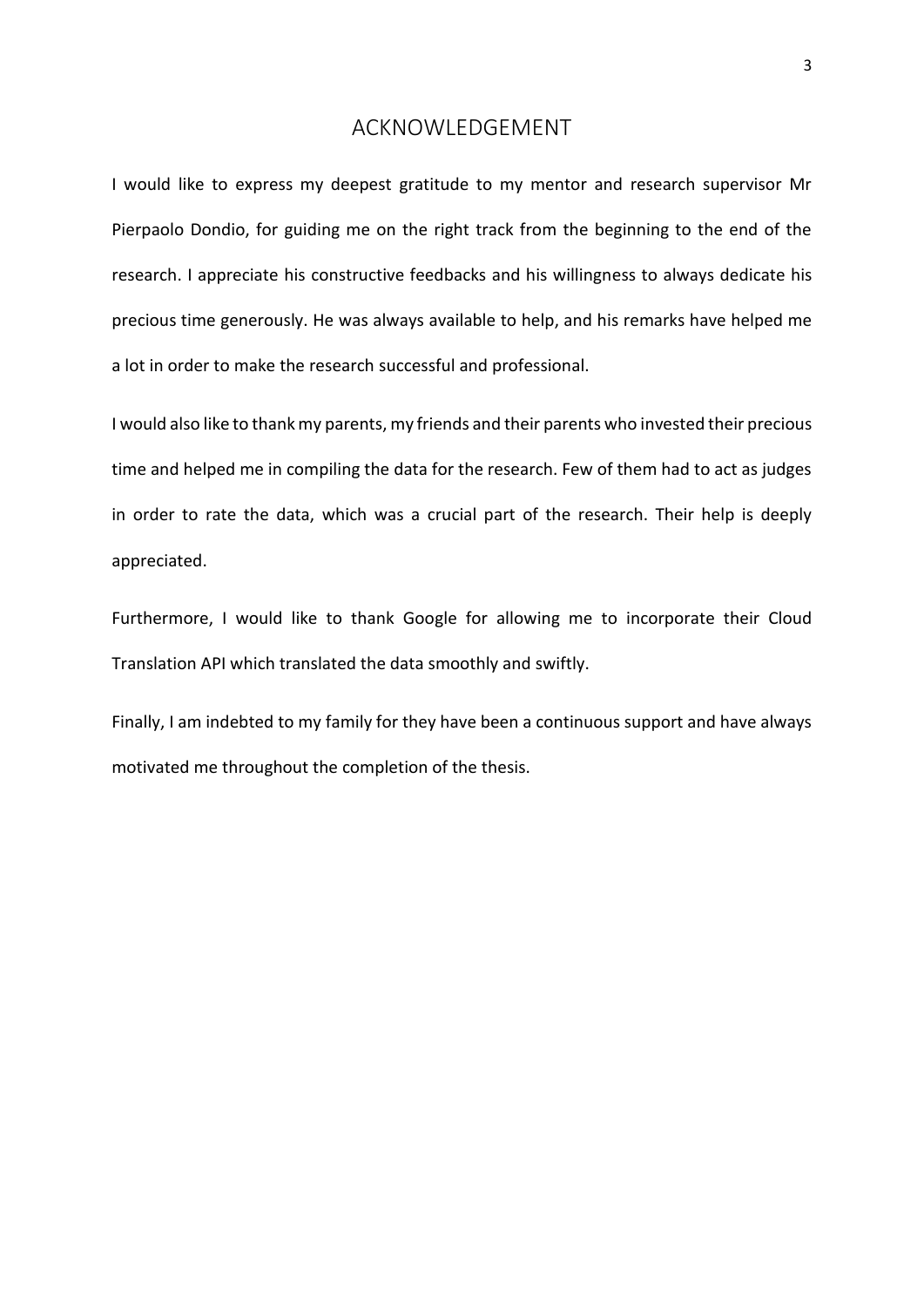### ABSTRACT

<span id="page-3-0"></span>Marathi is a language spoken by a very large number of people in India and about 10% of the Indian population uses 'Marathi + English' while texting one another. This study focuses on text sentiment analysis of the mixed language text of Marathi (written in English) first, and then compares the accuracy again after the same sentences (written in Devanagari script) have been translated using Google's cloud translation services. Same machine learning techniques were applied on both in order to maintain equality. A new and accurate dataset which comprised of day to day sentences was compiled manually in order to reduce error. The outputs were later compared and the need to develop such researches further is highlighted. The results of the research show that the algorithms like Random Forest and SVM give us the highest accuracies of 65.41% and 64.16% respectively.

Keywords: machine learning, text classification, Marathi sentiment analysis, NLP Marathi.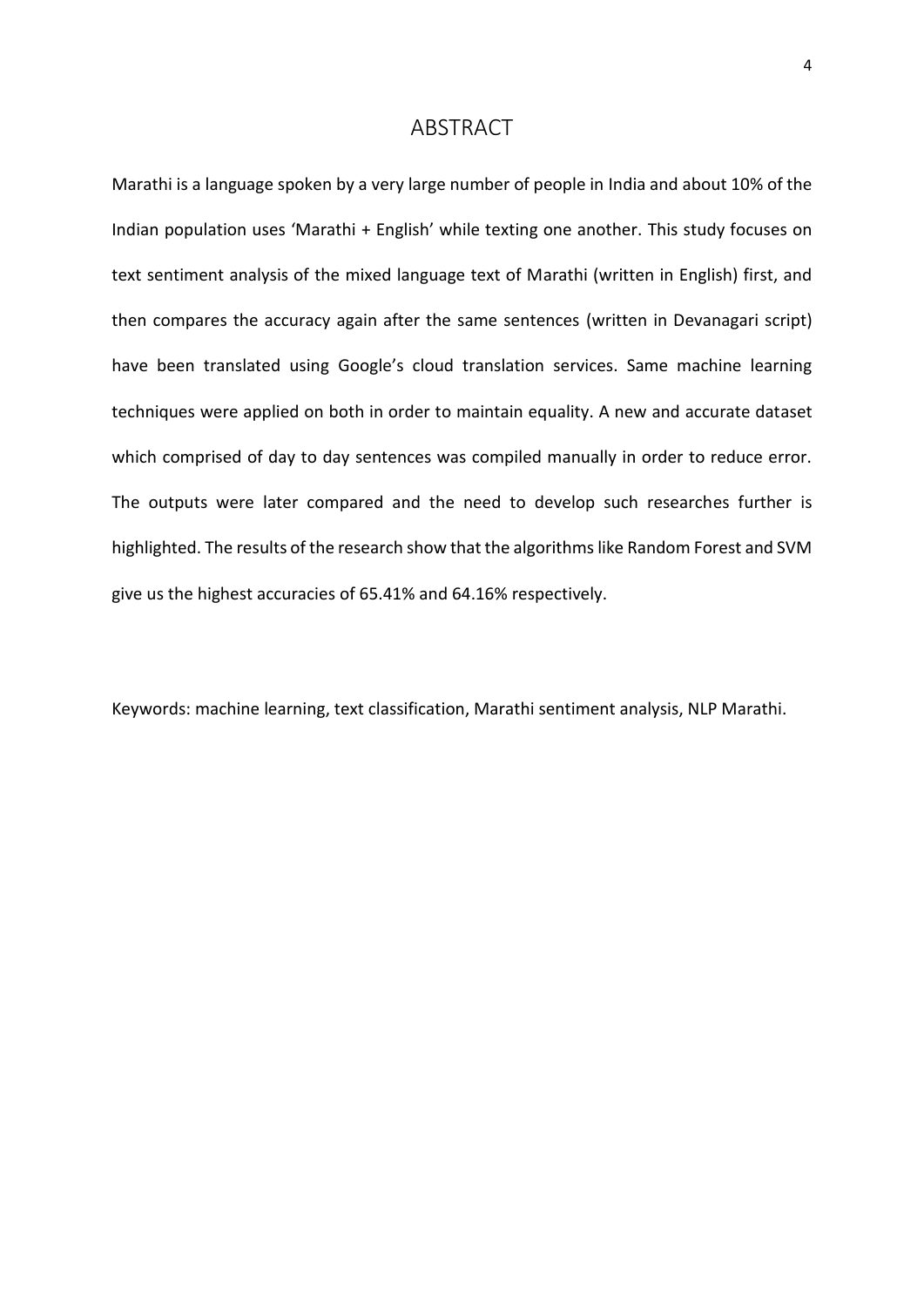# Table of Contents

| 6.1 |
|-----|
|     |
|     |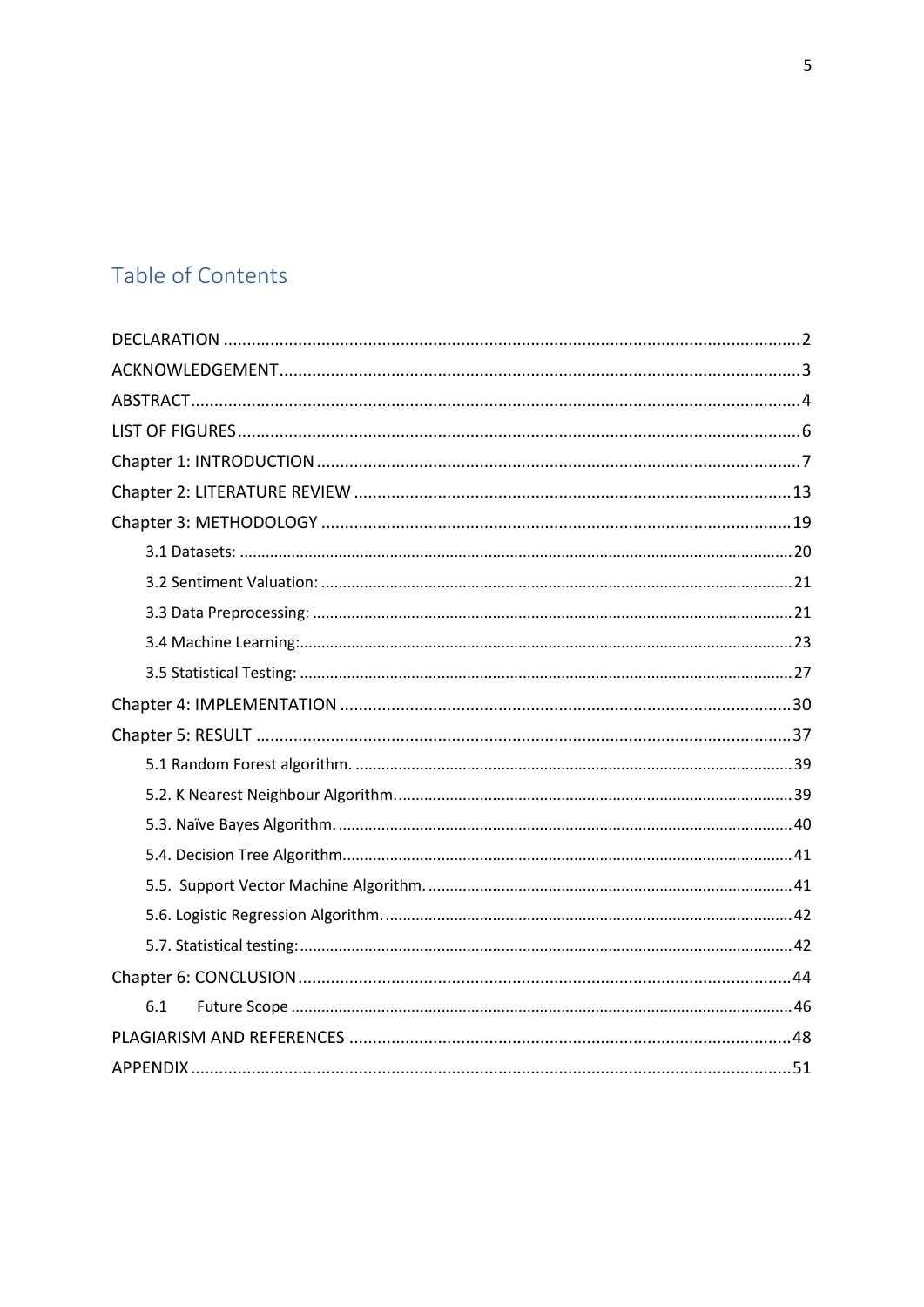### LIST OF FIGURES

<span id="page-5-0"></span>

| Figure 14: Marathi data after translation and removing stop words36             |  |
|---------------------------------------------------------------------------------|--|
|                                                                                 |  |
| Figure 16: output table comparing accuracies of both methods of text analysis37 |  |
|                                                                                 |  |
|                                                                                 |  |
|                                                                                 |  |
|                                                                                 |  |
|                                                                                 |  |
|                                                                                 |  |
|                                                                                 |  |
| Figure 30: output for the comparison of the two text classification methods 44  |  |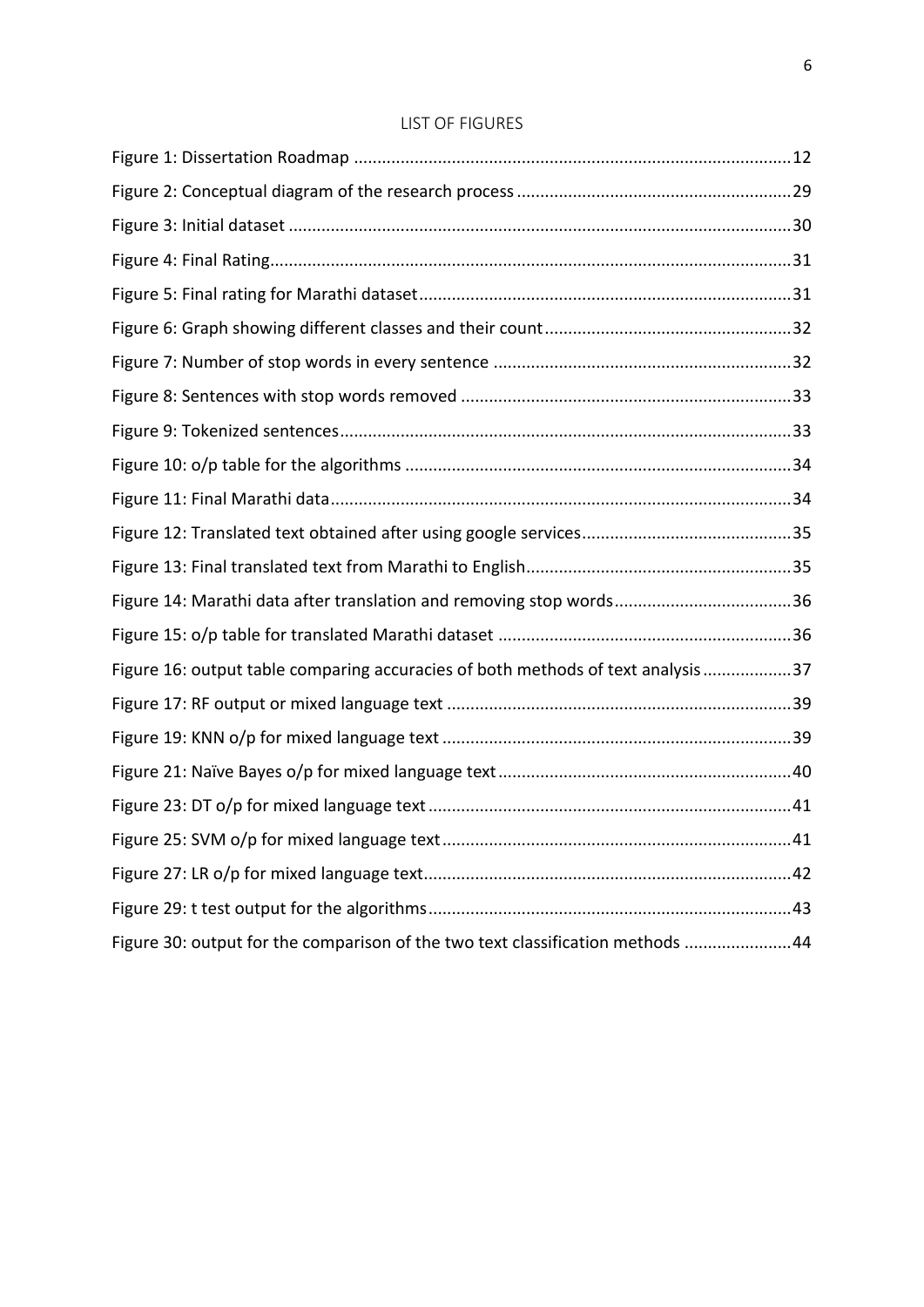## Chapter 1: INTRODUCTION

<span id="page-6-0"></span>Languages have existed for millions of years and since then have been going through a lot of advancements and changes. Over the course of history, we have seen language and culture being transferred and exchanged due to travellers visiting other shores and warriors capturing different lands. This led people of the land to learn the language of the other people. Those were the earliest instances of people learning different languages for convenience purposes. Fast-forward to today, with the invention of computers and the internet, the language and cultural barriers have been broken and it has become very easy to learn different culture and languages. With development of smartphones and equipping then with AI and machine learning, it has become possible to learn and even translate languages on the go. There is more data generated in the world today than it was since the invention of computers. And when we look at this data, it is in various formats and languages. Hence, the machines need to know what languages have been used and should be able to understand them. These problems fall under the category of Natural Language Processing. Today, Sentiment analysis has become one of the most researched fields. The research was fuelled due to the rise of social media and social media websites like WhatsApp, Twitter, Facebook, Instagram, etc. Sentiment Analysis is used o a very wide scale on such platforms in order to understand the consumer and sell them exactly what they desire. Sentiment analysis is also used to understand what people have to say on different matters that occur all around the world. Hence due to all these factors, the research on sentiment analysis has always been deeply done and is still continuing to improve.

As of today, we can see that Sentiment analysis of the English language has been done the most and has a lot of outcomes each with a unique efficiency and result. But as we know,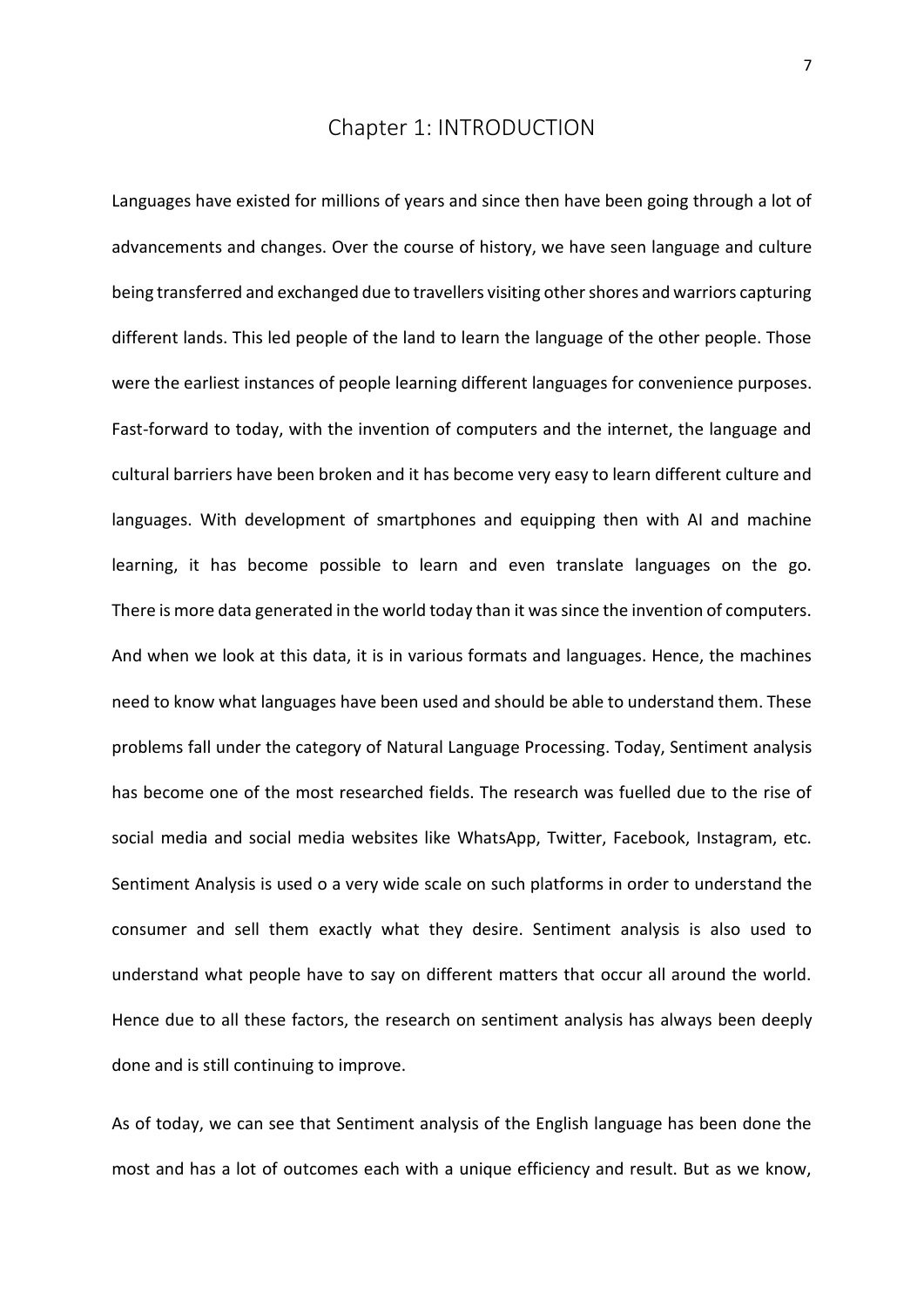cultural exchange has allowed people to be bilingual or even trilingual. In short, if people speak multiple languages, then it becomes natural that even the machines that are learning should learn all the languages. There has been a certain successful development even in other languages like German, Spanish, etc. and all with fairly successful results.

There are still certain areas which are not yet entirely covered or successfully researched in the field of sentiment analysis; and those fields are of the local languages; and of the languages that are spoken in one script but are written in some other script. India is a very big country which speaks a lot of languages. There are 22 official languages in India but more than a 1000 different mother tongues which result in more than 19500 dialects [1]. And creating a successful sentiment analysis model for all of them is nearly next to impossible – mostly due to the fact that not enough information is available on the unscheduled languages and that not a lot of people really use the language. Majority of the people in India use English words or sentences in their day to day lives. The languages have seemed to merge, and the combination is being used normally. Say for example Hindi; Hindi is the most common language used in India and spoken almost throughout the entire country. And now, Hinglish – a combination of Hindi and English, is the most widely spoken language in India. And obviously enough, Hinglish is also one of the most widely used form of textual language in India. Whereas when it comes to states, English, plus the states spoken language, seem to be the general mode of communication. Let us say for the state of Maharashtra, which has the native language of Marathi, the formula of 'English + Marathi' can be said to be the general mode of speaking as well as writing. Let us call it Mixed Language Text (MLT). It is in this field of local languages that we wish to develop our research further.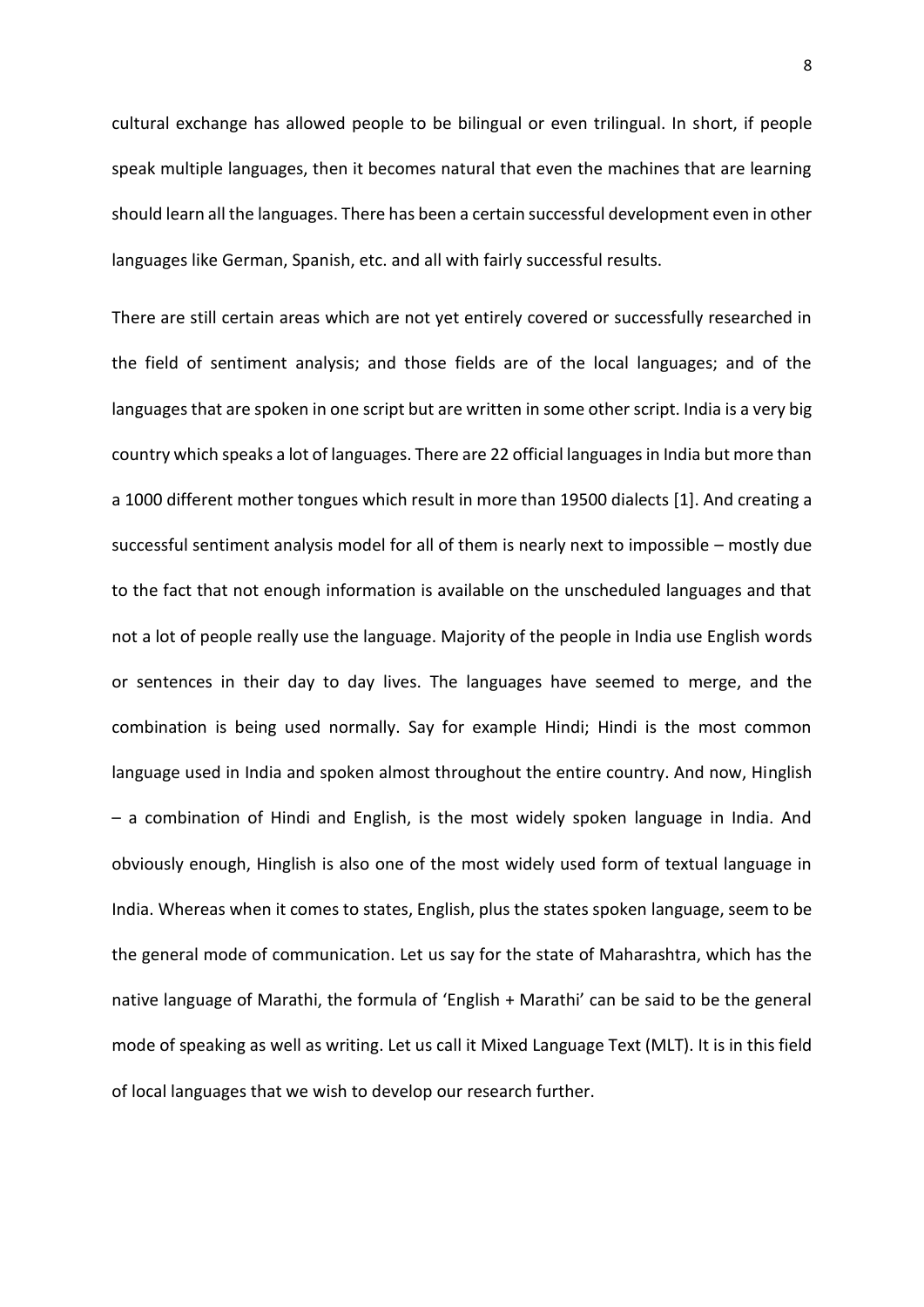Marathi is a language spoken by the state of Maharashtra and hence is the local language of the state. But calling it local does not mean that a small population speaks it. Maharashtra is a state which is home to approximately 12.5 crore people of India [2]. That is approximately 10% people of India. And 10% is a huge number. Hence, that makes Marathi one of the most important and spoken language of the country. Hence, we have decided to use this as a local language for our study and research.

Sentiment Analysis for plain text written in only English, only Hindi or only Marathi is available with good and improving level of accuracy. However, as described earlier, plain text are not the language the masses use. Mixed scripts are the generally used formula, which means that the people do talk in Marathi but they type Marathi using the English (Latin) alphabet. Sentiment analysis of this code-mixed text is largely unexplored from a reseach point of view and it represents the focus of this research. The task is very challenges, since code-mixed text is where the grammar and language rules of two languages collide; making it difficult to create a stable and sensible sentiment analysis model with high precision and accuracy. Also, very little research has been done on such mixed text languages which makes it even more difficult for the research to be pursued.

In this research, we develop a sentiment analysis model for Marathi language written in English alphabet (MLT) and compared to a sentiment analysis model for the English language obtained by machine-translating Marathi language written in MLT into plain English. We want to check if a model directly based on Marathi language created in this research can outperform a sentiment analysis model based on the English language and operating on a machine translation of Marathi text. On the one hand, build a sentiment classifier in Marathi is challenging and there is very little prior work in the area, while on the other hand there are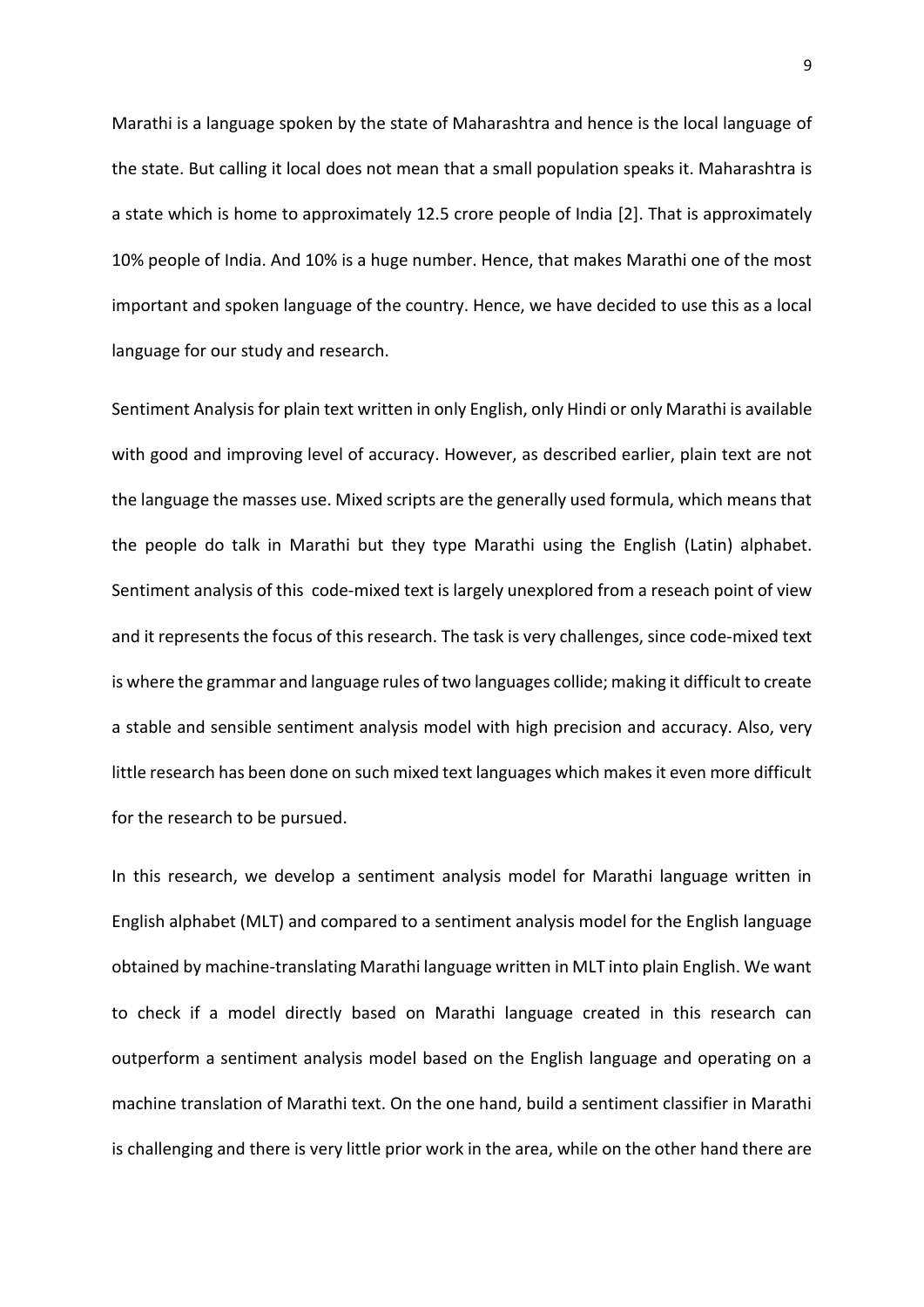a large set of sentiment analysis tool for the English language with high accuracy. Our aim is to test to which degree the additional step of machine translation will decrease the accuracy of the English sentiment analysis model and how the resulting accuracy compare to the Marathi-only model.

The main objectives of the research can be said to be the following:

- 1. To analyse the sentiment of the Mixed Language Text (MLT) data using specific machine learning algorithms.
- 2. To translate the Marathi data to English text using the best available machine translation tools.
- 3. To analyse the sentiment of the obtained translated data and compare the results with those of the MLT results.

The scope of the research is to show what difficulties arise while trying to analyse the sentiment of MLT and how they can be addressed. Since there is no specific data available for this particular study, new datasets have been created with maximum accuracy and which can be used by the future generations in order to pursue the topic further.

During this research we created multiple datasets. One dataset contains all the Mixed Language Text sentences while the other dataset contains the same sentences written in Marathi. All the entries have been manually labelled with a sentiment score by multiple humans to guarantee high reliability of the resulting labels.

Our research questions are the following:

Research Question 1: which classification algorithm gives us the best result for the Mixed Language Text data?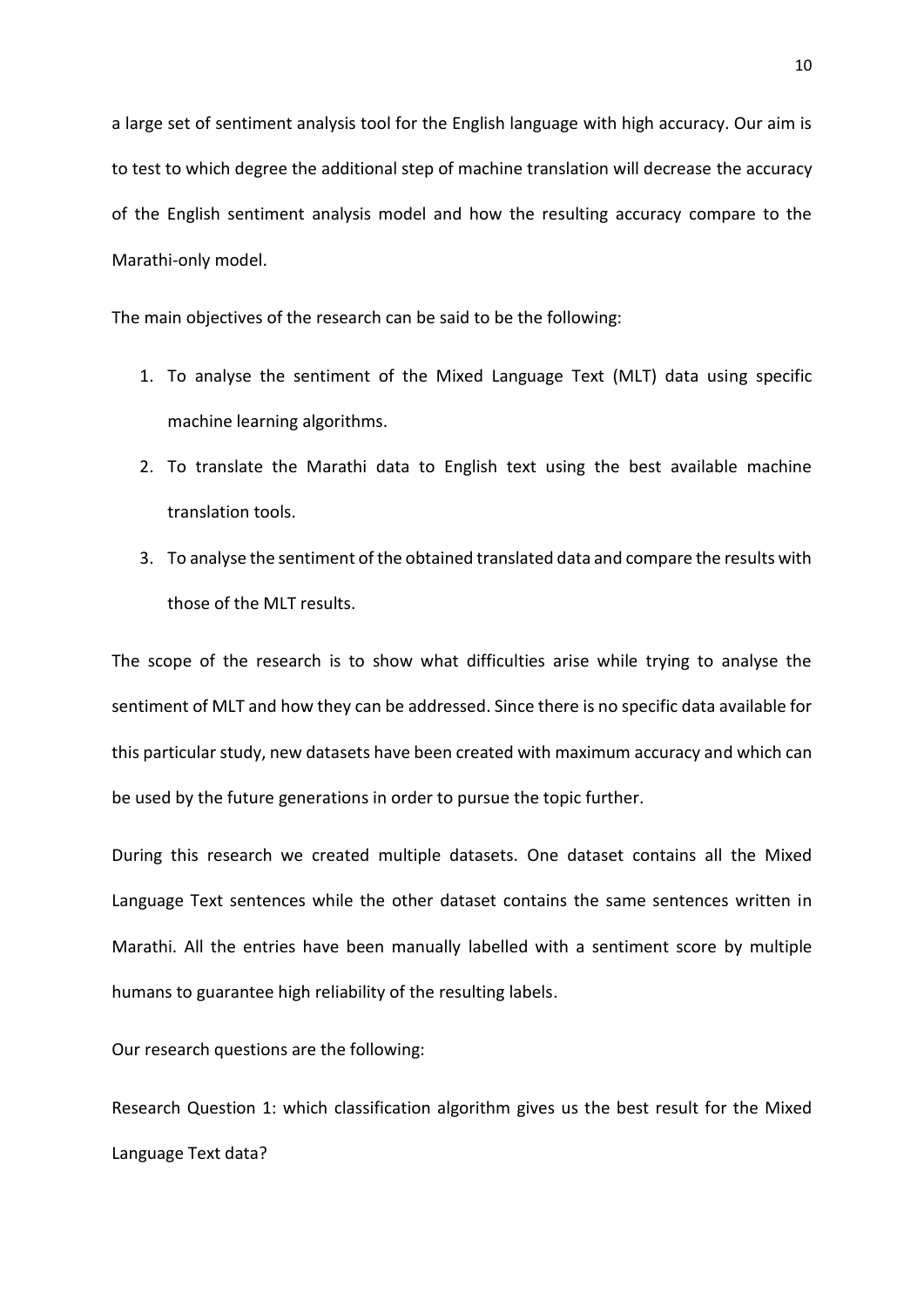For the second research question, we rely on the translation provided by Google Translate[3], assuming that it can represent very well the state-of-the-art in machine translation and certainly the most used machine translation application.

Research Question 2: What is the accuracy of a sentiment analysis model for the English language operating on a machine translated dataset from Marathi language?

Research Question 3: Is the Marathi based model outperforms the model based on machine translation?

We have obtained the answers to our research questions and shall be discussed in the Conclusions section of the paper. Also, in order to give the research a very sensible flow, a dissertation roadmap has been used.

The dissertation roadmap is a way to tell the reader about the flow of the research and what he/she may find in that particular topic. Following is the dissertation roadmap for the thesis.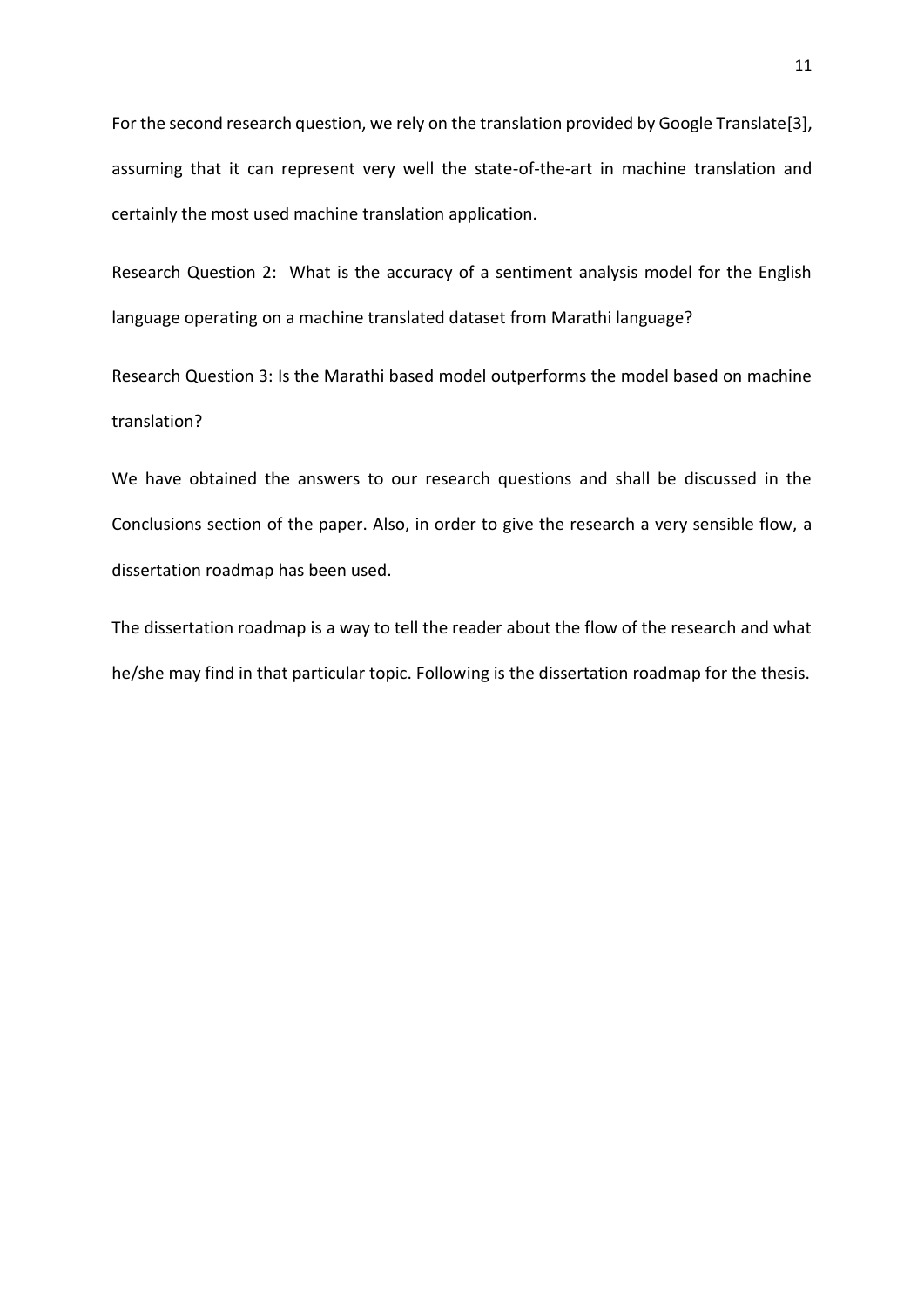

<span id="page-11-0"></span>*Figure 1: Dissertation Roadmap*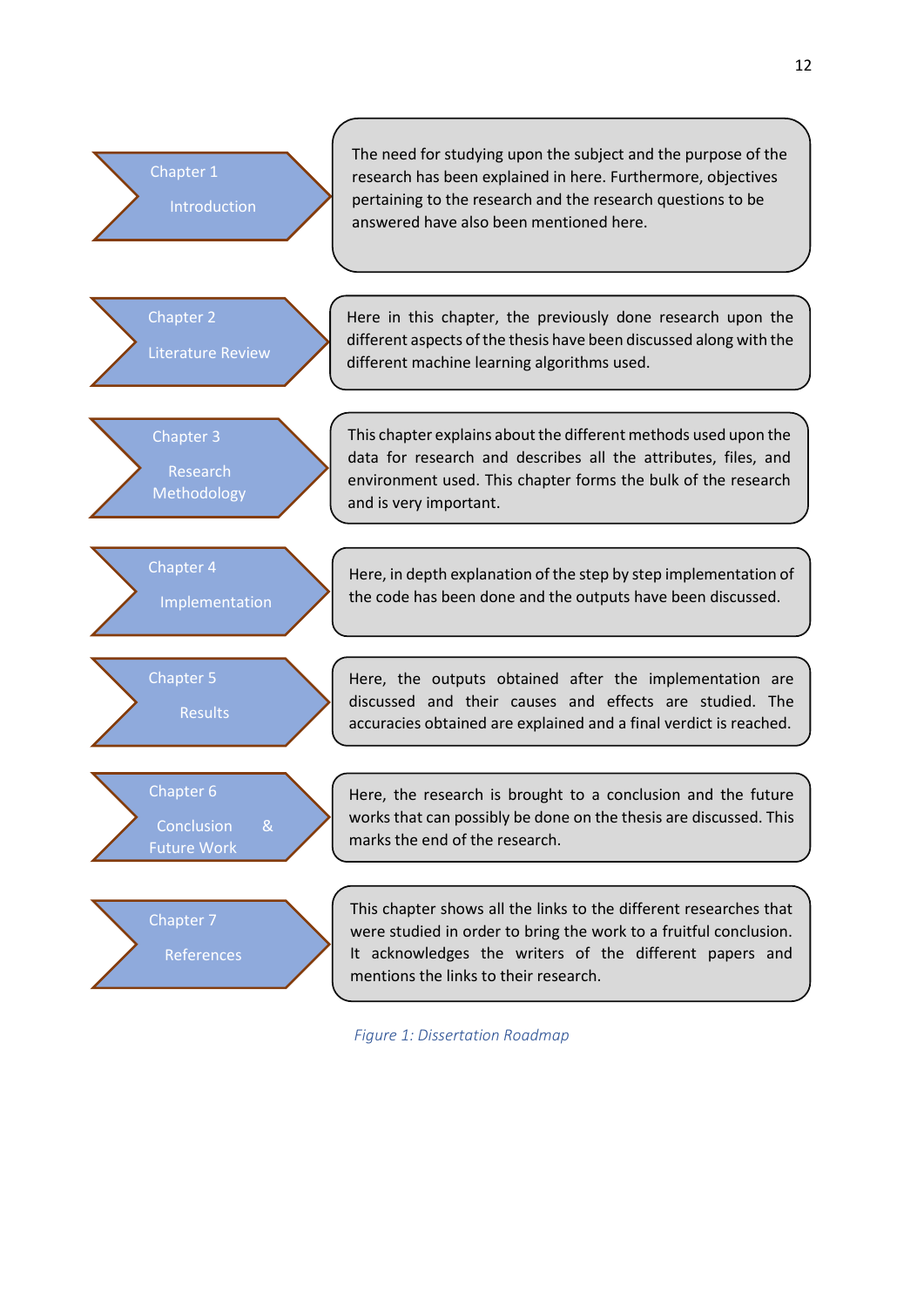## Chapter 2: LITERATURE REVIEW

<span id="page-12-0"></span>Sentiment analysis has already been widely studied and is the centre of study for many researches. Every day there are organisations and people trying to better the understanding of sentiments which can be used by machines in order to learn and become more 'human'. In this section, the previously done work and accomplishments that led to this particular study have been discussed and reviewed.

**E Mark Gold** [4] Language identification practices and studies go way back into the 20th century where Gold tried to understand if just plain information( language structure) related to a text/language is enough for the user to understand which language is being used or that the text based rule detection is not always feasible and is dependent on the data and information along with the pre-defined rules of the given language to be identified.

Since then, a lot of work has gone into identifying languages and when the work was opened to Indian languages, various algorithms and studies were done in order to classify the text from regional languages, where **Kamal Nigam et al** [5] studied previously used algorithms for text classification and came to the conclusion that maximum entropy techniques are the way to go for text classification as the underlying principle for maximum entropy was that it preferred uniform distributions without any prior or external knowledge whatsoever. And since it was also a technique widely used in a variety of natural languages task, they ended up achieving up to 80% accuracy on some texts.

As the study into sentiment analysis from text classification developed more and more, opinion mining- a sub-discipline of text sentiment analysis came into picture. It was concerned with the feeling(opinion) a text document gave rather than the topic and subject of the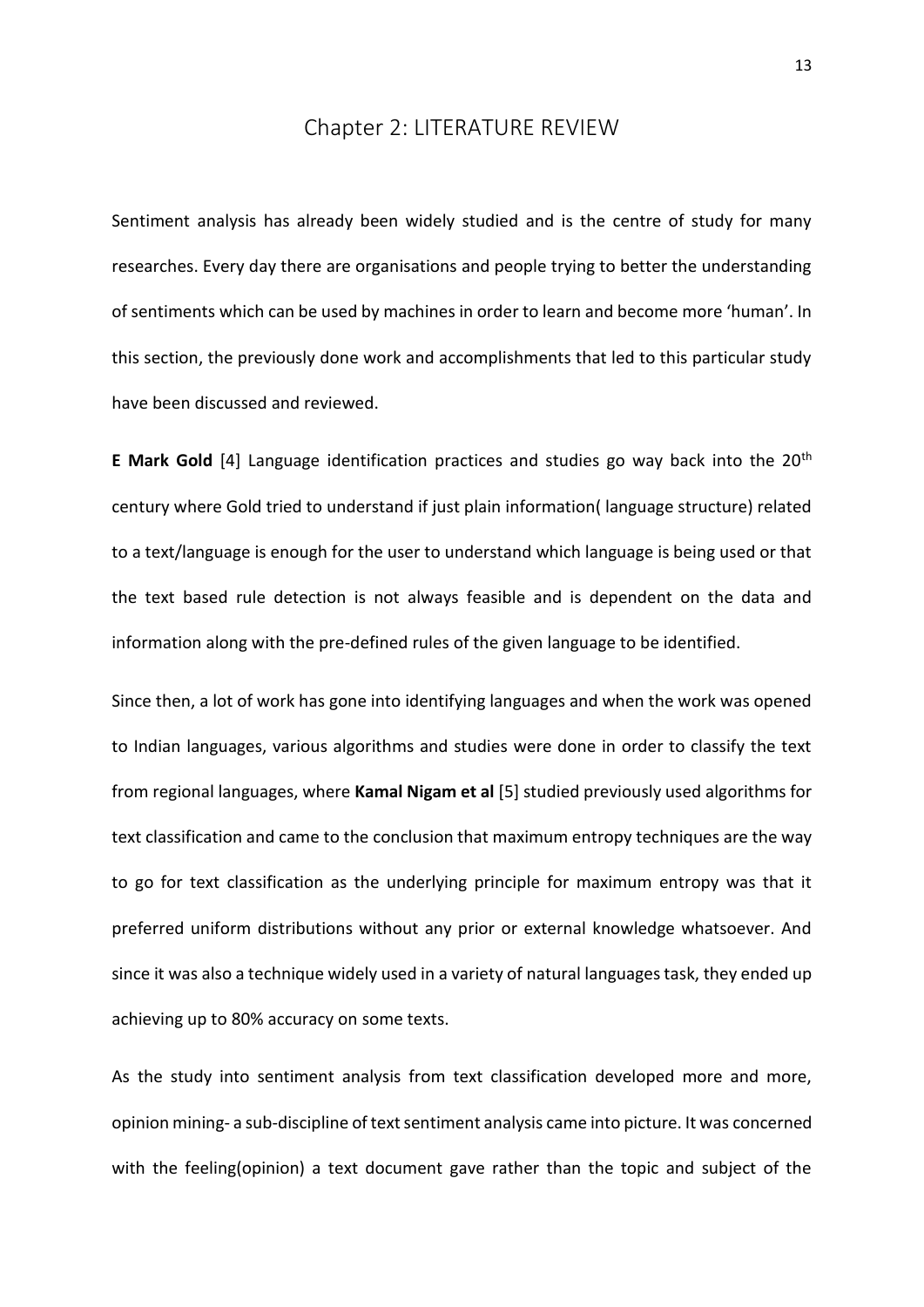document itself. Several researchers tried to determine whether a term that defines the opinion of the statement has a positive or negative connotation to it. Using this study, **Andrea Esuli et al.,** [6] created a SentiWordNet which was an adaptation to their previous synset classification method of determining the PN-polarity and SO-polarity of terms. They provided the world with a freely available WordNet which then was used by researchers for all their sense based lexical analyses.

**Aditya Joshi et at.,** [7] In 2010, when the research of sentiment analysis was new to the Indian languages, Joshi, Balamurali and Bhattacharyya started their work in doing sentiment analysis for the language of Hindi. Their work was few of the earlier works done in Indian regional languages. They tried three different approaches and, in the process, developed a Hindi SentiWordNet for the language. They found that the analysis with HSWN performed better than machine translations and did worse than machine learning that came up in 2010

And while the researches were being carried out everywhere, **Heba Elfardy et al.,** [8] did their research based on determining whether applying sound-change rules affected the results of analysing the sentiment of the entire text. In the process, they coined the term Linguistic Code Switching (LCW) and helped future researchers in identifying how and where the codeswitching may occur in dialect texts.

**Akshat Bakliwal et al.,** [9] developed a big lexicon of adjectives and adverbs with polarity scores all while making use of the Hindi wordnet and also further developed the Hindi SWN by using linked wordnet analysis method. Their research and contributions have led to the conclusion that training machines with languages (machine learning) is not a better way than making them learn the sentiment (using LCW). Also, they developed a Hindi word corpus which consisted of product reviews which could be used for further research by others.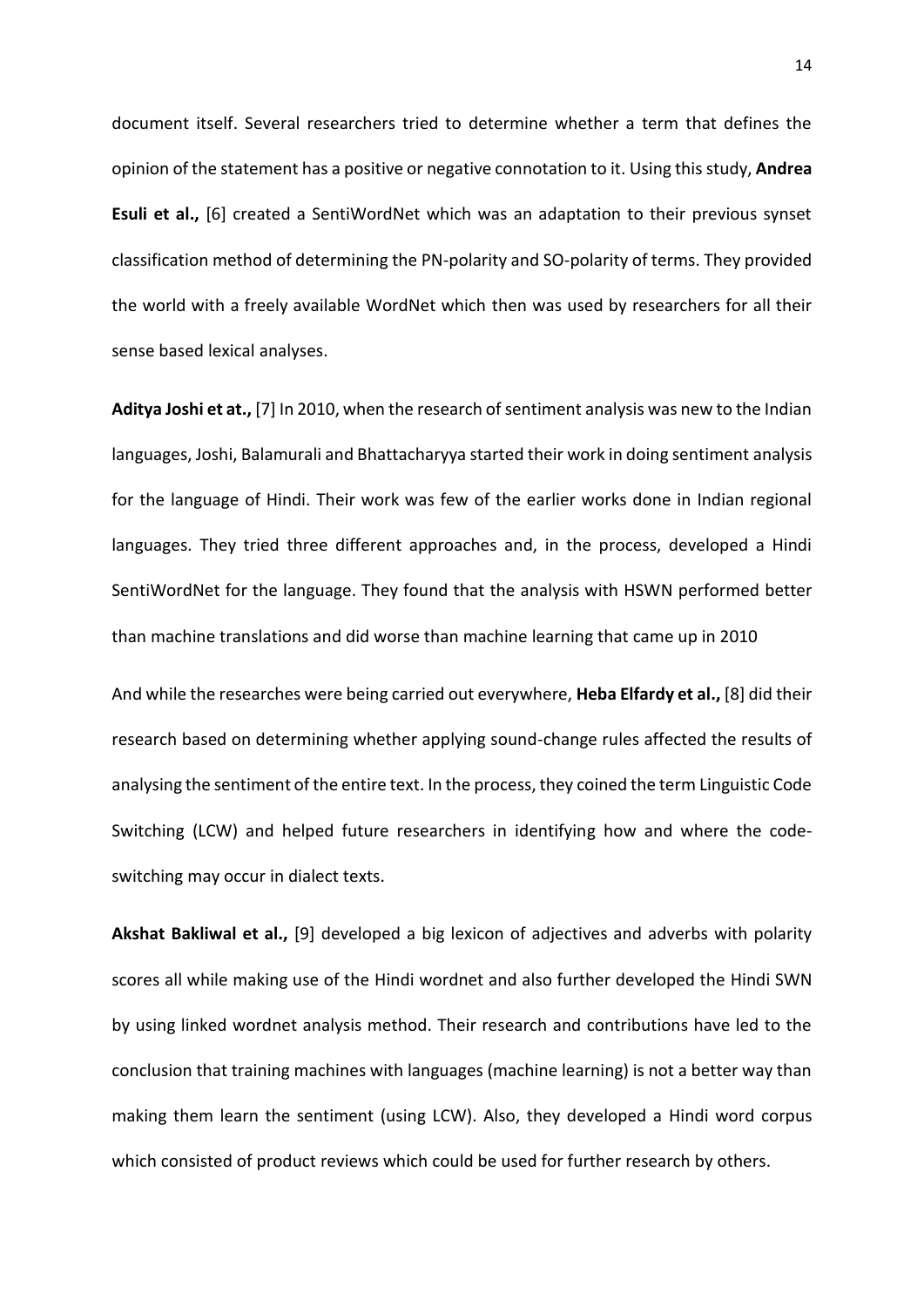**Bibekananda Kundu et al.,** [10] In their research paper authors have used statistical ways in order to detect foreign (Bengali) words in a mixed coded script. They stated that using statistical methods was language independent and that their code could be used for other languages also. This was a new take on sentiment analysis as until now only code-mixing and code switching was used which caused errors like machine translation errors. They achieved an accuracy of 71.82 percent on their used Bengali-English mixed code texts.

**Yogarish Vyas et al.,** [11] did their work on the tougher ares of language understanding, which is POS Tagging. In their paper, they have supported the fact that POS tagging added to the benefits of sentiment analysis of transliterated texts and that language identification and transliteration are the two major challenges that impact POS tagging accuracy. Although their work provides great insight and definitely helps in understanding the Sentiment analysis process and difficulties arising in it clearly, it has been observed that not using POS tagging also gave similar results in newer researches and that using the tiring method of POS tagging was not a necessity.

**Ben King et al.,** [12] used weakly supervised methods on their data which they said 'could be called minority language data as any language can be considered monority if the data is small', and found that CRF trained with GE was the most accurate method and gave an accuracy of about 90 percent. And that accuracy was for any language since they did not use any conventional methods like lexicon usage and POS tagging. Also, they concluded that handling named entities was a major challenge for the system and that creating a separate label for named entities would be a good option for the same.

**Utsab Barman et al.,** [13] did research on automatic language identification with Indian language code mixing from social media communication and concluded that the method of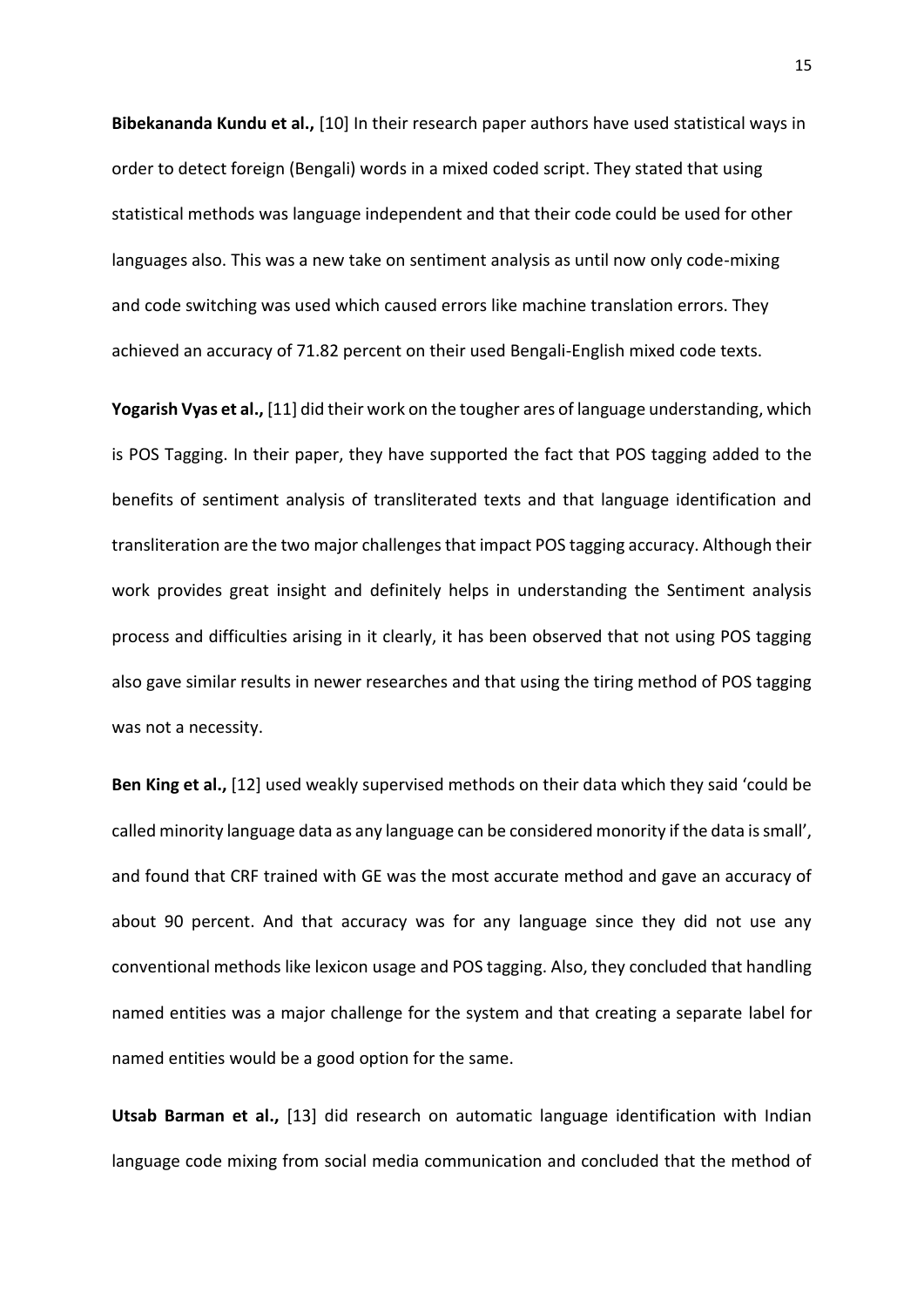supervised learning surpasses that of the dictionary-based learning method. But the dictionary could be used to add features to the supervised learning method and make It more efficient. This all was achieved and yet they have not made the use of word-level code-mixing and has been left for future works.

It can be observed that for decades, work has been done in analysing the language of English and it has been only a few years that text sentiment analysis was researched in the local languages of other countries. Considerable work has also been done in the language of Hindi with a good and capable Hindi SentiWordNet (HSWN) available for study and research. But very little work has been done in the field of Marathi language, and **Priyanka Pradip Kulkarni et al.,** [14] The authors of this study took it a step ahead by identifying written word identification for Marathi and Sanskrit languages using the genetic algorithm. They trained and tested a lot of inputs and achieved a good accuracy which could be made better by training more examples.

**K Ravi et al.,** [15] did their study of sentiment analysis on Hinglish text using different combinations of feature selection methods and found that a combination of TF-IDF, GR and RBFNN was the best way to classify Hinglish texts. They also suggested that a lexicon-based approach may be tried in order to generate more sensitivity.

**Muhammad Bilal et al.,** [16] proposed three different classification models for text classification and Sentiment analysis using the WEKA which is the Waikato Environment for Knowledge Analysis. The idea behind this paper was to analyse the sentiments from extracted blog which are opinions written in Roman-Urdu language and also English. Various machine learning algorithms like Naïve Bayesian, Decision Tree and KNN were applied thus, the best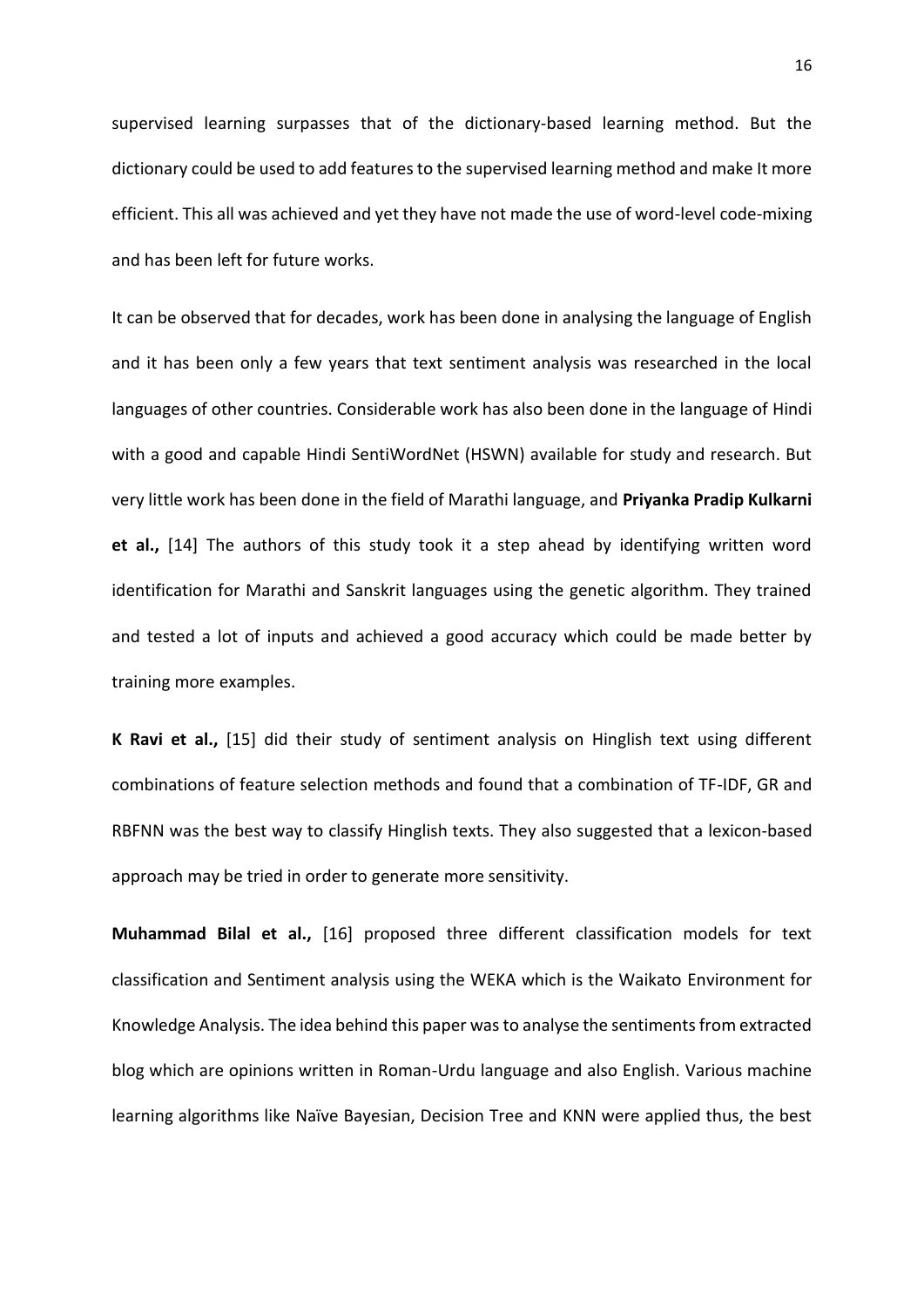model according to this research paper was the KNN as the accuracy was more than other models as well as the precision and F-measure was more when compared with other models.

**H kaur et al.,** [17] did a dictionary-based sentiment analysis of hinglish text for they stated that translations for hinglish texts are never 100% accurate and hamper accuracy. They came up with two dictionaries, one for English and one for Hindi data which were capable of handling word variations and case sensitivity.

**Tripto et al.,** [18] proposed complete understanding about the various techniques used to classify sentiments. In this particular study three different languages text were used for analysing the sentiment, which is Bangla, English and Romanized. They used deep learning model for sentiment analysis of Bangla sentences and categorized data into three-class label which were positive, neutral and negative. Furthermore, they have also labelled the data into five class which were strongly positive, positive, neutral, negative, strongly negative. Thus, according to this study, the result obtained for both the classified labelled class was more than other approaches with the accuracy of 65.97% and 54.24% respectively

Marathi language is spoken by a large part of India and hence application and study of sentiment analysis in the language was expected. Marathi is written in the Devanagri script, and **Sujata Deshmukh et al.,** [19] did their research on this script of Marathi language. So, their research deals with the original devanagri script written Marathi. They supported the use of a corpus-based approach complete with word polarity and gave the output in the format of a cumulative polarity score of the input sentence. They achieved good results limited to their available corpus – which was also their stated issue that the resources to study the language were limited.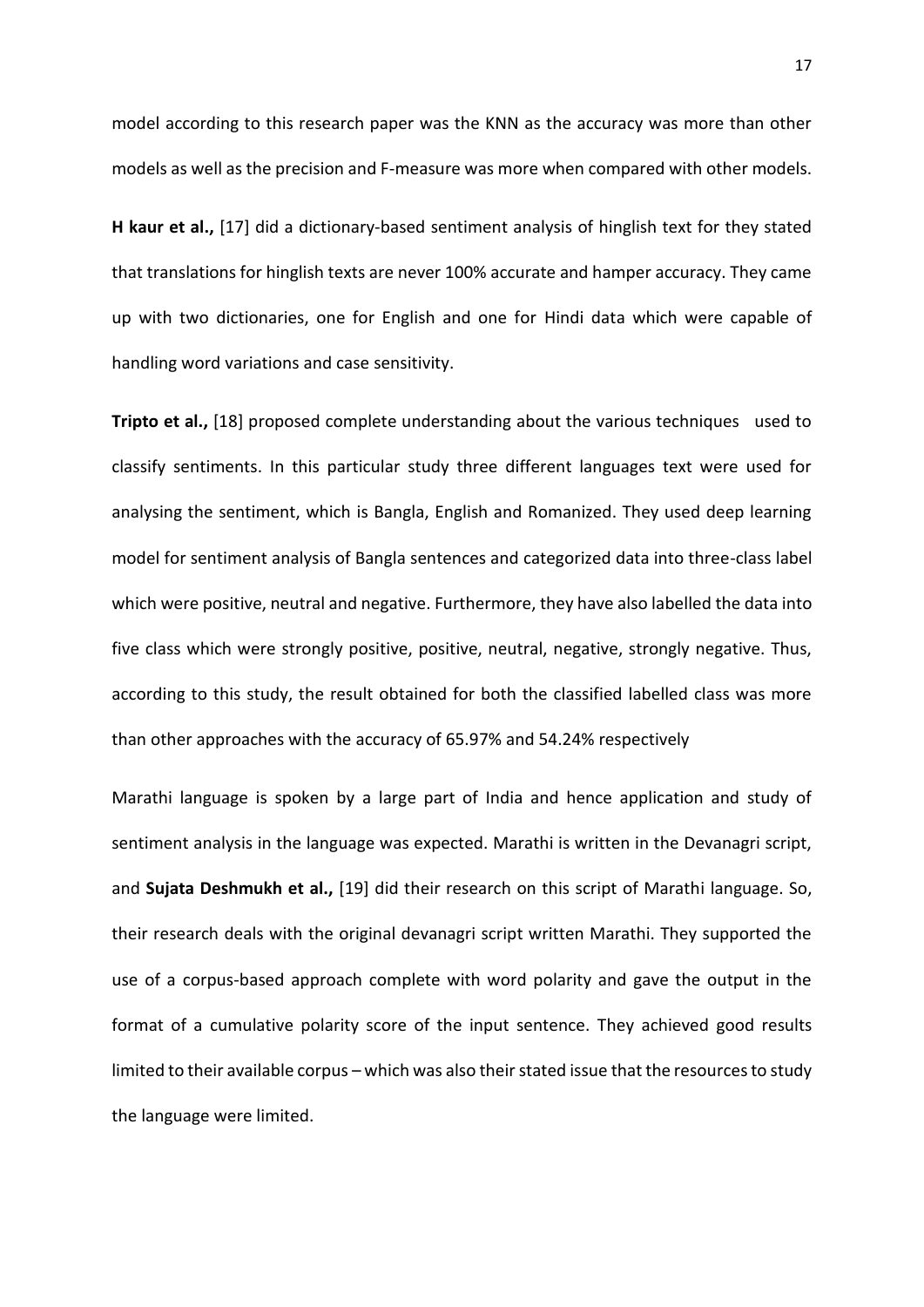The part that was still very fresh and barely untouched was determining the sentiment analysis of transliterated and code-mixed Marathi language. Marathi written in Roman script has become immensely popular and widely used. Little to no research was found for the same. **Mohammed Arshad et al.,** [20] A brilliant effort was taken by both of the authors where they analysed the sentiment of such mixed code transliterated Hindi and Marathi texts. Since data was quite abundantly available now due to social media and communication, they worked on Hindi language more than Marathi and used supervised learning methods to classify the languages. They also led to a start to create a Marathi SentiWordNet but it is quite basic and in its developing stage. They concluded that the context affected the statement sentiment analysis to a large extent and that it should be taken into consideration in future works.

**Abhishek Kaushik et al.,** [21] Machine learning algorithms for text sentiment analysis follow a proper structure. Firstly, dataset is divided into a training and testing set. The training dataset is generally considered to be 70% of the entire dataset. It has the featured vectors and their related labels. Next, a classification model is developed. This classification model then works on the train set and then classifies the vectors and their related labels. After this, the resulting model is put into validation on the test set (remaining 30% of the dataset) for which the classifier had not seen the related labels. The accuracy with which the classifier validates the test set shows how good the model was built. The machine learning algorithms used in this particular research are Random Forest Algorithm, Decision Tree Algorithm, Support Vector Machine Algorithm, Logistic Regression Algorithm, KNN Algorithm and Naïve Bayes algorithm.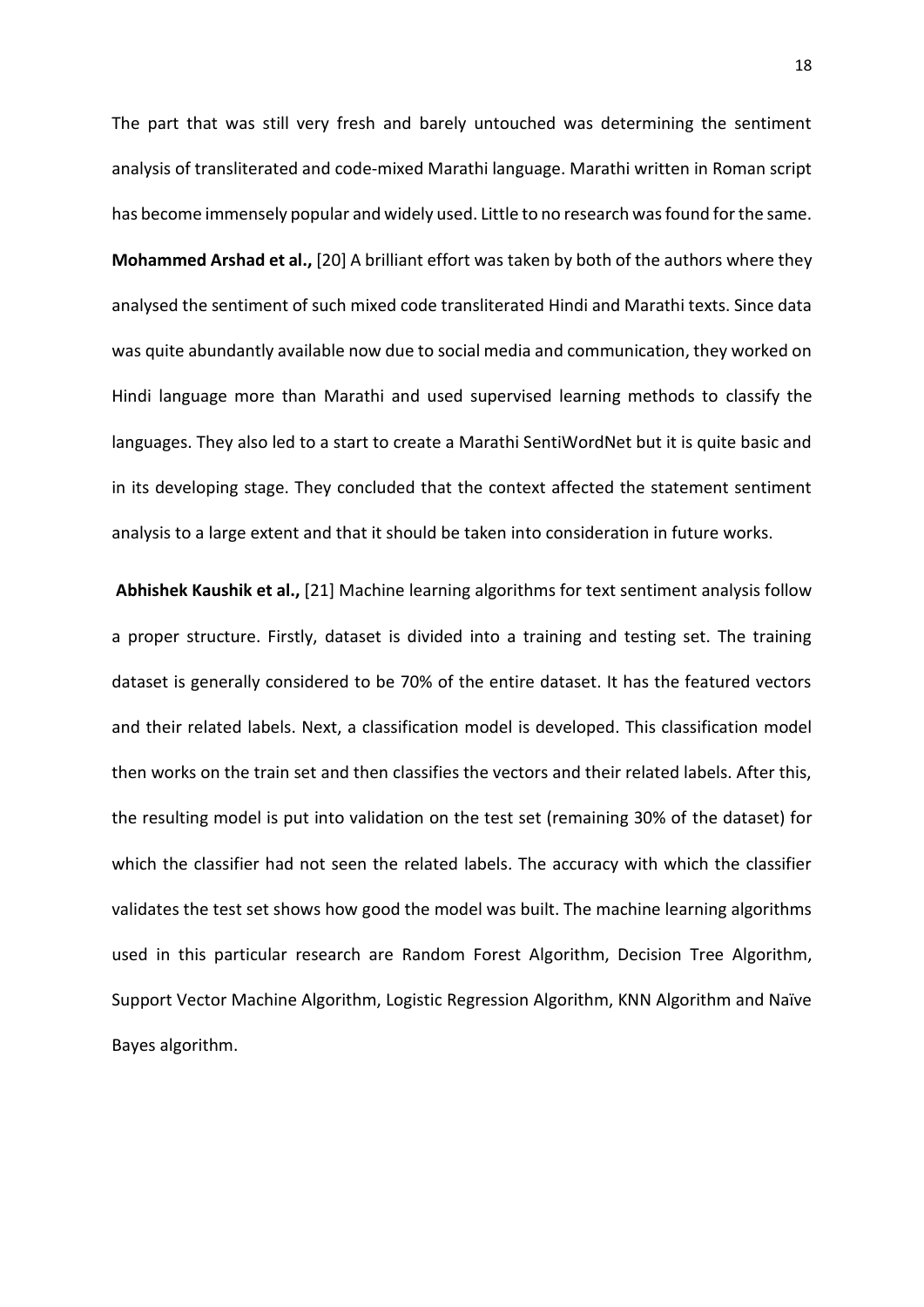## Chapter 3: METHODOLOGY

<span id="page-18-0"></span>Every research needs to follow a certain methodology to reach their conclusions. Here in this section, use of a slight modification of the CRISP-DM process has been made, for the addition of the data gathering step and deletion of the business understanding step was required for this particular research. Hence, the following methodological steps have been followed:

- 1. Obtaining Data: To make the research strong and avoid the involvement of crude language and spellings from different dialects of the same language, the database has been created manually with the highest levels of accuracy.
- 2. Sentiment valuation: a few participants were asked to rate the sentences on a simple scale in order to give an unbiased sentiment value to the sentences.
- 3. Data Preprocessing: Once the data was available, a few preprocessing steps were applied which helped the data to become cleaner and more suitable to use for the research. The steps applied were stopword elimination, null value elimination, digit, special characters and punctuation elimination, formatting the data to convert all the alphabets to the same case (lowercase in this scenario), and finally tokenization of the sentences.
- 4. Machine learning: The data was divided into a 70:30 ratio of which 30% was used for testing and 70% was used for training the models. Various classification machine learning algorithms were applied, and their outputs were obtained.
- 5. Result: accuracies were obtained after successfully running the machine learning algorithms.
- 6. Statistical Testing: the different algorithms were tested against one other to obtain their confidence levels and the outputs are displayed and explained.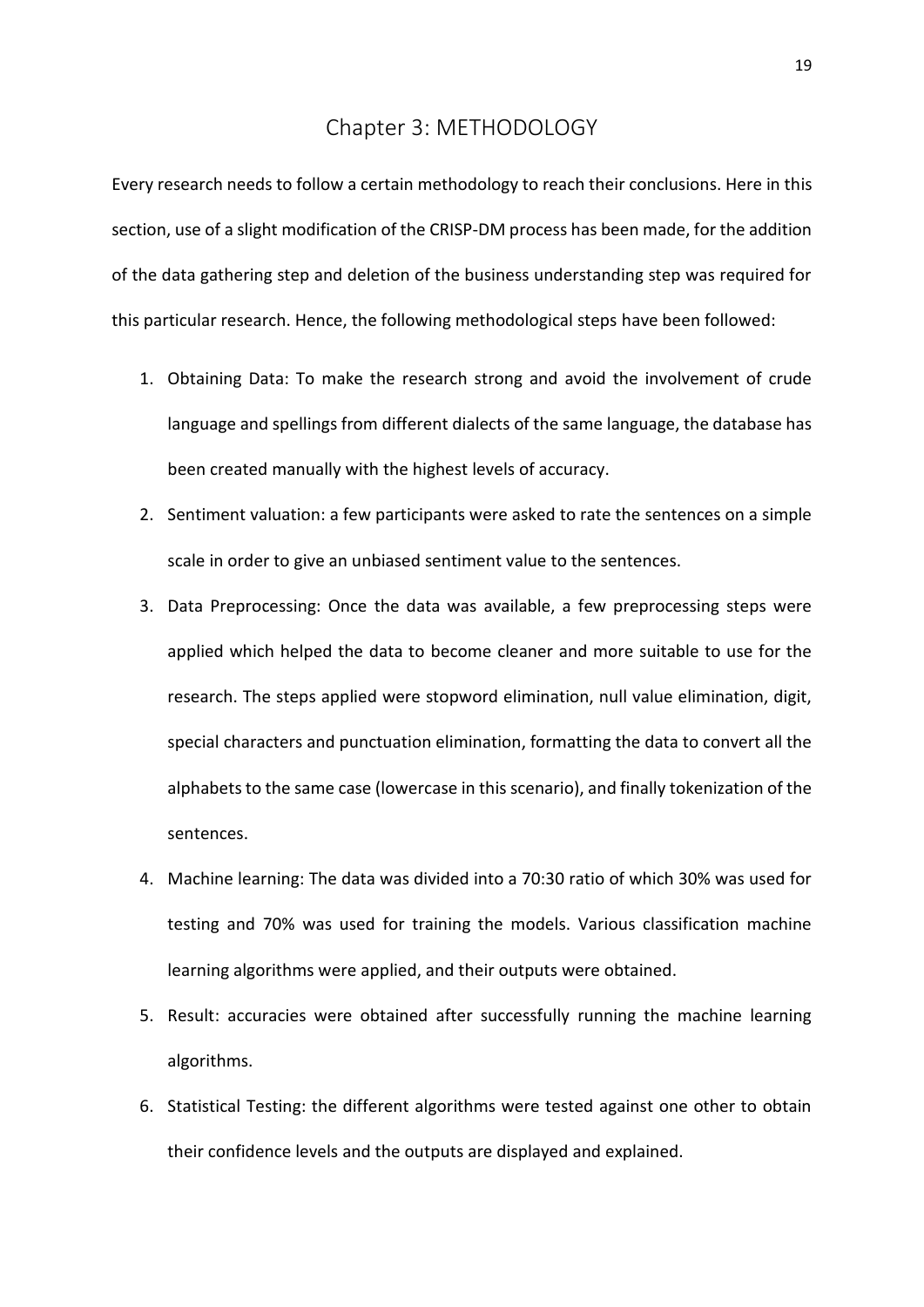<span id="page-19-0"></span>3.1 Datasets:

A proper dataset was not available for the research at hand, hence, a manually written dataset was chosen to be the best choice as it allowed for the work to be done with much better precision. A participant-based data collection was tried and put to use, but after discovering that multiple participants had different dialects which resulted in different spellings for the same words, a different method of data acquiring was given thought. Data was manually typed while keeping in mind that a similar number of positive, negative and neutral sentiment sentences were required for the study. Two datasets were created, one of which had the mixed language text typed sentences while the other had the same sentences written in Marathi. This also allows to be confirmed that the datasets are highly accurate and have negligible errors.

The Marathi data has also been typed by the research author (Marathi being his mother tongue) and that has enabled for the data to be highly accurate with the best examples that can be used for the research. This allowed the data to have two columns- one for the sentences (labelled as 'comment'), and one for the sentiment values (labelled as rating).

The dataset containing the mixed language text sentences has been saved as a file with a .csv extension with name as 'tdata' whereas the dataset containing the same sentences in Marathi has been saved as a file named 'marathi data' with the same extension.

This dataset can also be said to be a contribution to the data science community in a way that it will be provided openly (open source) and can be used by anyone who wishes to pursue the topic further or improve upon the same research.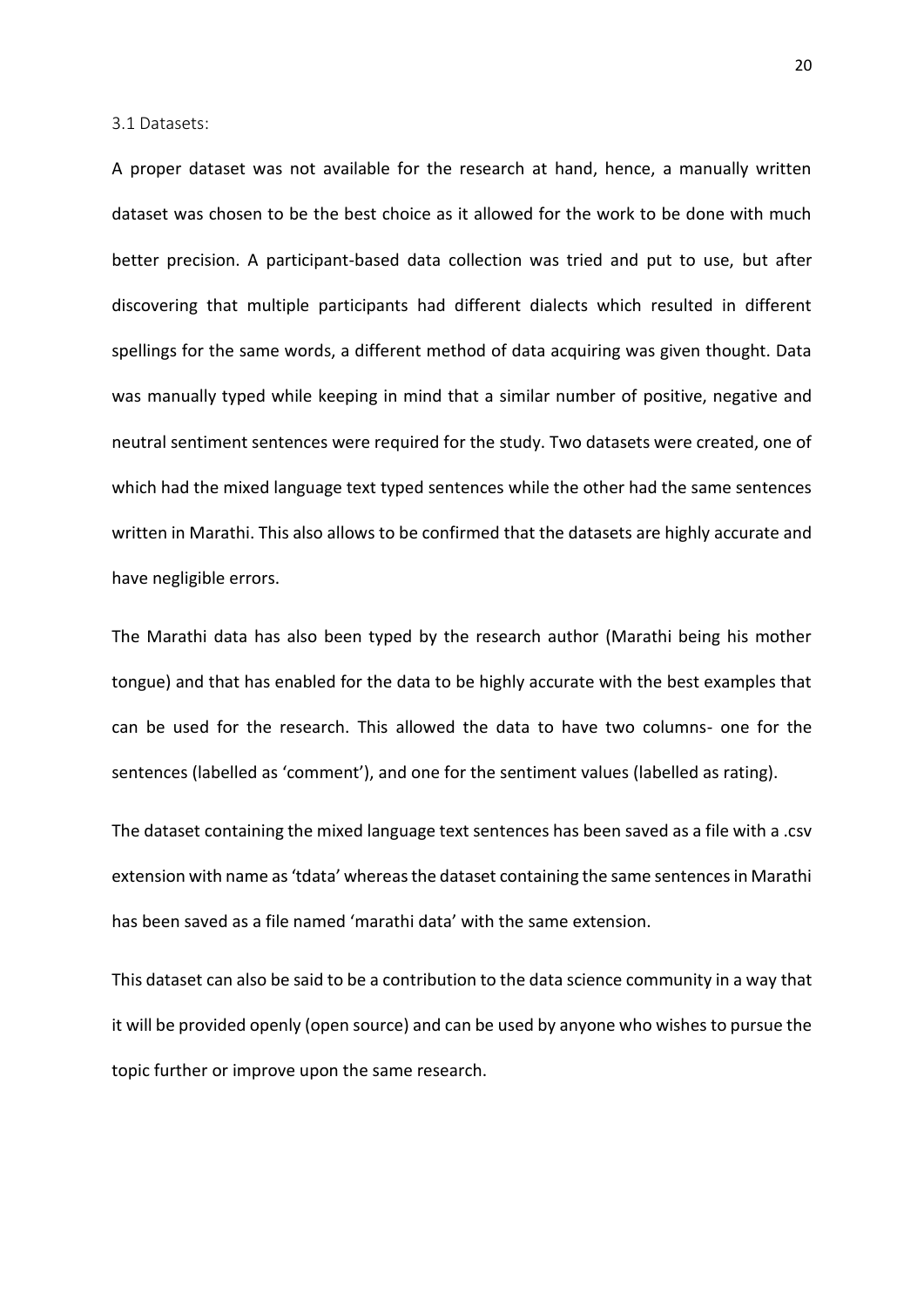<span id="page-20-0"></span>3.2 Sentiment Valuation:

After the dataset was built, it was supplied to 8 educated native Marathi speakers (including the research author), who then rated the sentences on a 3-class scale. They were asked to rate all the positive sentences with a +1 (positive one), negative sentences with a -1 (negative one), and the neutral sentences with a 0 (zero). On inspecting the obtained answers, it was evident that maximum of the sentences was rated the same by all eight participants, with some sentences having a different answer from some of the participants.

The answers were compared, and it was decided that to label one unique value to the particular sentence, the method of mode was to be followed. This gave the sentence a value that was selected by a majority of the participants, thereby making sure that there was no bias, and concluding that the sentiment value given by majority of the participants is the right sentiment value.

#### <span id="page-20-1"></span>3.3 Data Preprocessing:

The data obtained needs to be made uniform and clean in order to enable smooth and noise free implementation. For the same purpose, few data preprocessing steps were applied. Firstly, the stop-words were removed. Stop-words are the words which occur most commonly in a document and give no benefit or advantage in determining the sentiment of the document. They just increase the word count and may increase the workload on the program or software. They can be said to be the opposite of keywords; where keywords are the most important words in any document, stop-words are the most unimportant or non-utilizable words in the document. Examples of stop-words are A, an, the, he, she, so, that, can, etc. Examples of stop-words in Marathi are तो (he), तू(you), आणि (and), ती (she), etc.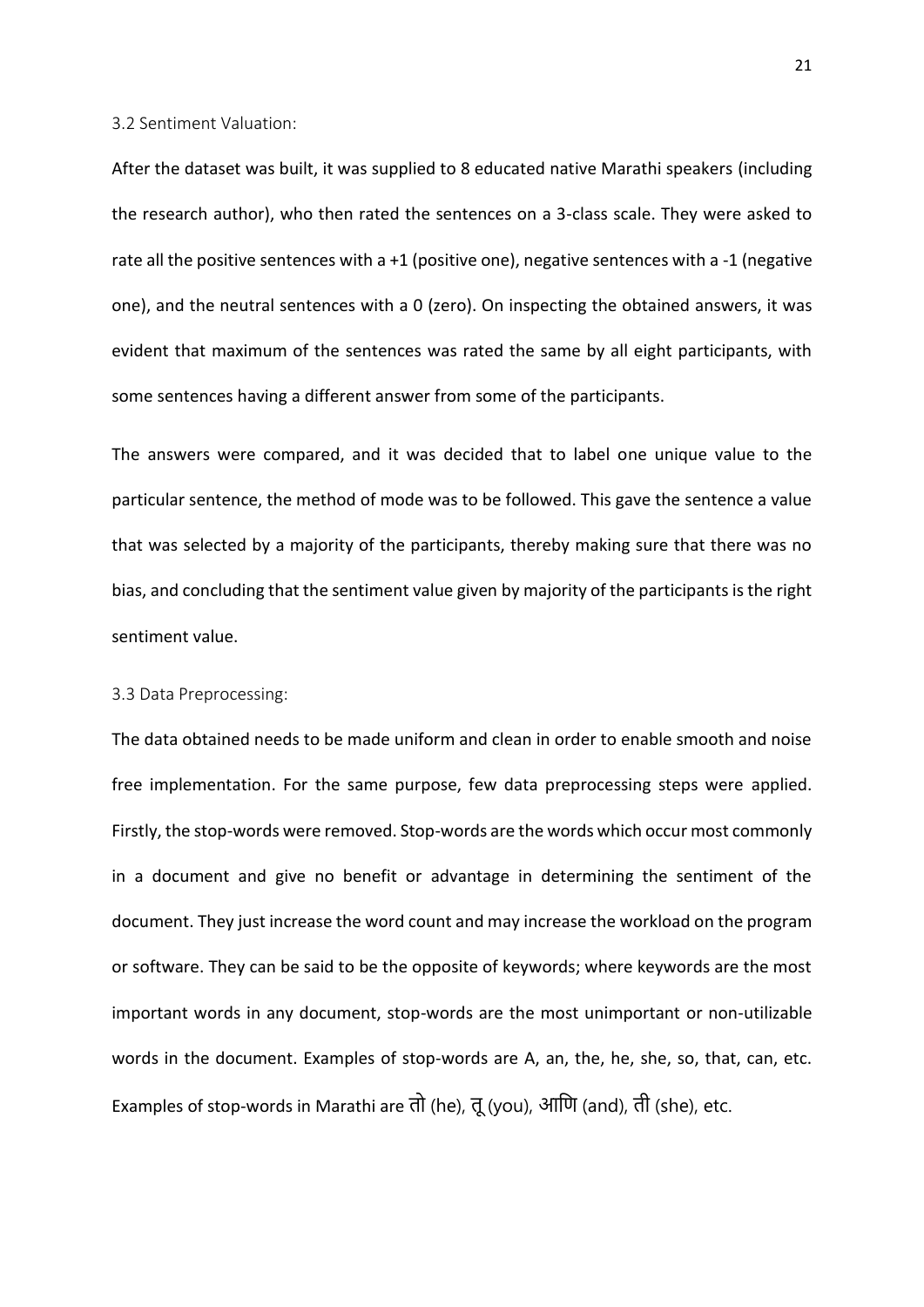A separate file containing the stop words for mixed language text Marathi was also created manually in order to keep accuracies to the higher end. This file was then pasted in the nltk corpus stop words directory. The same was done English stop words as it was noticed that there were some words in the English stop words file which affected the efficiency of the translated texts.

After the stop words were removed, the removal of null characters and invisible characters was required. Invisible characters can be spacebars or tabs. They increase error margin while running the code and hence had to be removed. Now, it is also known that digits and number values play no part in analyzing the document sentiment, hence even they had to be eliminated. And after the data has been cleansed of them, special characters and logos remain. Special characters are commas, full stops, exclamation marks, etc. Although special characters help the reader to understand the texts better, they play no part for the machine; keeping them makes no sense to the code and hence they had to be removed.

Once the data is clean of all the extra materials, it is important for the text to be in the same format and style, for same words in different written styles (capitalization at the first word or random word being capitalized) mean different words to the machine. Hence the conversion of every word to lowercase was done. This helped in streamlining the document and be more accurate.

Once data cleaning was complete, the data was tokenized. Tokenization can be said to be the process wherein the document or sentences are broken up or split into smaller meaningful elements like words, keywords, phrases, etc. While tokens can be anything ranging from symbols to complete sentences, the tokens generated for the research dataset are in the form of single words separated by spaces. Tokenization is an important step for the research as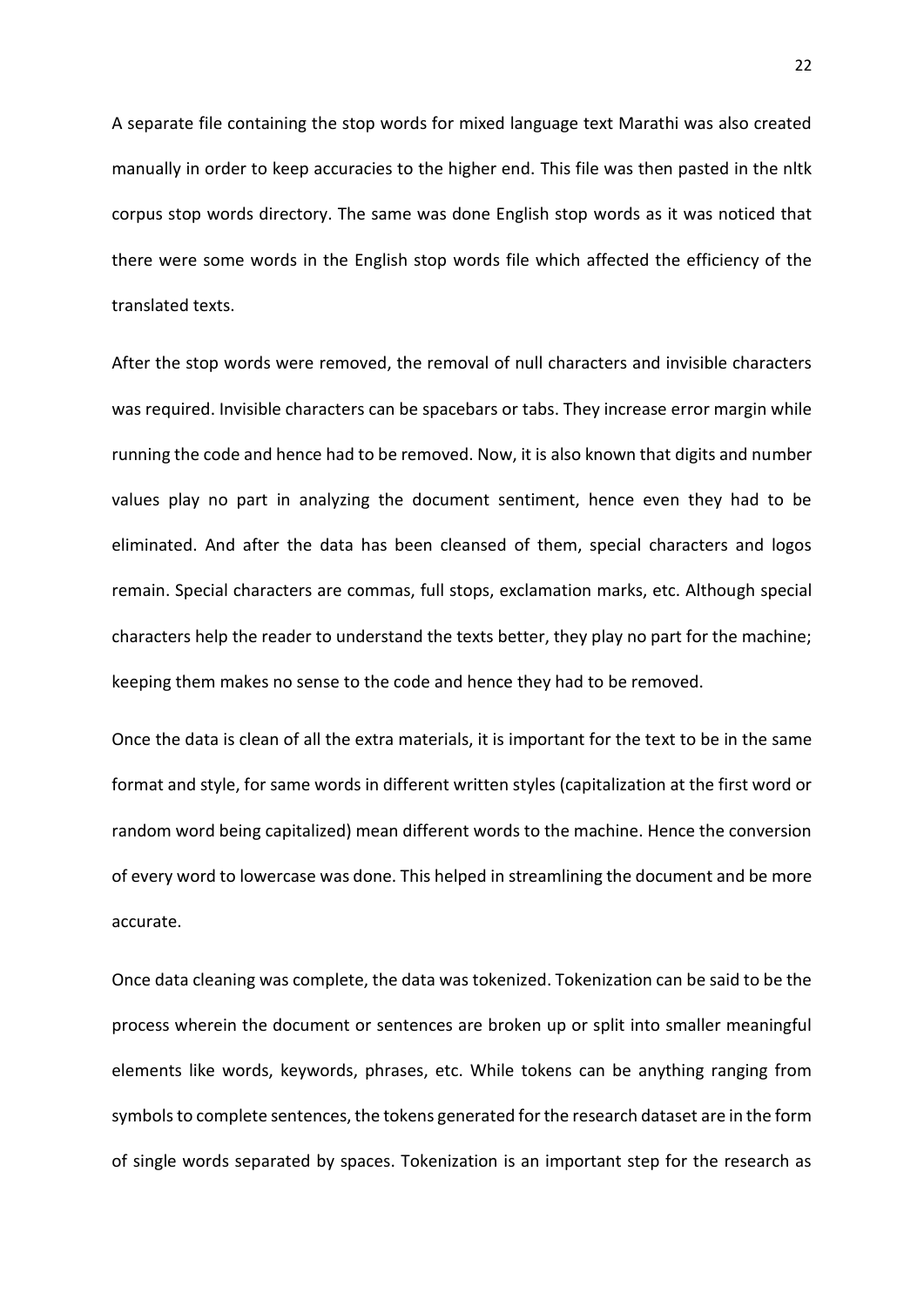these forms a base for performing further sentiment analysis by making it easier for the machine to learn the representation each word brings while determining the sentiment of the sentence.

#### <span id="page-22-0"></span>3.4 Machine Learning:

Machine learning has certain points which are made a note of before beginning any algorithm or applying any model. Firstly, it is checked if the data is supervised or unsupervised. Supervised data basically means the data that has labels and annotations which can help us understand and learn about the data; unsupervised data refers to the data that does not any have labels or annotations and gives us no idea about what the data is about. For our research, the data is supervised data and that concludes that supervised machine learning algorithms are to be used. Next comes the part where it is checked if Regression or Classification algorithms are to be used. Regression algorithms are used where the prediction of continuous values is done or where the correlation between two or more independent variables is to be done. Examples of regression can be time series predictions, weather predictions, etc. Classification algorithms are used where prediction or classification of discrete and noncontinuous values is to be done into groups or other forms using certain parameters. Examples of classification can be speech and text classification, email spam classification, gender classification etc. Since the research data demands predictions in a 3-class system, we can conclude that use of classification algorithms is to be made.

Before beginning with the machine learning algorithms, it is important to know and understand about the environments and software and tools that will be used for the research. The coding language of python has been used here. Python provides a large resource of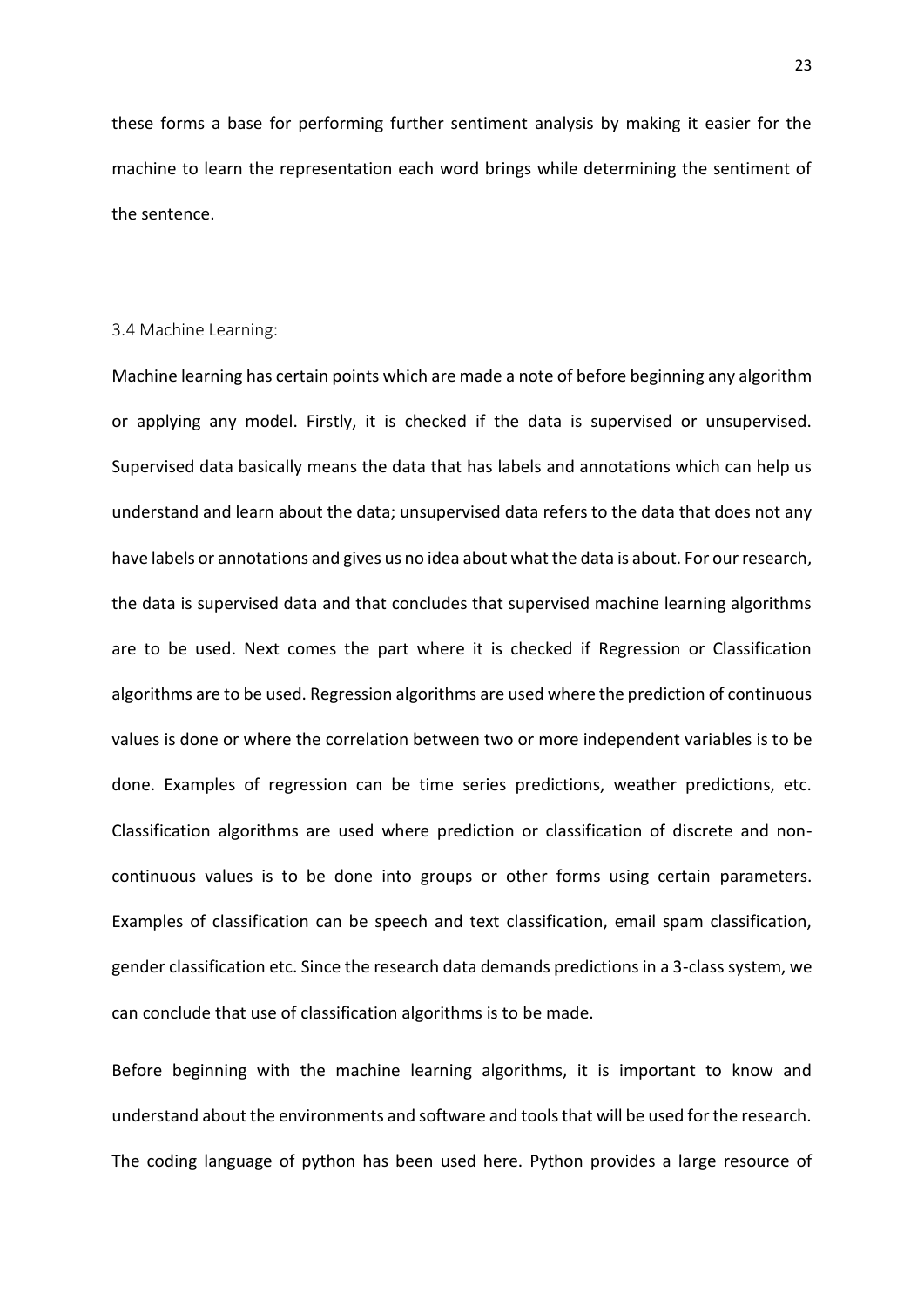libraries when it comes to text sentiment analysis. Also, python is platform independent and has a very big community which makes it the most widely used programming language in the world today. The ease of use of python is also an added advantage. The use of Jupyter Notebook has been done for typing and executing the python code for it allows live code to be shared and edited online and shows the outputs code block by code block and is easy to use and compile. The jupyter notebook has been used from the anaconda platform which is a widely used data science distribution which leads in open source innovation for machine learning. Anaconda comes with a lot of pre-installed requisites that are helpful for languages like R and python.

When machine learning is being done, it is a common process to split the data into train sets and tests sets. Train set is the data or part of the original data that is used for training the chosen machine learning algorithms. Test set is the data or part of data that is used for assessing or checking the performance of the chosen machine learning algorithms after they have shown promising results while performing on the train set. Usually, a ratio of 70:30 (70% data for training and 30% data for testing) is chosen because training the algorithm with more data tends to make the chosen model better at doing the task at hand. Once the data is split correctly, the application of different machine learning algorithms is done.

This can be said to be the core of the research as it is here that different algorithms are being applied on the data which are then compared, and their outputs are interpreted for the research understanding. The following algorithms are being applied for the research data.

- 1. Random Forest Algorithm
- 2. K-Nearest Neighbor Algorithm
- 3. Naïve Bayes Algorithm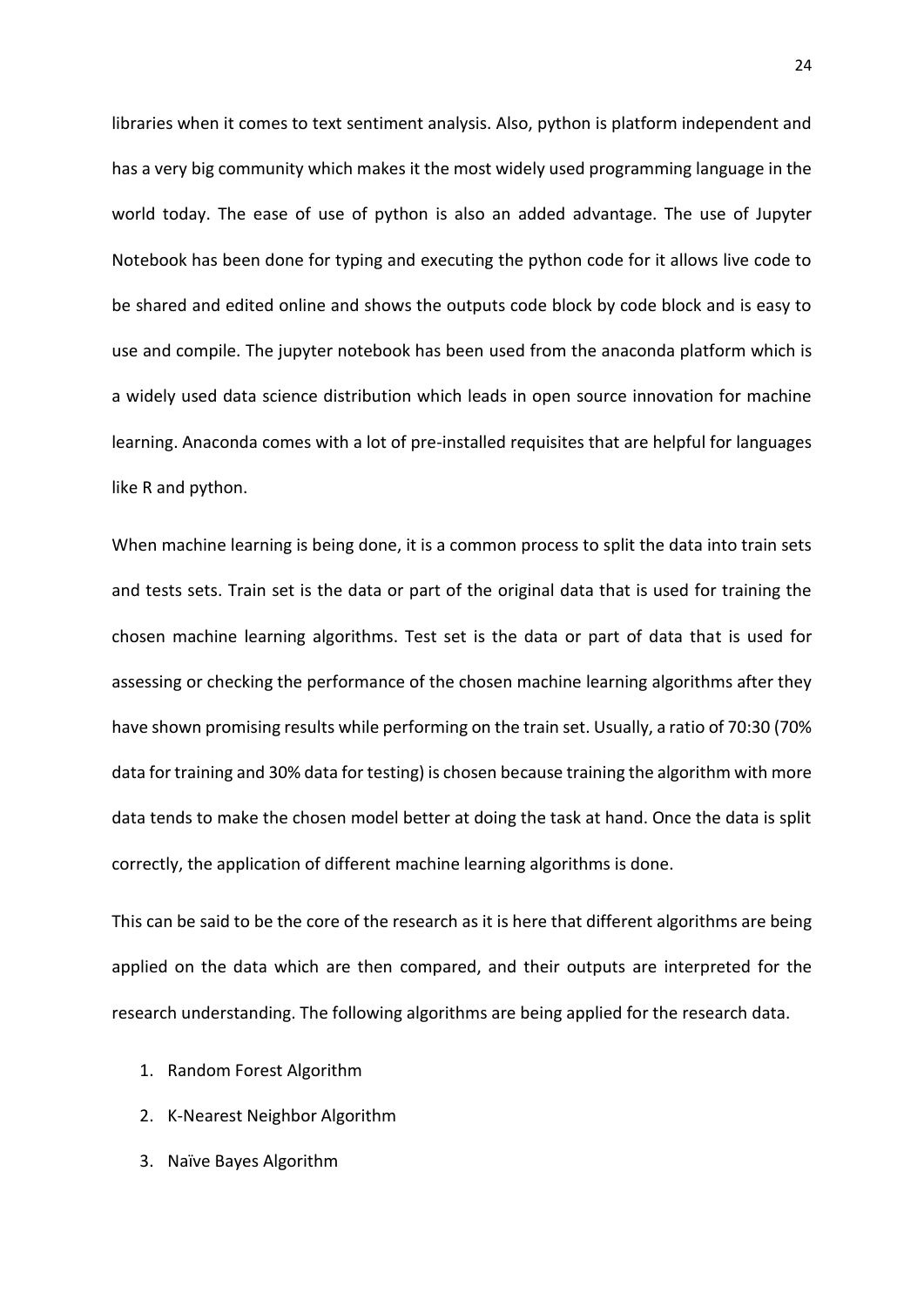- 4. Decision Tree Algorithm
- 5. Support Vector Machine Algorithm
- 6. Logistic Regression Algorithm

The above-mentioned algorithms have a very high preference among data scientists and show a very high level of performance and have been chosen for the research study.

1. Random Forest Algorithm: This algorithm is an advanced version of decision tree algorithm which is explained later below. Simply put, Random Forest is made up of lots of decision trees. And while it samples all the trees, it at the same time applies random training points to each of the tree and also considers random subsets of features while splitting the nodes. This gives hundreds and thousands of different outcomes and due to this, it gives a higher accuracy.

2. K-Nearest Neighbor Algorithm: This algorithm is one of the simplest yet highly effective algorithm. Simply put, what KNN does is that it takes the newly given data or point and then matches its similarity with the available cases (data it was trained on) and then based on similarity decides which category to put the new case data in. When the training data is given to KNN, it stores the data instead of learning on it and then just uses it to match similarities with the new data. Hence it is also called as the lazy learner algorithm.

3. Naïve Bayes Algorithm: The most common and simple and highly effective algorithm when it comes to machine learning especially text classification, Naïve Bayes is very simple to understand. It is based on the probabilities of the event and uses Bayes Theorem to implement it. It uses posterior, likelihood, prior and marginal probabilities to find out the predictions of the dataset and works best on highly dimensional datasets. Spam filtering and Sentiment analysis are some of the most common fields where Naïve Bayes is used. It looks at every individual attribute/dimension individually in order to predict the outcome. For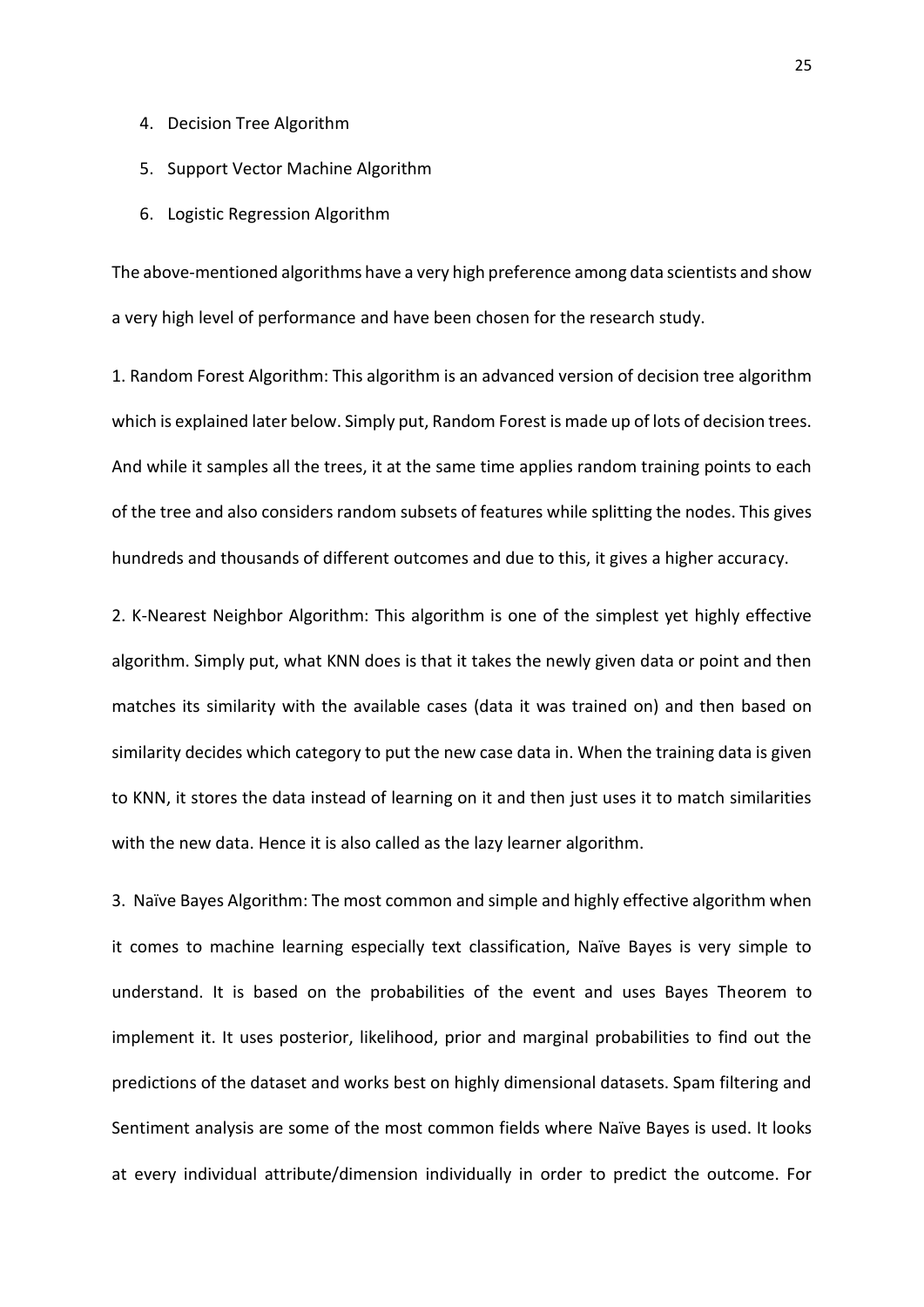example, for a vehicle, if it has four wheels, has a roof, has a low ground clearance, then naïve bayes will classify it to be a sedan type of car. Whereas if all the features of previous case are kept same and instead of low ground clearance, the ground clearance is high, then it will be classified as an SUV.

4. Decision Tree Algorithm: As the name suggests, it is a tree-structured classifier, and contains nodes and branches in order to reach a decision. It has decision nodes and leaf nodes which are used to make decision rules and display outcomes for the same respectively and has branches which are nothing, but the decision rules applied in order to reach the decision or leaf node. The CART algorithm is used to construct a decision tree (CART: Classification and Regression tree Algorithm) and is one of the easiest algorithms to understand for it depends almost on the idea of how humans think while making decisions.

5. Support Vector Machine Algorithm: SVM algorithm works on the principle of margins and hyperplanes. Unlike KNN, SVM creates decision boundaries by using the farthest apart points of distinctive datasets as margins and then drawing a line which distinctively divides the given classes/datasets and helps them classify. This line is called the hyperplane. There can be many hyperplanes for a given problem, SVMs task is to find the best hyperplane to reduce maximum errors while classifying new dataset. The points that lay on the margin are called support vectors, and because they help in drawing an optimal line between classes, the name Support Vector Machine was given.

6. Logistic Regression Algorithm: Although it contains regression in its name, Logistic Regression is a classification algorithm. Its name is based upon linear regression for both have the same underlying principle. And whereas linear regression has continuous output points, logistic regression gives us a probability value after putting the obtained output through a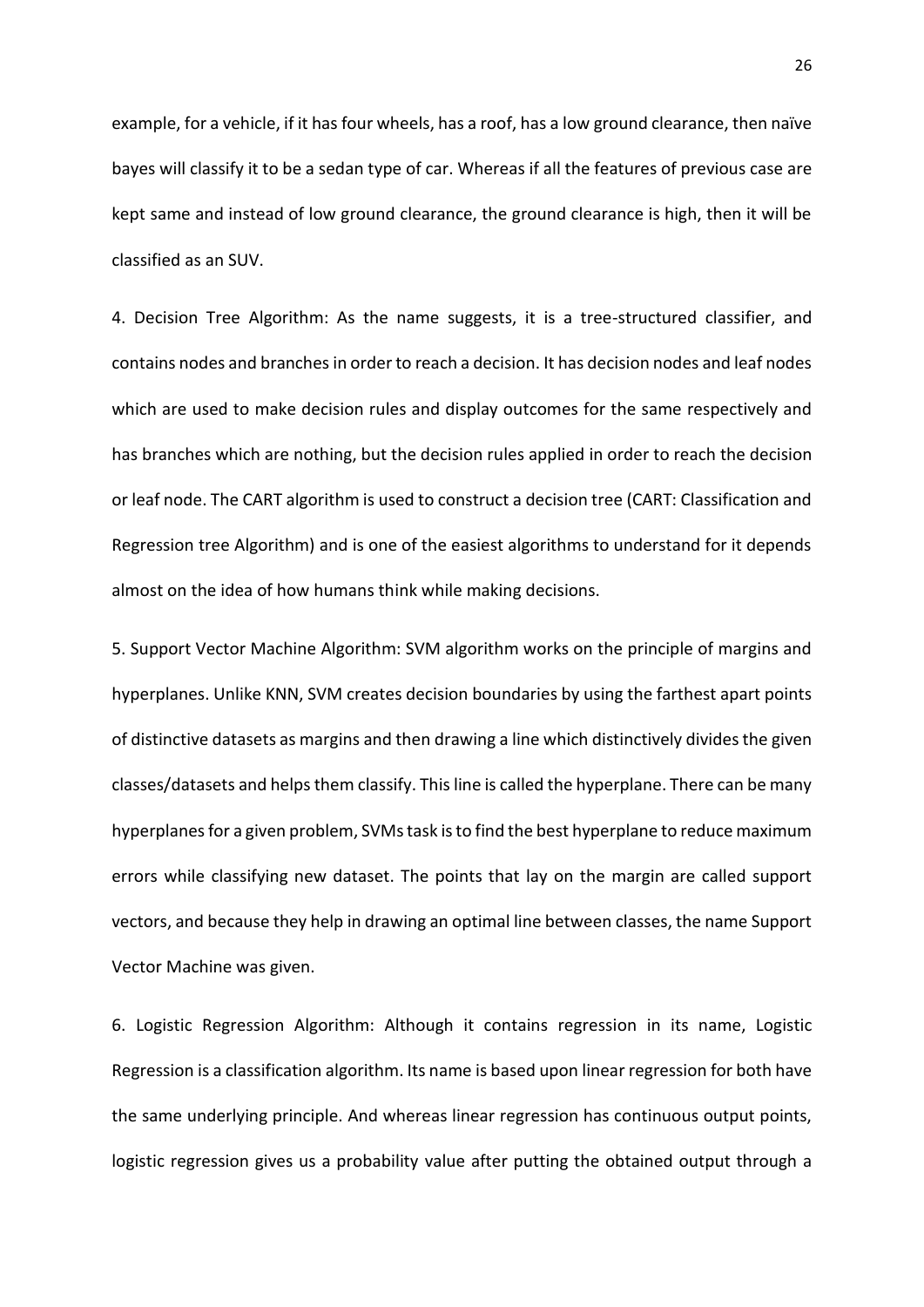sigmoid function. It is a very special kind of algorithm because it uses continuous and discrete datasets, applies regression techniques on it, applies a sigmoid function and gives a curved line which predicts probabilistic values between 0 and 1. Thus, because it classifies objects and data even though it applies predictive regression, logistic regression is a very powerful algorithm used in classification.

### Result

The results obtained from the machine learning algorithm are then put into a table and their values are compared. Also, the confusion matrix of the algorithms are compared which helps in explaining how and why the outputs deferred.

### <span id="page-26-0"></span>3.5 Statistical Testing:

In order to compare models between them, we performed a statistical test on pair of models. This is to check if the difference between two models can be due to chance or it is highly likely that the models are actually different in terms of accuracy. To remove this conclusion, statistical testing is done at different confidence levels. Statistical testing is a way to remove any doubt that the outputs obtained were just by luck and also shows the confidence with which it can be said. The statistical test used was the T-test, and the formula is as follows: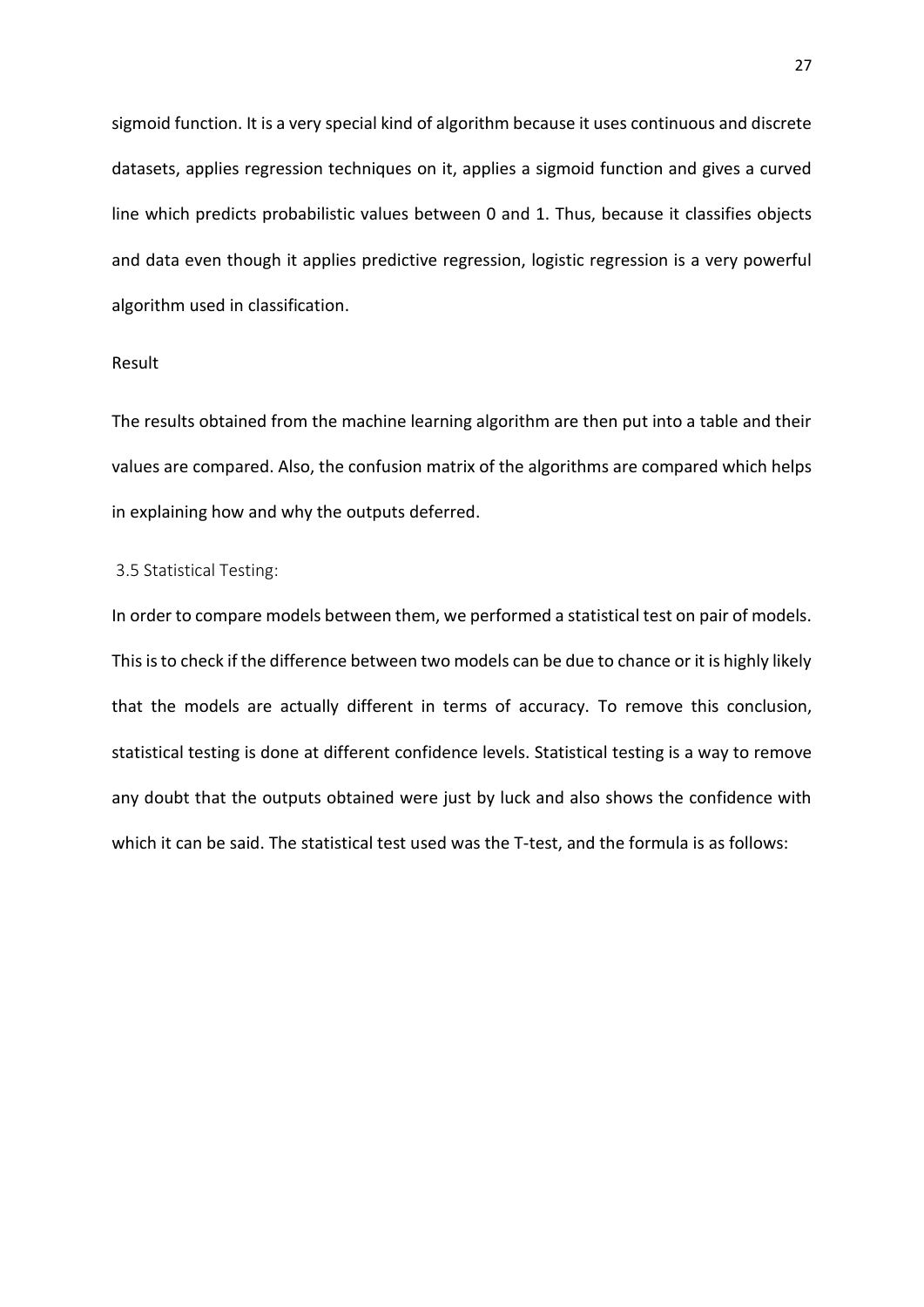$$
t = (acc_1 - acc_2) / \sqrt{\frac{acc_1(100 - acc_1)}{n} + \frac{acc_2(100 - acc_2)}{n}}
$$

where  $acc_1$  and  $acc_2$  are the accuracies of the two models to be compared and  $n$  is the total number of data values. The models are statistically different if the value of  $t$  is higher than  $t_x$ , the critical value for the selected confidence level  $x$ .

The below diagram shows the general flow of the research and how the two different datasets are compared. It can be said to be the workflow diagram for the research.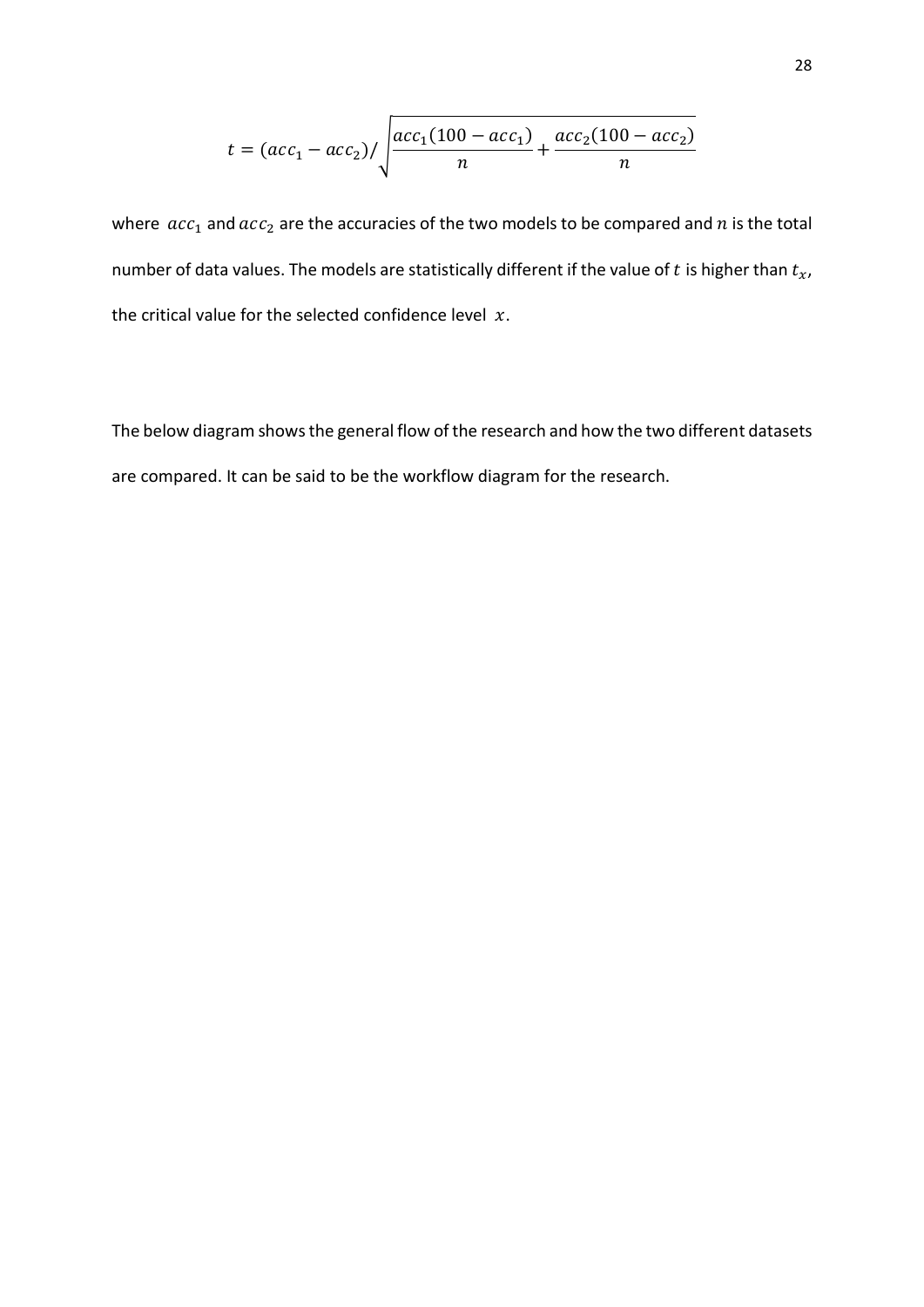



<span id="page-28-0"></span>*Figure 2: Conceptual diagram of the research process*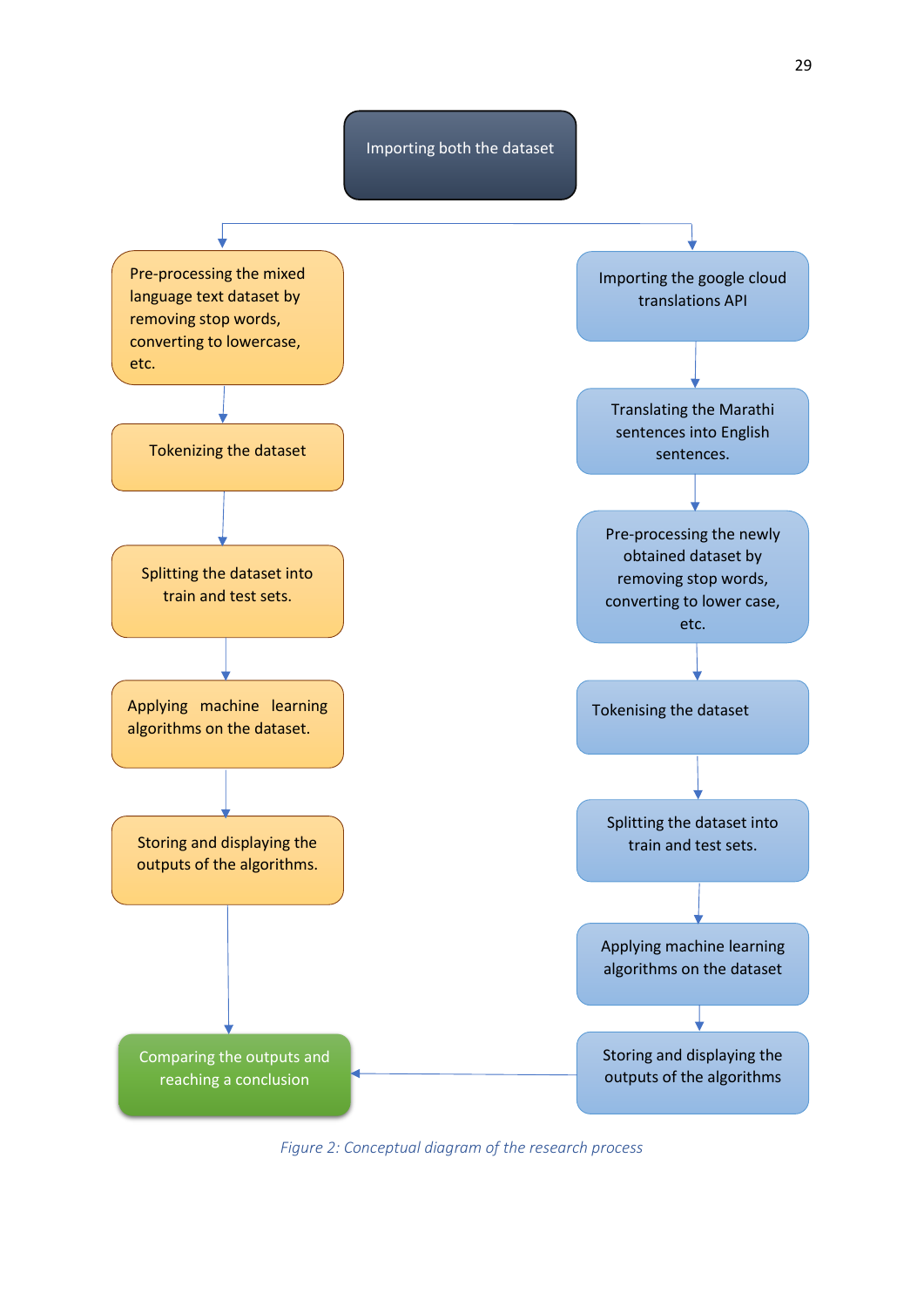# Chapter 4: IMPLEMENTATION

<span id="page-29-0"></span>In this section, step by step explanation has been given which has helped take the research to its fruitful conclusion. The steps mentioned in the methodology have been applied to the research dataset and their outputs have been displayed. The outputs of the machine learning algorithm have been discussed in the results section of the paper.

4.1 Importing and understanding the dataset:

The initial dataset contains 9 columns which are as follows:

|                | A                      | B             | C | D        |        |        | G      | H      |              |
|----------------|------------------------|---------------|---|----------|--------|--------|--------|--------|--------------|
|                | comment                | judge1 judge2 |   | judge3   | judge4 | judge5 | judge6 | judge7 | judge8       |
| 2 <sup>1</sup> | To palala hasat hasat  |               |   |          |        |        |        |        |              |
|                | 3 Me padlo mala laagla | -1            |   | -1       |        | -1     |        |        |              |
|                | 4 Mala mahit aahe      | 0             |   | $\Omega$ |        |        | 0      |        | $\mathbf{0}$ |
|                | 5 Me harlo             |               |   | -1       | -      | -1     |        |        |              |
|                | 6 Me kaam karoty       | 0             |   |          |        |        |        |        | $\mathbf{0}$ |
|                | 7 Me theek aahe        | 0             |   | $\Omega$ |        |        |        |        | 0            |
|                | 8 Aamhi jinklo         |               |   |          |        |        |        |        |              |
|                | 9 Aapan sagle jinklo   |               |   |          |        |        |        |        |              |
|                | 10 Mala call kar       | 0             |   |          |        |        |        |        |              |



<span id="page-29-1"></span>'comments' are the mixed language texts which are the basis of the research whereas judge1 – judge8 are the independent participants who rated the sentences based on their perception and understanding of the sentence.

Later on, the mode (maximum occurring value) of rating for each of the sentiment was chosen to be the final rating and that gave the first dataset file for the research. The file was named 'tdata.csv'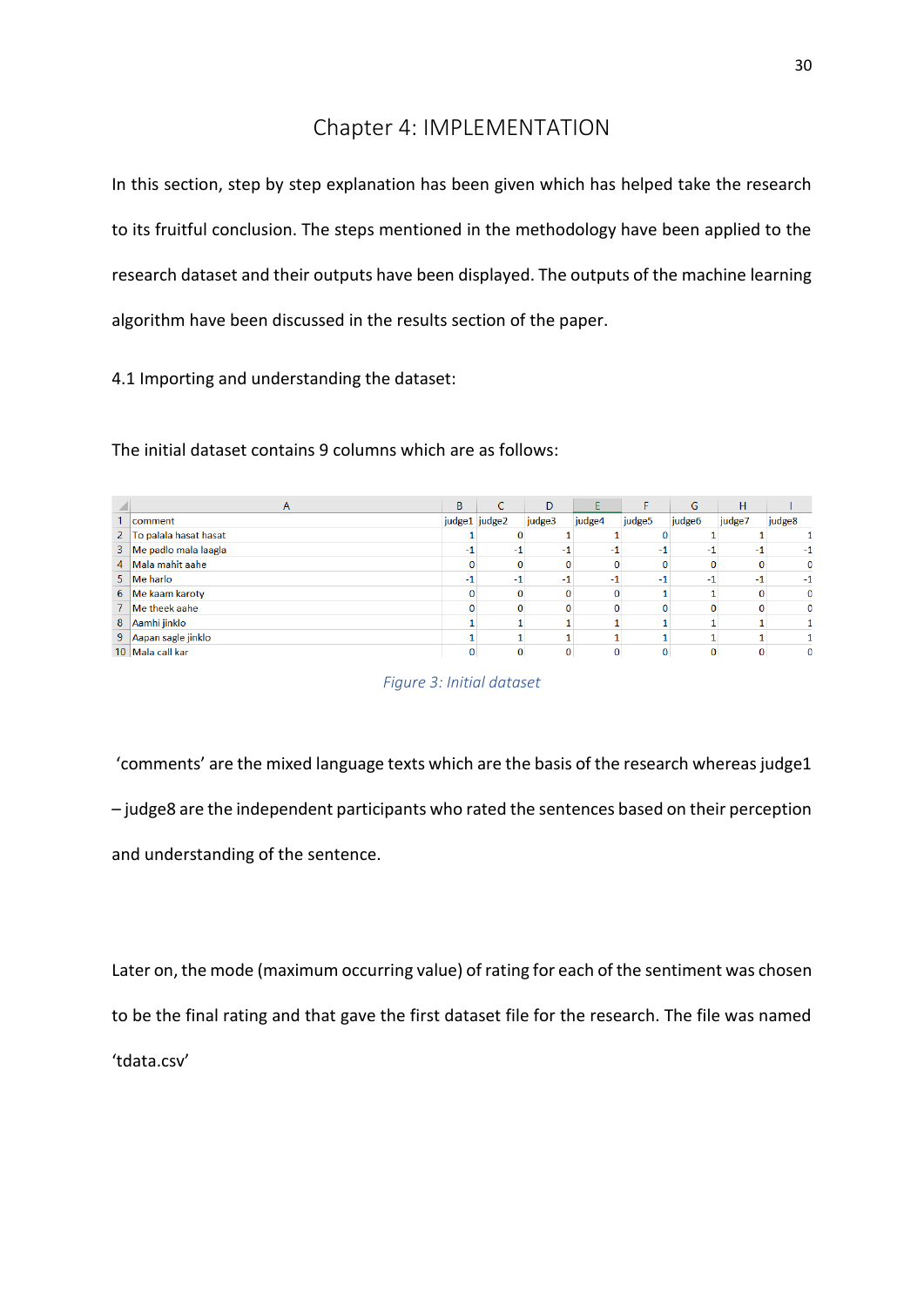|    | comment               | rating   |
|----|-----------------------|----------|
| 2  | To palala hasat hasat |          |
| 3  | Me padlo mala laagla  | $-1$     |
| 4  | Mala mahit aahe       | $\Omega$ |
| 5. | Me harlo              | $-1$     |
| 6  | Me kaam karoty        | 0        |
| 7  | Me theek aahe         | 0        |
| 8  | Aamhi jinklo          | 1        |
| 9  | Aapan sagle jinklo    |          |
| 10 | Mala call kar         | $\Omega$ |

*Figure 4: Final Rating*

<span id="page-30-0"></span>The second dataset file is named 'marathi data.csv' and has the same sentences as the first file, but they are written in Devanagari or Marathi script. The ratings are same for them because the sentences are the same.

|                | comment           | rating |
|----------------|-------------------|--------|
|                | तो पळाला हसत हसत  |        |
| R              | मी पडलो मला लागलं |        |
| $\overline{4}$ | ्मिला माहित आहे   | 0      |
|                | मी हरलो           |        |
| 6              | मी काम करतोय      | ٥      |
| 7              | मी ठीक आहे        | ۵      |
| 8              | आम्ही जिंकलो      |        |
| 9              | आपण सगळे जिंकलो   |        |
|                | मला कॉल कर        | ſ      |

*Figure 5: Final rating for Marathi dataset*

<span id="page-30-1"></span>4.2 Pre-processing the data:

After the files are imported, data pre-processing was done. The following graph shows the different classes and the number of entries per class for the dataset. It can be observed that rating 0 (neutral sentiment) sentences are the most. But on an overall scale, it can be said that the quantities of sentences for the different ratings are almost the same.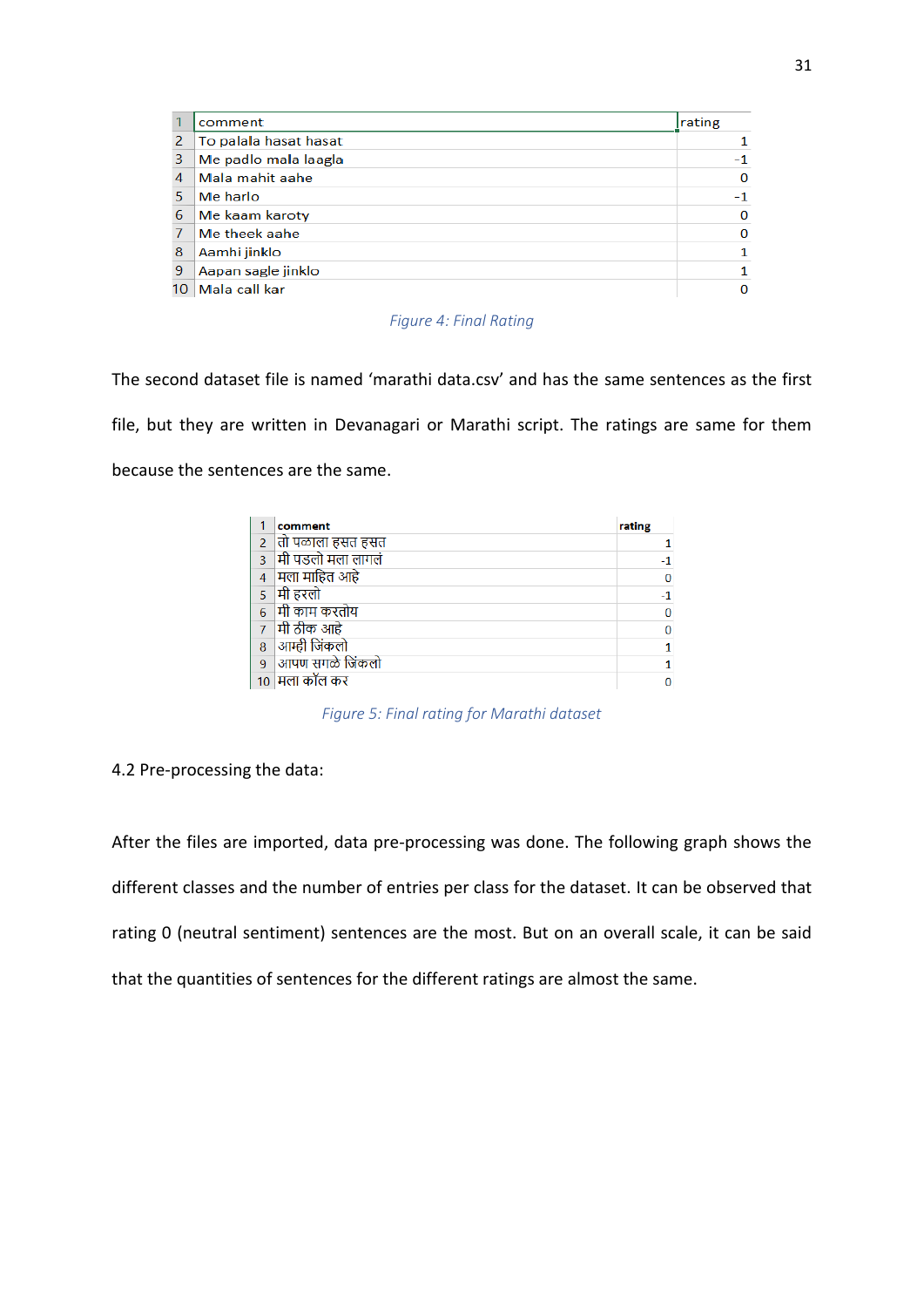

*Figure 6: Graph showing different classes and their count*

<span id="page-31-0"></span>Now, it was required to turn the data into lowercase to facilitate smooth execution of the machine learning algorithms. That was done and then the number of Marathi stop words in each sentence was recorded. The stop word file for the mixed language text was manually created which allowed foe maximum accuracy. The following image shows the two methods done.

|   |                       |      | comment rating stopwords |
|---|-----------------------|------|--------------------------|
|   | to palala hasat hasat |      |                          |
|   | me padlo mala laagla  | $-1$ | 2                        |
| 2 | mala mahit aahe       |      | 2                        |
| з | me harlo              | -1   |                          |
|   | me kaam karoty        |      |                          |

*Figure 7: Number of stop words in every sentence*

<span id="page-31-1"></span>Next, after viewing the stop words, they had to be eliminated and the sentences were displayed again. It can be seen how only the important words remain in the output. This forms the base on which the algorithms will be implemented.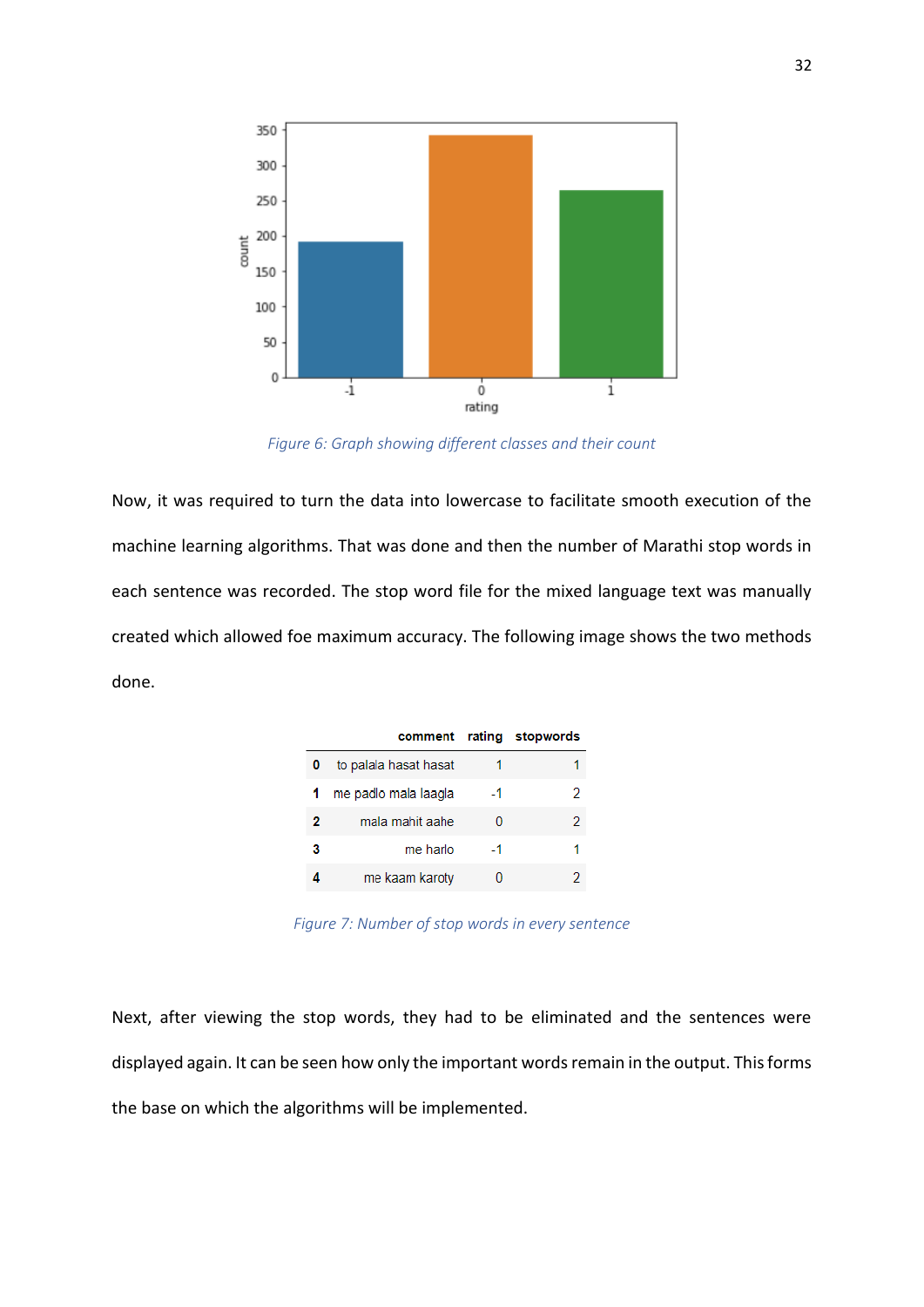|          |                       |              | comment rating stopwords | stop word removed comment |
|----------|-----------------------|--------------|--------------------------|---------------------------|
| $\bf{0}$ | to palala hasat hasat | 1            |                          | palala hasat hasat        |
| 1        | me padlo mala laagla  | $-1$         | $\overline{2}$           | padlo laagla              |
| 2        | mala mahit aahe       | $\bf{0}$     | 2                        | mahit                     |
| з        | me harlo              | $-1$         | 1                        | harlo                     |
| 4        | me kaam karoty        | $\mathbf{0}$ | $\overline{2}$           | karoty                    |
| 5        | me theek aahe         | $\mathbf 0$  | $\overline{2}$           | theek                     |
| 6        | aamhi jinklo          | 1            | 1                        | jinklo                    |
| 7        | aapan sagle jinklo    | 1            | $\overline{2}$           | jinklo                    |
| 8        | mala call kar         | $\bf{0}$     | 1                        | call kar                  |
| 9        | me tula call karto    | $\mathbf 0$  | 1                        | tula call karto           |
| 10       | amhala call kar       | $\mathbf 0$  | $\mathbf 0$              | amhala call kar           |

*Figure 8: Sentences with stop words removed*

<span id="page-32-0"></span>On obtaining the stop word removed sentences, the next step is to convert them into tokens. By that, it means that each sentence will be converted into a list of tokens – in this case single words. This allows for smoother and better outputs from the algorithms. The following image shows the same.

|                |                       |              | comment rating stopwords | stop word removed comment | tokens                 |
|----------------|-----------------------|--------------|--------------------------|---------------------------|------------------------|
| $\bf{0}$       | to palala hasat hasat | $\mathbf{1}$ |                          | palala hasat hasat        | [palala, hasat, hasat] |
|                | me padlo mala laagla  | $-1$         | 2                        | padlo laagla              | [padlo, laagla]        |
| $\overline{2}$ | mala mahit aahe       | $\mathbf 0$  | $\overline{2}$           | mahit                     | [mahit]                |
| 3              | me harlo              | $-1$         | 1                        | harlo                     | [harlo]                |
| 4              | me kaam karoty        | $\mathbf{0}$ | $\overline{2}$           | karoty                    | [karoty]               |
| b              | me theek aahe         | $\mathbf 0$  | $\overline{2}$           | theek                     | [theek]                |
| 6              | aamhi jinklo          | $\mathbf{1}$ | 1                        | jinklo                    | [jinklo]               |
| 7              | aapan sagle jinklo    | 1            | $\overline{2}$           | jinklo                    | [jinklo]               |
| 8              | mala call kar         | $\mathbf{0}$ |                          | call kar                  | [call, kar]            |
| 9              | me tula call karto    | $\mathbf 0$  |                          | tula call karto           | [tula, call, karto]    |
| 10             | amhala call kar       | $\mathbf 0$  | $\mathbf{0}$             | amhala call kar           | [amhala, call, kar]    |
|                |                       |              |                          |                           |                        |



<span id="page-32-1"></span>4.3 Applying machine learning:

After this step, data was split into the ratio of 70:30 train-test sets which were later utilised to run the machine learning algorithms on. The algorithms are trained on the 70% train data and then the test set data is used to see how the algorithms fare.

The following were the outputs of the machine learning algorithms: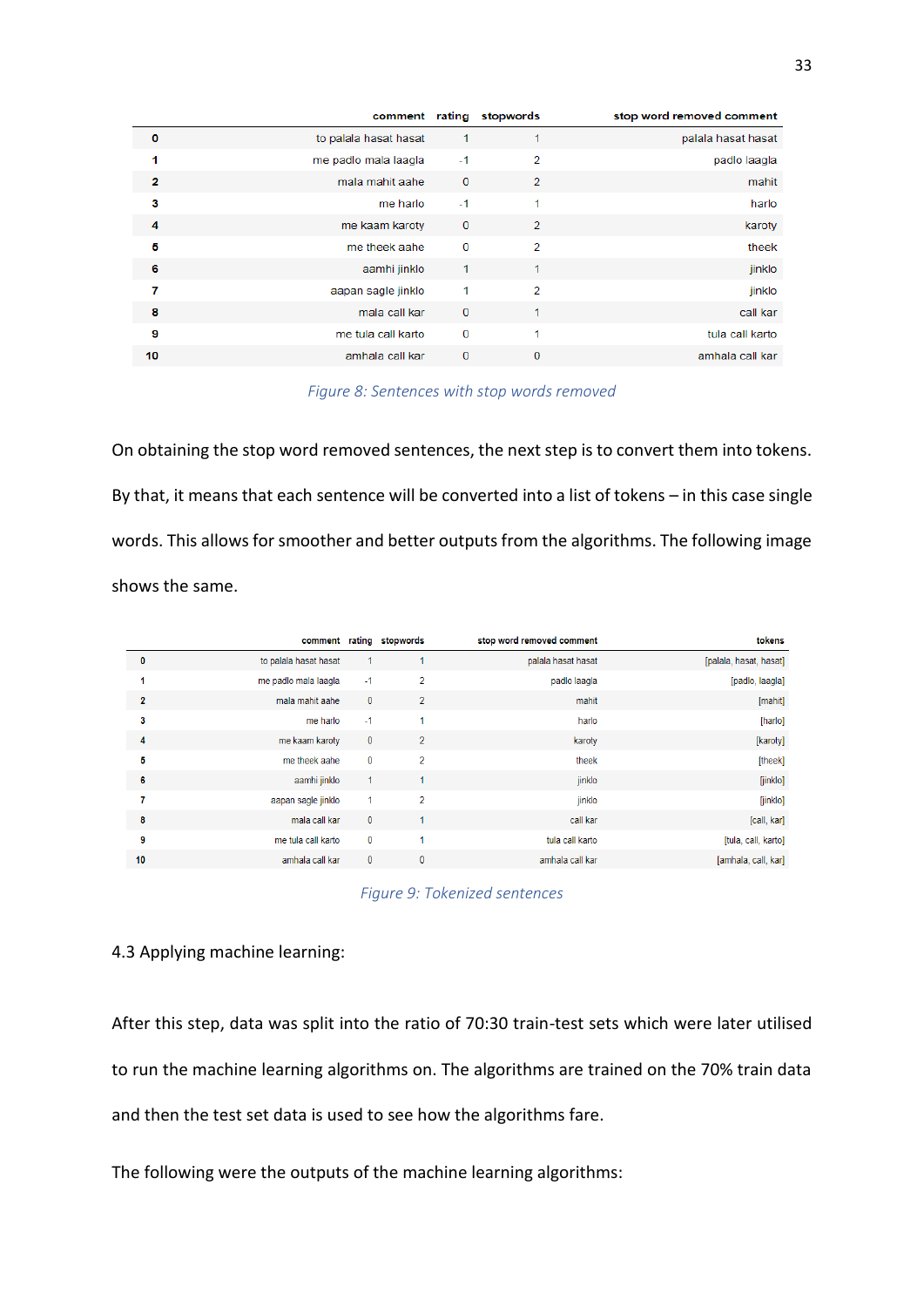|                                         | <b>Accuracy</b>      |
|-----------------------------------------|----------------------|
| <b>Random forest</b> 59.166667          |                      |
|                                         | <b>KNN</b> 47 500000 |
| <b>GaussianNB</b> 48.333333             |                      |
| Decision Tree 55.416667                 |                      |
| <b>Support vector machine</b> 54.583333 |                      |
| <b>Logistic Regression</b> 57,083333    |                      |
|                                         |                      |

*Figure 10: o/p table for the algorithms*

<span id="page-33-0"></span>This is output for the dataset of the mixed script language. Next, we proceed to the Marathi text dataset and carry forward the research.

The Marathi dataset was imported and then displayed as follows:

|    | comment rating     |    |
|----|--------------------|----|
|    | 0 तो पळाला हसत हसत |    |
| 1. | मी पडलो मला लागलं  | -1 |
| 2  | मला माहित आहे      | 0  |
| 3  | मी हरलो            | -1 |
| 4  | मी काम करतोय       | n  |

*Figure 11: Final Marathi data*

<span id="page-33-1"></span>Now comes the important part - google cloud services were imported for the purpose of translating the texts from Marathi to English. For the same, google cloud account was created to avail their services. The setup was completed which provided a json API key for using the cloud translations.

After translations, the following output was obtained which was then saved as a new file named 'mdata.csv'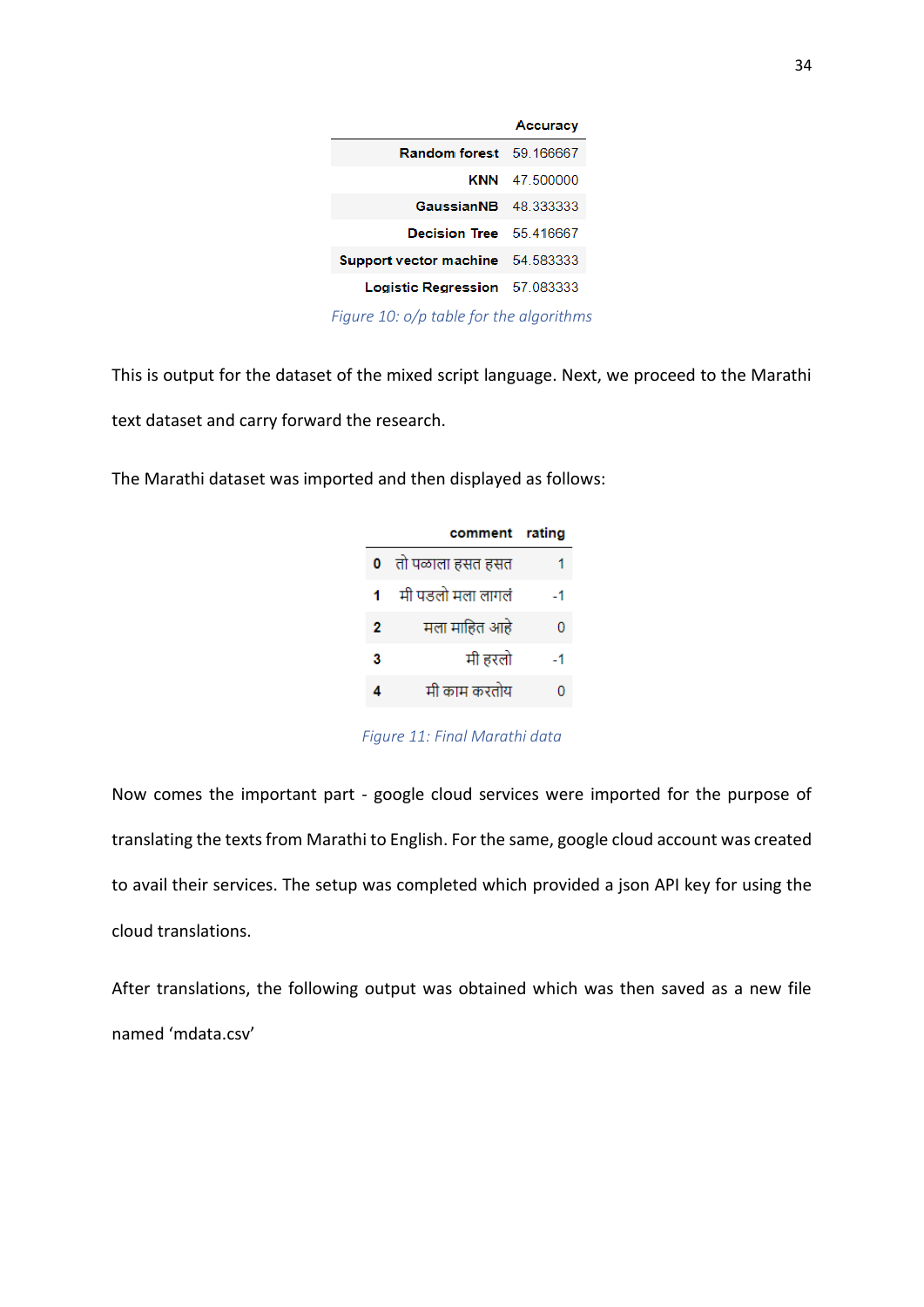| 0              |                              | {'translatedText': 'He ran away laughing', 'de |
|----------------|------------------------------|------------------------------------------------|
| $\mathbf{1}$   |                              | {'translatedText': 'I fell', 'detectedSourceLa |
| $2^{\circ}$    |                              | {'translatedText': 'I know', 'detectedSourceLa |
| 3.             |                              | {'translatedText': 'I lost', 'detectedSourceLa |
| $\overline{4}$ |                              | {'translatedText': 'I am working', 'detectedSo |
|                | Name: Marathi, dtype: object |                                                |

*Figure 12: Translated text obtained after using google services*

<span id="page-34-0"></span>The file was then displayed after checking if there was any need for manually checking the file

for errors. The file obtained as end result was as follows:

|   | Marathi              | <b>English</b>       |
|---|----------------------|----------------------|
|   | 0 ) तो पळाला हसत हसत | He ran away laughing |
|   | मी पडलो मला लागलं    | I fell               |
| 2 | मला माहित आहे        | I know               |
| з | मी हरलो              | I lost               |
|   | मी काम करतोय         | I am working         |

*Figure 13: Final translated text from Marathi to English*

<span id="page-34-1"></span>As can be seen, the dataset again needs to be cleaned in the manner that was done for the mixed language text data. After cleaning the data, removing the English stop words and special characters and after turning the data to lowercase, the following output that also shows the stop word removed sentences was obtained: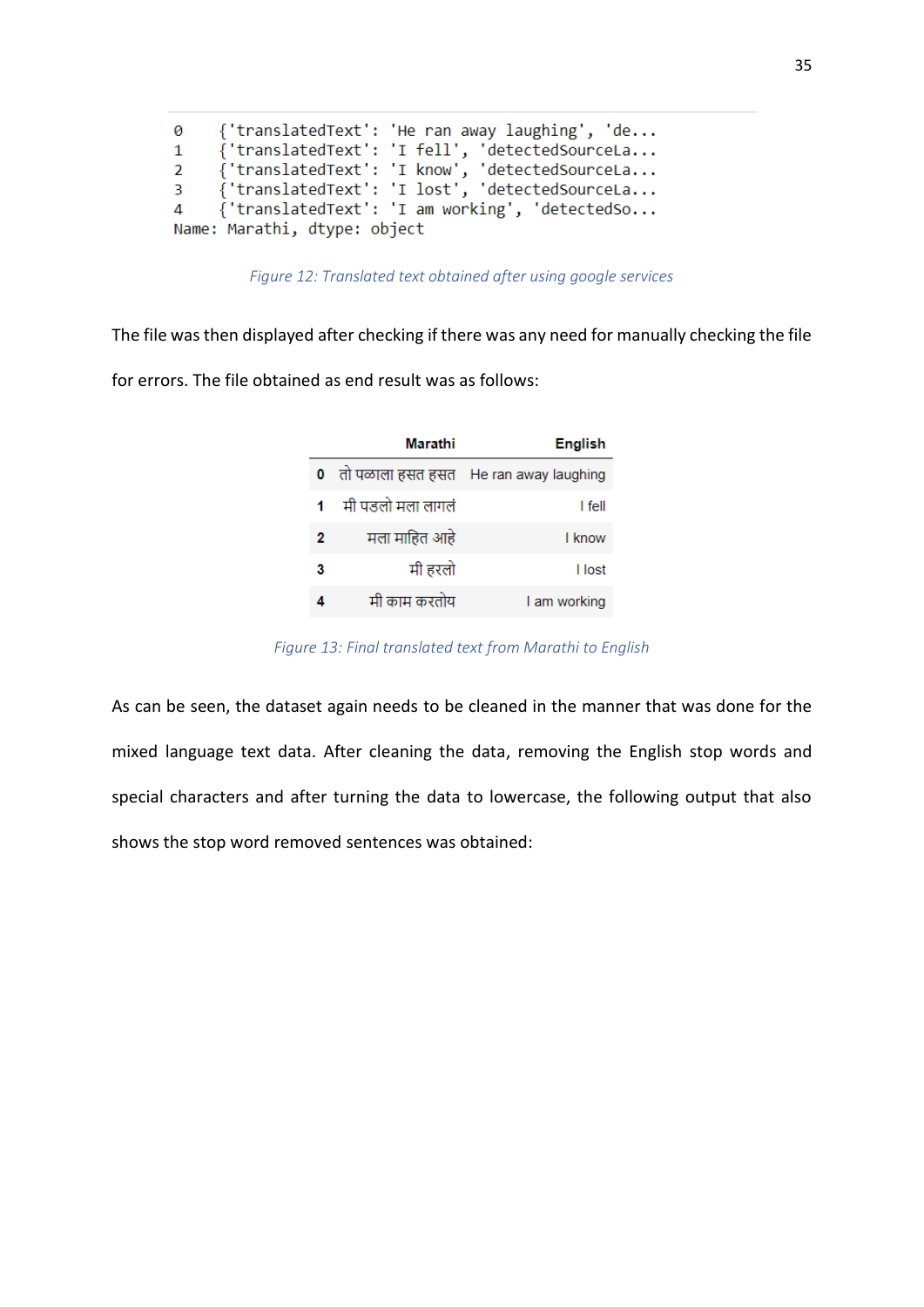|                | Marathi           |                      |             | <b>English Rating Stopwords</b> | stop word removed comment |
|----------------|-------------------|----------------------|-------------|---------------------------------|---------------------------|
| $\bf{0}$       | तो पळाला हसत हसत  | he ran away laughing | 1           |                                 | ran away laughing         |
| 1              | मी पडलो मला लागलं | i fell               | $-1$        |                                 | fell                      |
| $\mathbf{2}$   | मला माहित आहे     | <i>i</i> know        | $\mathbf 0$ |                                 | know                      |
| 3              | मी हरलो           | i lost               | $-1$        | 1                               | lost                      |
| 4              | मी काम करतोय      | i am working         | $\mathbf 0$ | $\overline{2}$                  | working                   |
| 5              | मी ठीक आहे        | i m fine             | $\mathbf 0$ | $\overline{2}$                  | fine                      |
| 6              | आम्ही जिंकलो      | we won               | 1           | $\blacktriangleleft$            | won                       |
| 7              | आपण सगळे जिंकलो   | we all win           | 1           | $\overline{2}$                  | win                       |
| 8              | मला कॉल कर        | call me              | $\mathbf 0$ | 1                               | call                      |
| $\overline{9}$ | मी तुला कॉल करतो  | i call you           | $\bf{0}$    | $\overline{2}$                  | call                      |
| 10             | आम्हाला कॉल कर    | give us a call       | $\mathbf 0$ |                                 | give us call              |

*Figure 14: Marathi data after translation and removing stop words*

<span id="page-35-0"></span>After this, the sentences were tokenized, the data was then split into the train and test sets and machine learning algorithms were applied on them. It can be seen that certain sentences were left with only one word after removing stop words. This will definitely make a different impact on the outputs obtained. The following table shows the output obtained for the translated text dataset.



*Figure 15: o/p table for translated Marathi dataset*

<span id="page-35-1"></span>Thus, the implementation part can be concluded on obtaining the results of the machine learning algorithms. The outputs and results along with the statistical testing for the two obtained accuracies shall be discussed in the next section of 'Result'.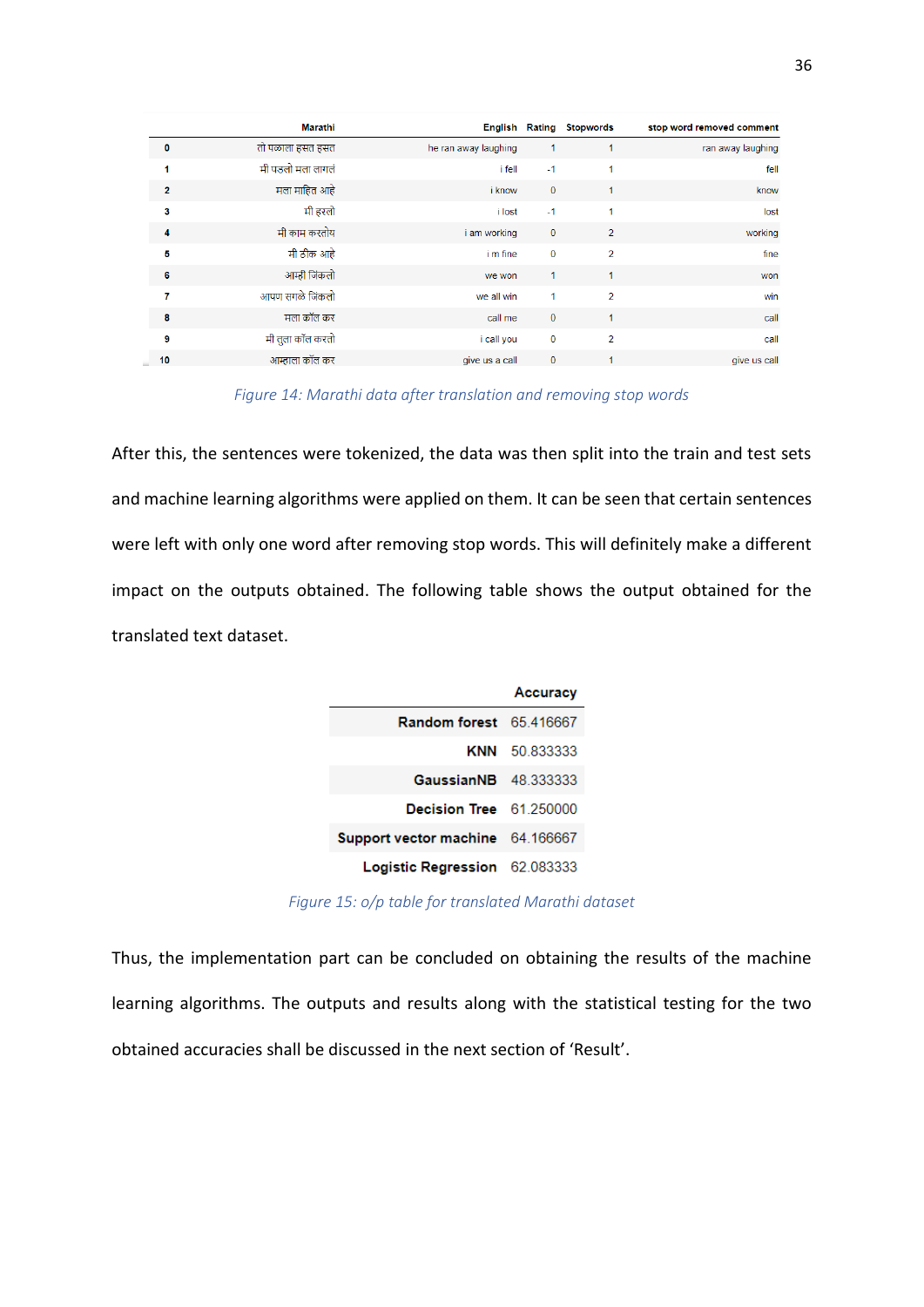# Chapter 5: RESULT

<span id="page-36-0"></span>In this section of the research, the outputs are displayed, and the results are compared.

Here, the outputs will be discussed for both the methods in the form of side by side comparison images and their details in a paragraph below. This is help understand the differences in the outputs and make it clear so as to which method was more effective in terms of accuracy and efficiency.

Before diving into the individual algorithm comparisons, the overall accuracy table for both the methods of sentiment analysis have been displayed below:

|                                         |                      | Accuracy Accuracy after using Google Translate |
|-----------------------------------------|----------------------|------------------------------------------------|
| Random forest 59.166667                 |                      | 65.416667                                      |
|                                         | <b>KNN</b> 47 500000 | 50 833333                                      |
| <b>GaussianNB</b> 48.333333             |                      | 48.333333                                      |
| Decision Tree 55 416667                 |                      | 61 250000                                      |
| <b>Support vector machine</b> 54.583333 |                      | 64.166667                                      |
| Logistic Regression 57.083333           |                      | 62.083333                                      |

#### *Figure 16: output table comparing accuracies of both methods of text analysis*

<span id="page-36-1"></span>From the table above, it can be seen that the google translated text data gave better accuracies than the original mixed language data. It helps us answer quite a few research questions while simultaneously raising new questions which shall be discussed in the Discussion section of the research. For now, let us move to the individual comparisons between algorithms.

The confusion matrix is a 3x3 matrix which shows how the algorithm has classified each class and how many were right, and how many wrong. The columns 1,2,3 are classes -1,0 and 1 respectively, while the rows 1,2,3 are also the classes -1,0 and 1 respectively. The values on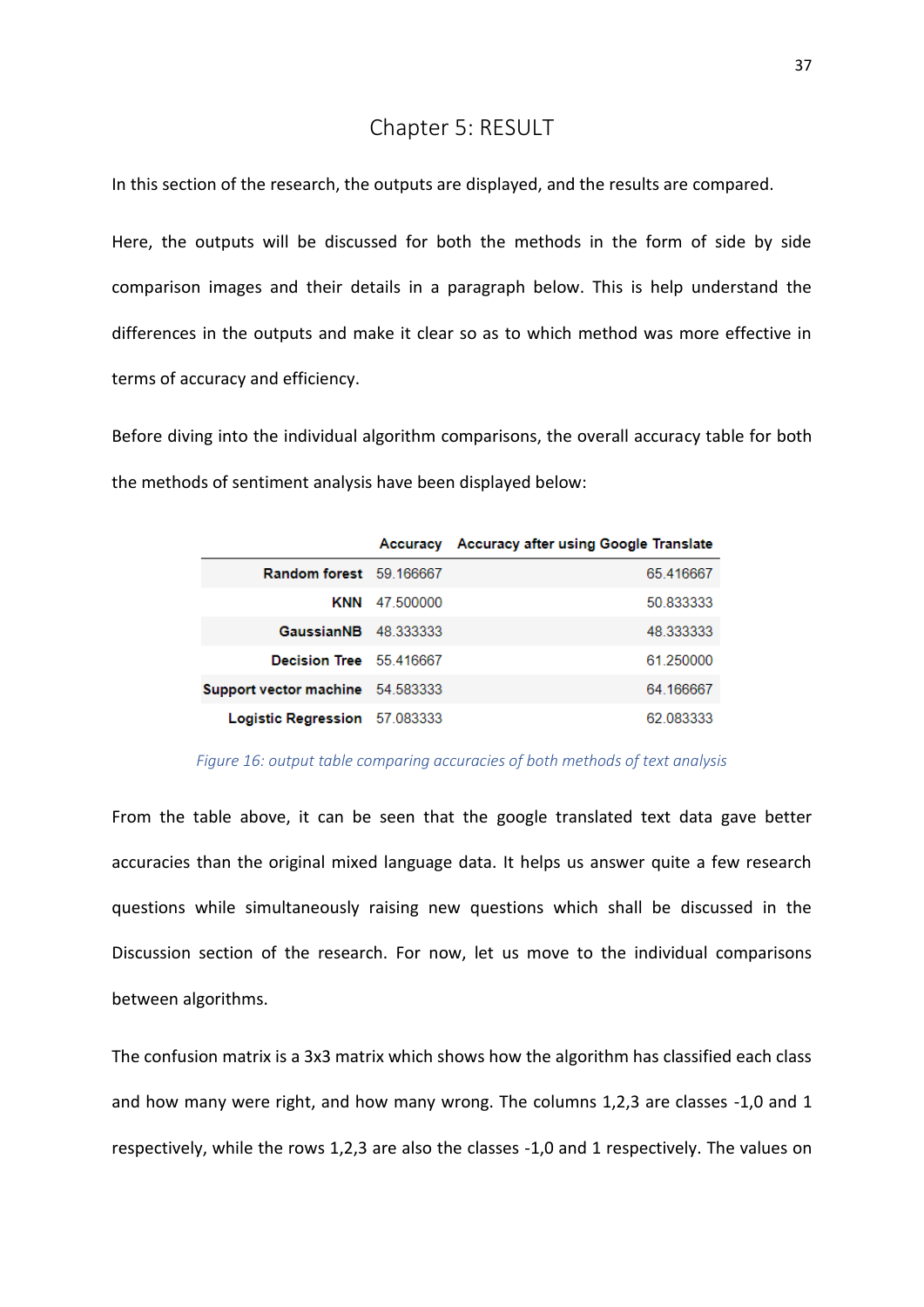the left (rows) show us the actual values while the values on the right(columns) show us the predicted values. Given below is a sample confusion matrix with explanation so as to how to read it.

|   | 20 | ◠  | 10 |
|---|----|----|----|
| ω | 12 | 28 | 11 |
|   | 11 |    | 25 |

Here, cell (1,1) shows how many were actual -1 and how many were predicted -1. Cell 1x2 shows how many values were truly -1 but the algorithm predicted them to be 0. The cell 1x3 shows how many values were really -1 but were predicted to be 1. Similarly,

Cell (2,1): values were actually class 0 but were classified as -1. (wrong classification)

Cell (2,2): values were actually class 0 and were rightly classified as 0. (right classification)

Cell (2,3): values were actually class 0 but were wrongly classified as 1. (wrong classification)

Cell (3,1): values were truly class 1 but were classified as -1. (wrong classification)

Cell (3,2): values were actually class 1 but were classified as 0. (wrong classification)

Cell (3,3): values were truly class 1 and were rightly classified as 1. (right classification)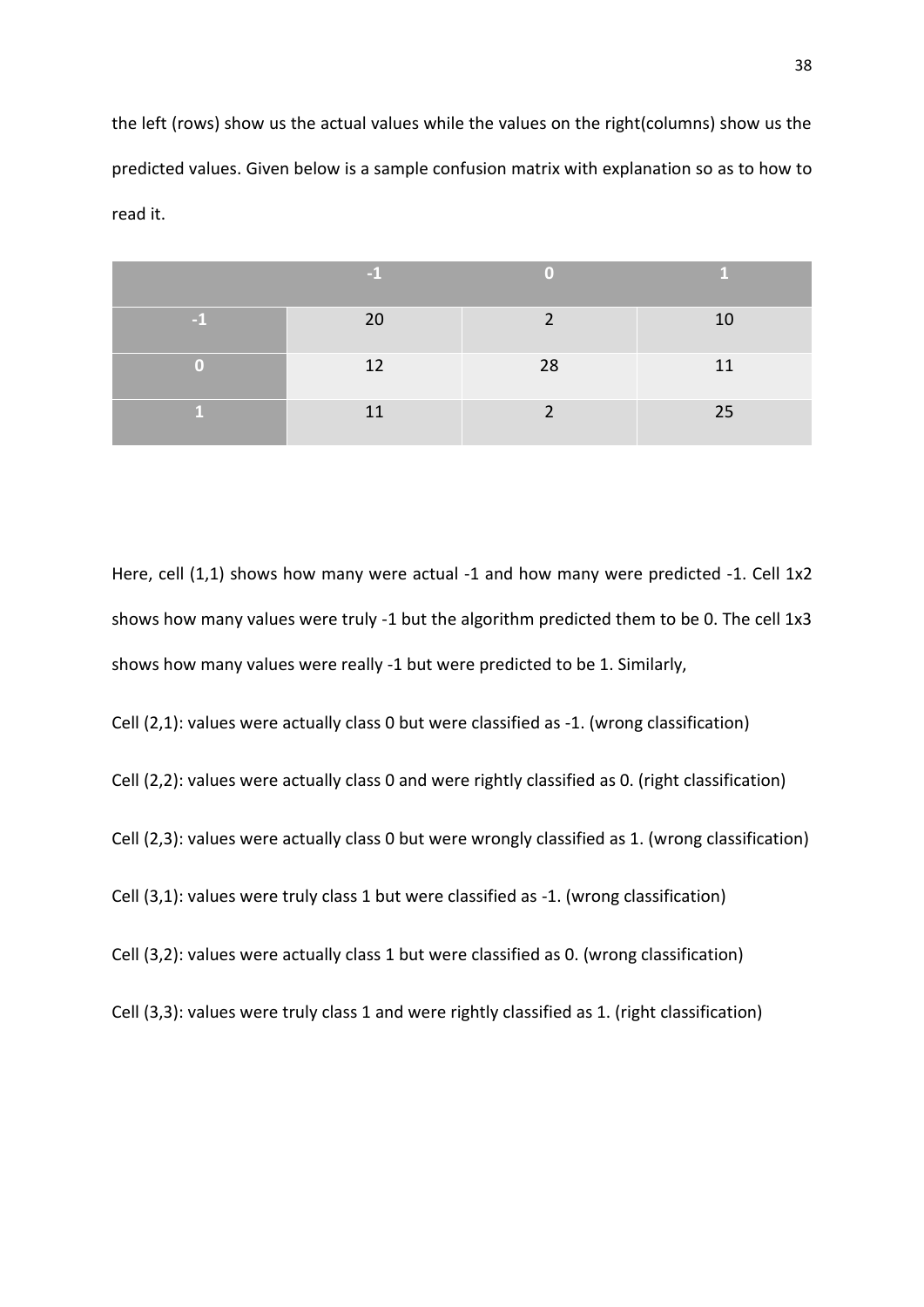#### <span id="page-38-0"></span>5.1 Random Forest algorithm.

| [20348]<br>[15 71 11]<br>[3 27 51]         | precision |      | recall f1-score | support | [[22 31 9]<br>[10 79 8]<br>[2 23 56]      | precision |      | recall f1-score | support |
|--------------------------------------------|-----------|------|-----------------|---------|-------------------------------------------|-----------|------|-----------------|---------|
| $-1$                                       | 0.53      | 0.32 | 0.40            | 62      | -1                                        | 0.65      | 0.35 | 0.46            | 62      |
| 0                                          | 0.54      | 0.73 | 0.62            | 97      | 0                                         | 0.59      | 0.81 | 0.69            | 97      |
| $\mathbf{1}$                               | 0.73      | 0.63 | 0.68            | 81      |                                           | 0.77      | 0.69 | 0.73            | 81      |
| micro avg                                  | 0.59      | 0.59 | 0.59            | 240     | micro avg                                 | 0.65      | 0.65 | 0.65            | 240     |
| macro avg                                  | 0.60      | 0.56 | 0.57            | 240     | macro avg                                 | 0.67      | 0.62 | 0.62            | 240     |
| weighted avg                               | 0.60      | 0.59 | 0.58            | 240     | weighted avg                              | 0.67      | 0.65 | 0.64            | 240     |
| Random Forest Accuracy: 59.166666666666664 |           |      |                 |         | Random Forest Accuracy: 65.41666666666667 |           |      |                 |         |

<span id="page-38-2"></span>*Figure 17: RF output or mixed language text Figure 18: RF output for google translated text*

Here, we can see that the original text got an accuracy of 59.16% while the google translated text got an accuracy of 65.41%. The confusion matrix shows us that the google translated text showed much better performance in analysing the positive type sentiments than the original text. It also shows higher understanding of neutral sentiment and these two factors have helped increase the accuracy of the google translated text.

<span id="page-38-1"></span>5.2. K Nearest Neighbour Algorithm.

| [8486]<br>[11 76 10]<br>[3 48 30] | precision |      | recall f1-score | support | $\begin{bmatrix} 11 & 46 & 5 \end{bmatrix}$<br>4 91 2]<br>$65520$ ] | precision |      | recall f1-score | support |
|-----------------------------------|-----------|------|-----------------|---------|---------------------------------------------------------------------|-----------|------|-----------------|---------|
| $-1$                              | 0.36      | 0.13 | 0.19            | 62      | $-1$                                                                | 0.52      | 0.18 | 0.27            | 62      |
| 0                                 | 0.44      | 0.78 | 0.57            | 97      | 0                                                                   | 0.47      | 0.94 | 0.63            | 97      |
| $\mathbf{1}$                      | 0.65      | 0.37 | 0.47            | 81      | 1                                                                   | 0.74      | 0.25 | 0.37            | 81      |
| micro avg                         | 0.47      | 0.47 | 0.48            | 240     | micro avg                                                           | 0.51      | 0.51 | 0.51            | 240     |
| macro avg                         | 0.49      | 0.43 | 0.41            | 240     | macro avg                                                           | 0.58      | 0.45 | 0.42            | 240     |
| weighted avg                      | 0.49      | 0.47 | 0.44            | 240     | weighted avg                                                        | 0.58      | 0.51 | 0.45            | 240     |
| KNN Accuracy: 47.5                |           |      |                 |         | KNN Accuracy: 50.83333333333333                                     |           |      |                 |         |

<span id="page-38-3"></span>*Figure 19: KNN o/p for mixed language text Figure 20: KNN o/p for google translated text*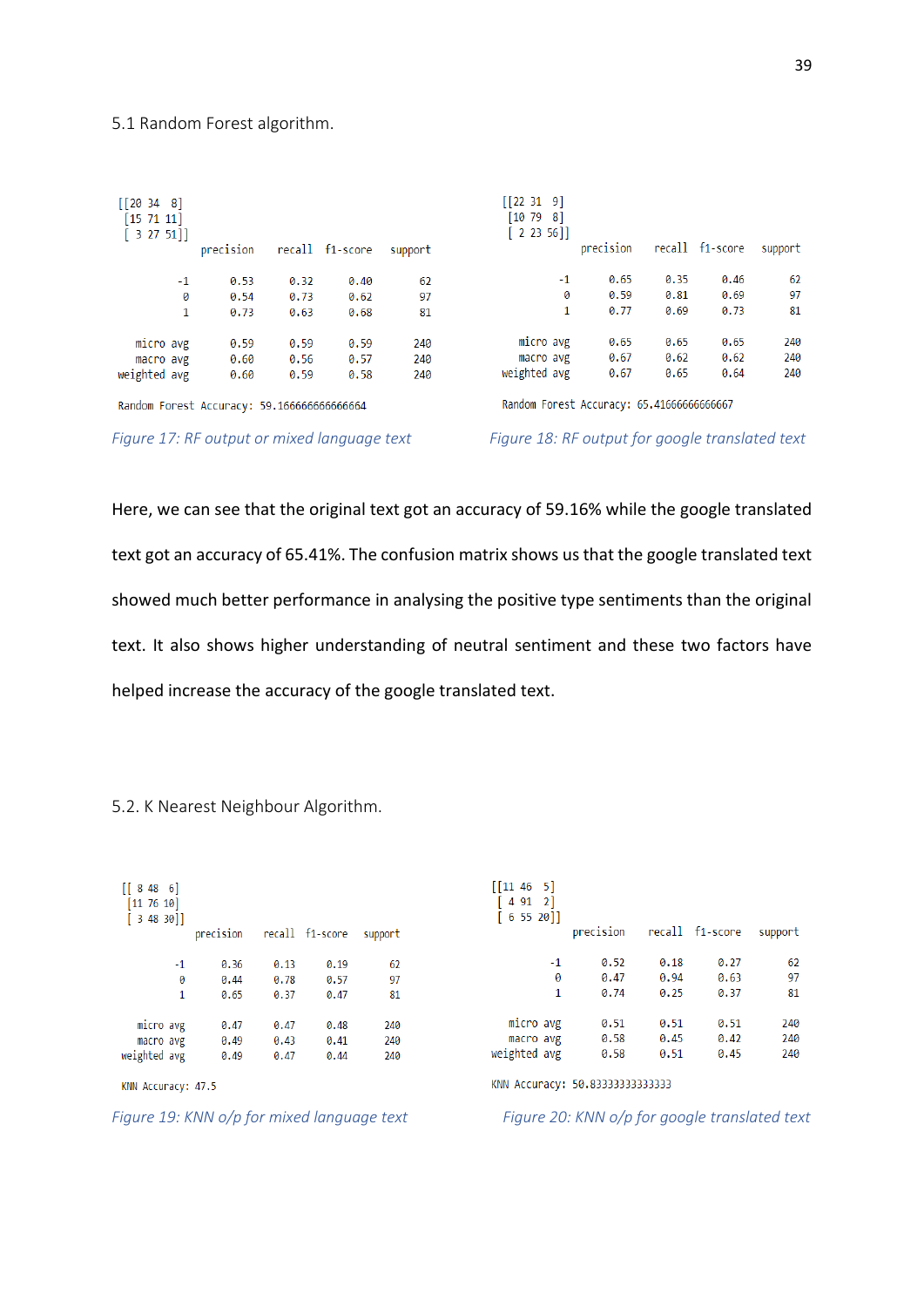While the accuracies are quite close to each other, an increase in 3% is a big thing. It can be seen that Google translated KNN has succeeded in classifying neutral and negative sentences much more than the original text KNN. Earlier it was seen that some Google translated texts – on removal of stop words, were left with just one word. This might have played a big role in KNN being able to look for better neighbours than in the original case.

| $\begin{bmatrix} 46 & 10 & 6 \end{bmatrix}$<br>[48 30 19]<br>[28 13 40]            | precision |      | recall f1-score | support | $\begin{bmatrix} 43 & 11 & 8 \end{bmatrix}$<br>[56 35 6]<br>[28 15 38] | precision |      | recall f1-score | support |
|------------------------------------------------------------------------------------|-----------|------|-----------------|---------|------------------------------------------------------------------------|-----------|------|-----------------|---------|
| $-1$                                                                               | 0.38      | 0.74 | 0.50            | 62      | $-1$                                                                   | 0.34      | 0.69 | 0.46            | -62     |
| 0                                                                                  | 0.57      | 0.31 | 0.40            | 97      | 0                                                                      | 0.57      | 0.36 | 0.44            | 97      |
| 1                                                                                  | 0.62      | 0.49 | 0.55            | 81      | 1                                                                      | 0.73      | 0.47 | 0.57            | 81      |
| micro avg                                                                          | 0.48      | 0.48 | 0.48            | 240     | micro avg                                                              | 0.48      | 0.48 | 0.48            | 240     |
| macro avg                                                                          | 0.52      | 0.52 | 0.48            | 240     | macro avg                                                              | 0.55      | 0.51 | 0.49            | 240     |
| weighted avg                                                                       | 0.53      | 0.48 | 0.48            | 240     | weighted avg                                                           | 0.57      | 0.48 | 0.49            | 240     |
| GaussianNB Accuracy: 48.333333333333336<br>GaussianNB Accuracy: 48.333333333333336 |           |      |                 |         |                                                                        |           |      |                 |         |

<span id="page-39-0"></span>5.3. Naïve Bayes Algorithm.

<span id="page-39-1"></span>*Figure 21: Naïve Bayes o/p for mixed language text Figure 22: Naïve Bayes o/p for google translated text*

Surprisingly, it can be obsereved that at both the places, the accuracies are the same. The algorithm was excuted multiple times but each time same result was obtained. Sometimes such outputs do occur and it just means that the algorithm works same for both the processes.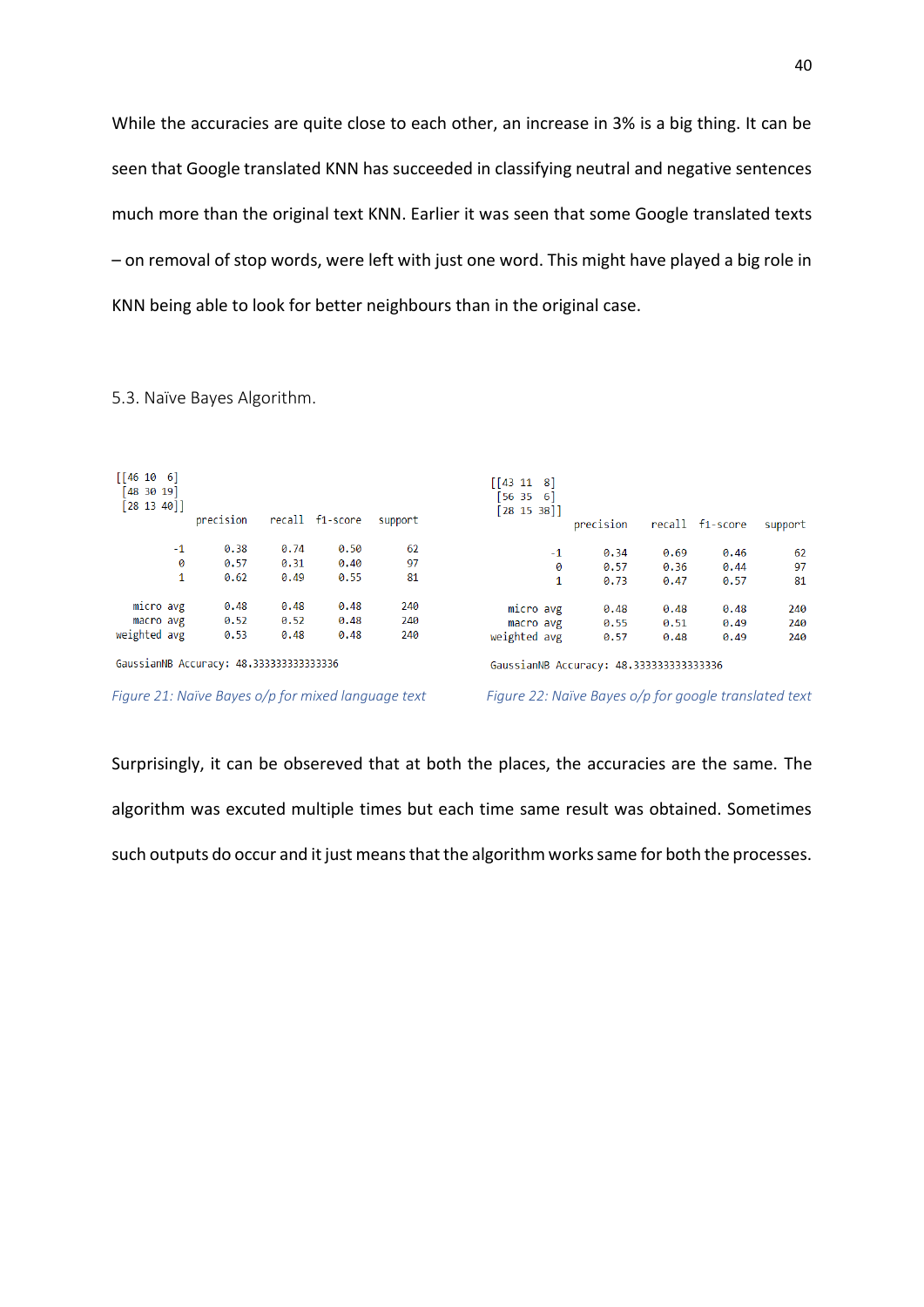#### <span id="page-40-0"></span>5.4. Decision Tree Algorithm.

| $[$ [21 31 10]<br>[16 66 15]<br>$62946$ ] | precision |      | recall f1-score | support | $\begin{bmatrix} 22 & 33 & 7 \end{bmatrix}$<br>$\begin{bmatrix} 16 & 75 & 6 \end{bmatrix}$<br>5 26 50]] | precision                                    |      | recall f1-score | support |
|-------------------------------------------|-----------|------|-----------------|---------|---------------------------------------------------------------------------------------------------------|----------------------------------------------|------|-----------------|---------|
| $-1$                                      | 0.49      | 0.34 | 0.40            | 62      | $-1$                                                                                                    | 0.51                                         | 0.35 | 0.42            | 62      |
| 0                                         | 0.52      | 0.68 | 0.59            | 97      | 0                                                                                                       | 0.56                                         | 0.77 | 0.65            | 97      |
| 1                                         | 0.65      | 0.57 | 0.61            | 81      | 1                                                                                                       | 0.79                                         | 0.62 | 0.69            | 81      |
| micro avg                                 | 0.55      | 0.55 | 0.55            | 240     | micro avg                                                                                               | 0.61                                         | 0.61 | 0.61            | 240     |
| macro avg                                 | 0.55      | 0.53 | 0.53            | 240     | macro avg                                                                                               | 0.62                                         | 0.58 | 0.59            | 240     |
| weighted avg                              | 0.56      | 0.55 | 0.55            | 240     | weighted avg                                                                                            | 0.63                                         | 0.61 | 0.61            | 240     |
| Decision Tree: 55.41666666666667          |           |      |                 |         | Decision Tree: 61.25000000000001                                                                        |                                              |      |                 |         |
| Figure 23: DT o/p for mixed language text |           |      |                 |         |                                                                                                         | Figure 24: DT o/p for google translated text |      |                 |         |

<span id="page-40-2"></span>The output accuracies show a large difference here. While the original text gives a fairly average accuracy of 55.41%, the google translated text gives an accuracy of 61.25%. and the confusion matrix shows that apart from making more right classifications, Decision Tree has instead reduced the number of wrong predictions. Also, since Random Forest is basically a combination of a lot of decision trees, it was predictable that this algorithm will give less accuracy than Random Forest Algorithm.

| $[$ [ 9 49 4]<br>[ 6 79 12]<br>[13743]    | precision |      | recall f1-score | support |
|-------------------------------------------|-----------|------|-----------------|---------|
| $-1$                                      | 0.56      | 0.15 | 0.23            | 62      |
| ø                                         | 0.48      | 0.81 | 0.60            | 97      |
| 1                                         | 0.73      | 0.53 | 0.61            | 81      |
|                                           |           |      |                 |         |
| micro avg                                 | 0.55      | 0.55 | 0.55            | 240     |
| macro avg                                 | 0.59      | 0.50 | 0.48            | 240     |
| weighted avg                              | 0.58      | 0.55 | 0.51            | 240     |
| Support vector machine: 54.58333333333333 |           |      |                 |         |

<span id="page-40-1"></span>5.5. Support Vector Machine Algorithm.

<span id="page-40-3"></span>*Figure 25: SVM o/p for mixed language text Figure 26: SVM o/p for google translated text*

| [19376]<br>6 87<br>1 32 48]] | 4    |           |      |                 |         |
|------------------------------|------|-----------|------|-----------------|---------|
|                              |      | precision |      | recall f1-score | support |
|                              | $-1$ | 0.73      | 0.31 | 0.43            | 62      |
|                              | 0    | 0.56      | 0.90 | 0.69            | 97      |
|                              | 1    | 0.83      | 0.59 | 0.69            | 81      |
| micro avg                    |      | 0.64      | 0.64 | 0.64            | 240     |
| macro avg                    |      | 0.71      | 0.60 | 0.60            | 240     |
| weighted avg                 |      | 0.69      | 0.64 | 0.62            | 240     |

Support vector machine : 64.16666666666667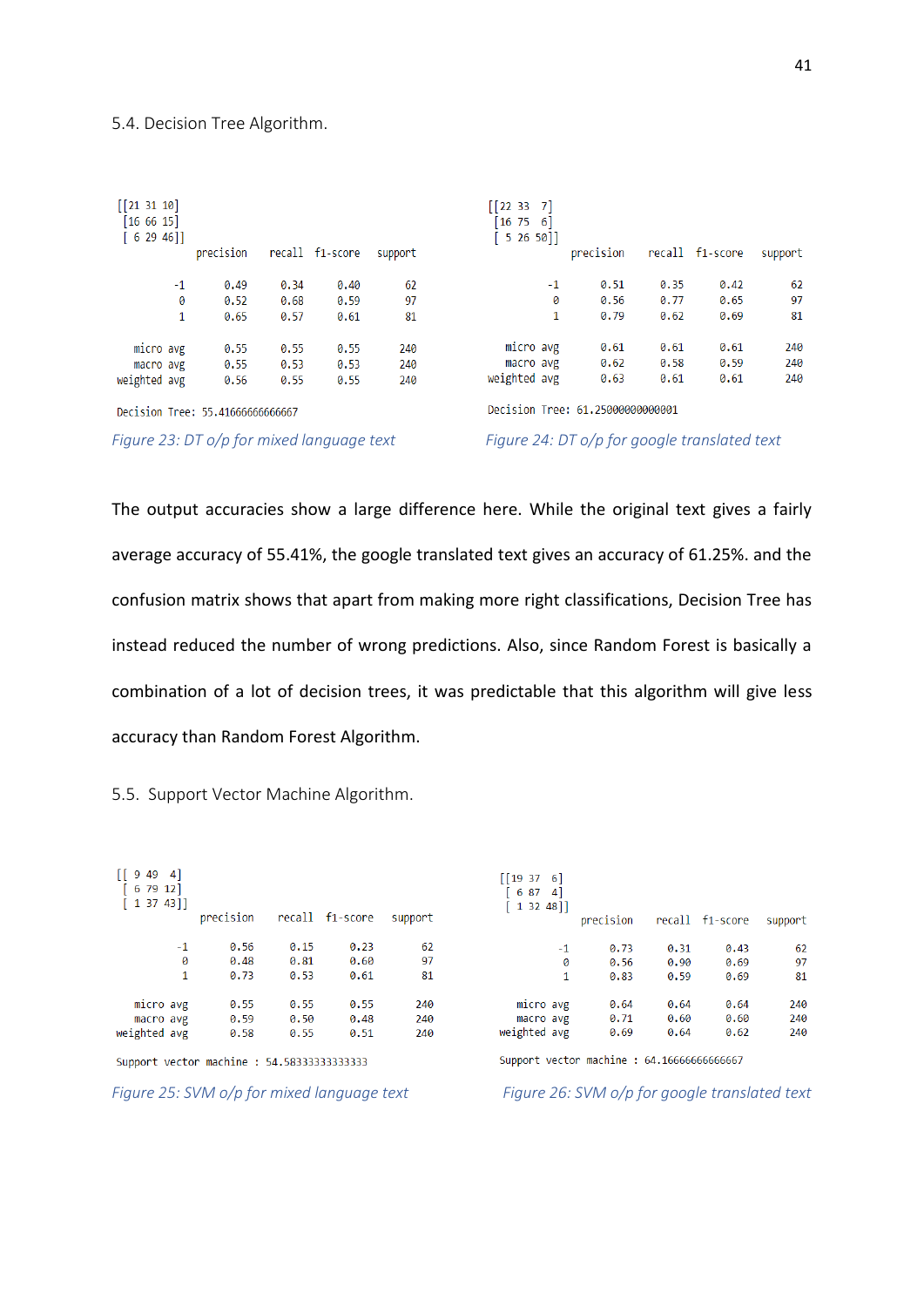SVM shows the largest difference in accuracies for the classification. It can be seen in the confusion matrix that the google translated text gives very little errors while classifying the neutral sentences. The high output values in correctly predicting the sentences places SVM highly among other algorithms.

<span id="page-41-0"></span>5.6. Logistic Regression Algorithm.

| $[$ [ 8 47 7]<br>[58210]<br>[13347] |      | precision                               |      | recall f1-score | support | [10466]<br>3904]<br>$2, 30, 49$ ]       | precision |      | recall f1-score | support |
|-------------------------------------|------|-----------------------------------------|------|-----------------|---------|-----------------------------------------|-----------|------|-----------------|---------|
|                                     | $-1$ | 0.57                                    | 0.13 | 0.21            | 62      | $-1$                                    | 0.67      | 0.16 | 0.26            | 62      |
|                                     | 0    | 0.51                                    | 0.85 | 0.63            | 97      | 0                                       | 0.54      | 0.93 | 0.68            | 97      |
|                                     | 1    | 0.73                                    | 0.58 | 0.65            | 81      | 1                                       | 0.83      | 0.60 | 0.70            | 81      |
| micro avg                           |      | 0.57                                    | 0.57 | 0.57            | 240     | micro avg                               | 0.62      | 0.62 | 0.62            | 240     |
| macro avg                           |      | 0.60                                    | 0.52 | 0.50            | 240     | macro avg                               | 0.68      | 0.56 | 0.55            | 240     |
| weighted avg                        |      | 0.60                                    | 0.57 | 0.53            | 240     | weighted avg                            | 0.67      | 0.62 | 0.58            | 240     |
|                                     |      | Logistic Regression : 57.08333333333333 |      |                 |         | Logistic Regression: 62.083333333333336 |           |      |                 |         |

<span id="page-41-2"></span>*Figure 27: LR o/p for mixed language text Figure 28: LR o/p for google translated text*

Here, it can be observed that the neutral sentences have been reduced in errors by the logistic regression algorithm. The original text gave an accuracy of 57.08% whereas the google translated text gave an accuracy of 62.08%. It can be said that the improvement was noted due to the fact that while removing the stop words from the google translated texts, the reduced number of words allowed the algorithm to concisely apply the probabilistic classification prediction to the sentences.

<span id="page-41-1"></span>5.7. Statistical testing:

Statistical testing is done in order to check the confidence level between the two accuracies compared.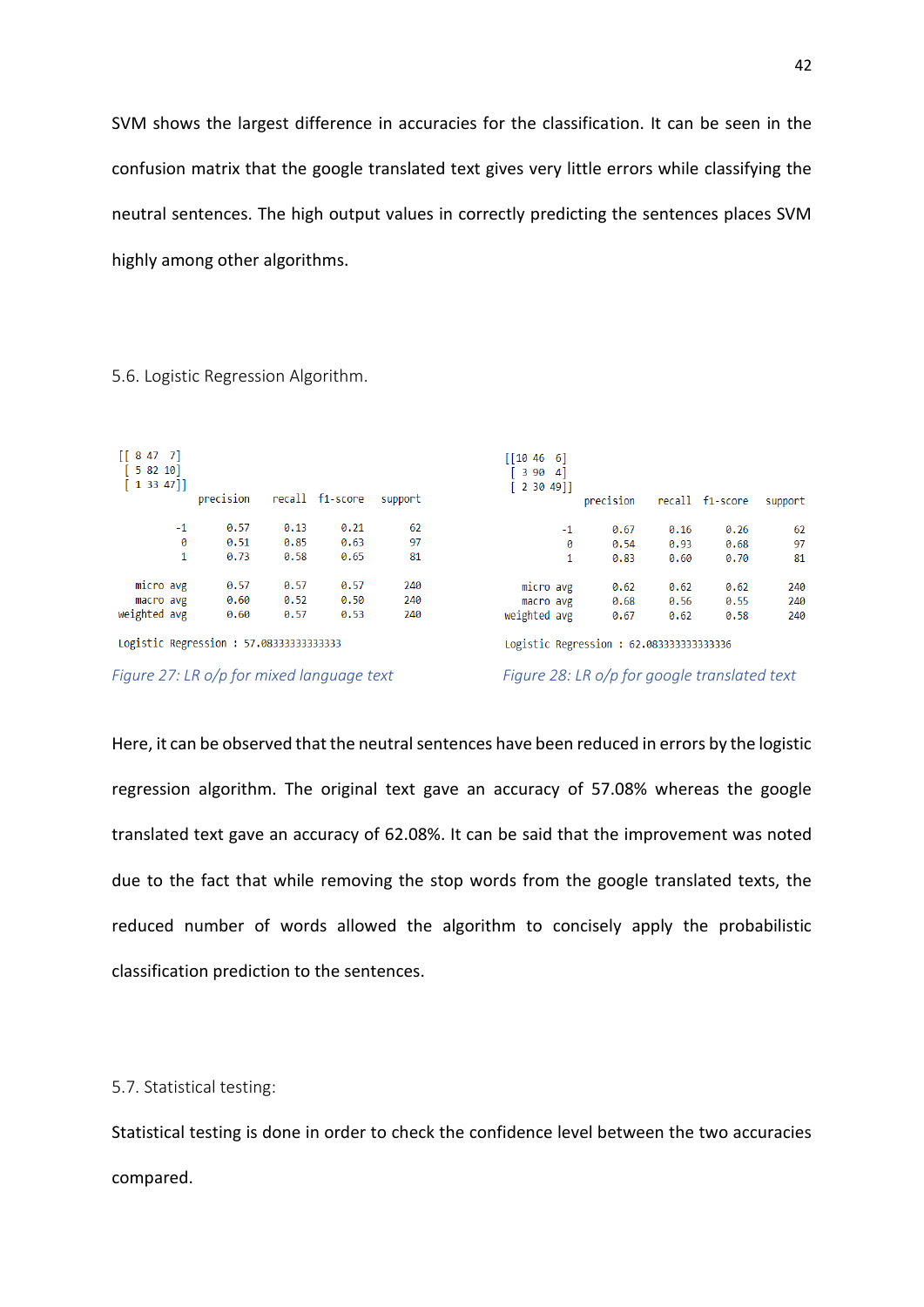After applying a t-test on the two accuracies obtained before and after translation, the following result was obtained:

|   |                                  |               | Algorithm Accuracy Accuracy after using Google Translate | t value |
|---|----------------------------------|---------------|----------------------------------------------------------|---------|
|   | Random forest 59.166667          |               | 65.416667 2.584527                                       |         |
|   |                                  | KNN 47 500000 | 50 833333 1 334260                                       |         |
| 2 | GaussianNB 48.333333             |               | 48.333333 0.000000                                       |         |
| 3 | Decision Tree 55.416667          |               | 61.250000 2.370584                                       |         |
|   | Support vector machine 54.583333 |               | 64.166667 3.921254                                       |         |

*Figure 29: t test output for the algorithms*

<span id="page-42-0"></span>T values and their meanings:

Value > 1.64 = Statistical difference at 90% confidence interval

Value > 1.96 = Statistical difference at 95% confidence interval

Value > 2.32 = Statistical difference at 99% confidence interval

As it can be seen, three out of the five algorithms show 99% confidence level. One shows a confidence level of 80+% and one shows zero.

Thus, it can be summed up by saying that the accuracies for the predictions range from the mid40s to the upper 60s. the highest performing algorithms were Random Forest Algorithm, Logistic Regression Algorithm, Decision Tree Algorithm and Support Vector Machine Algorithm.

Now that the results are obtained, the research questions and objectives all can be answered and explained. That shall be done in the next section of the research.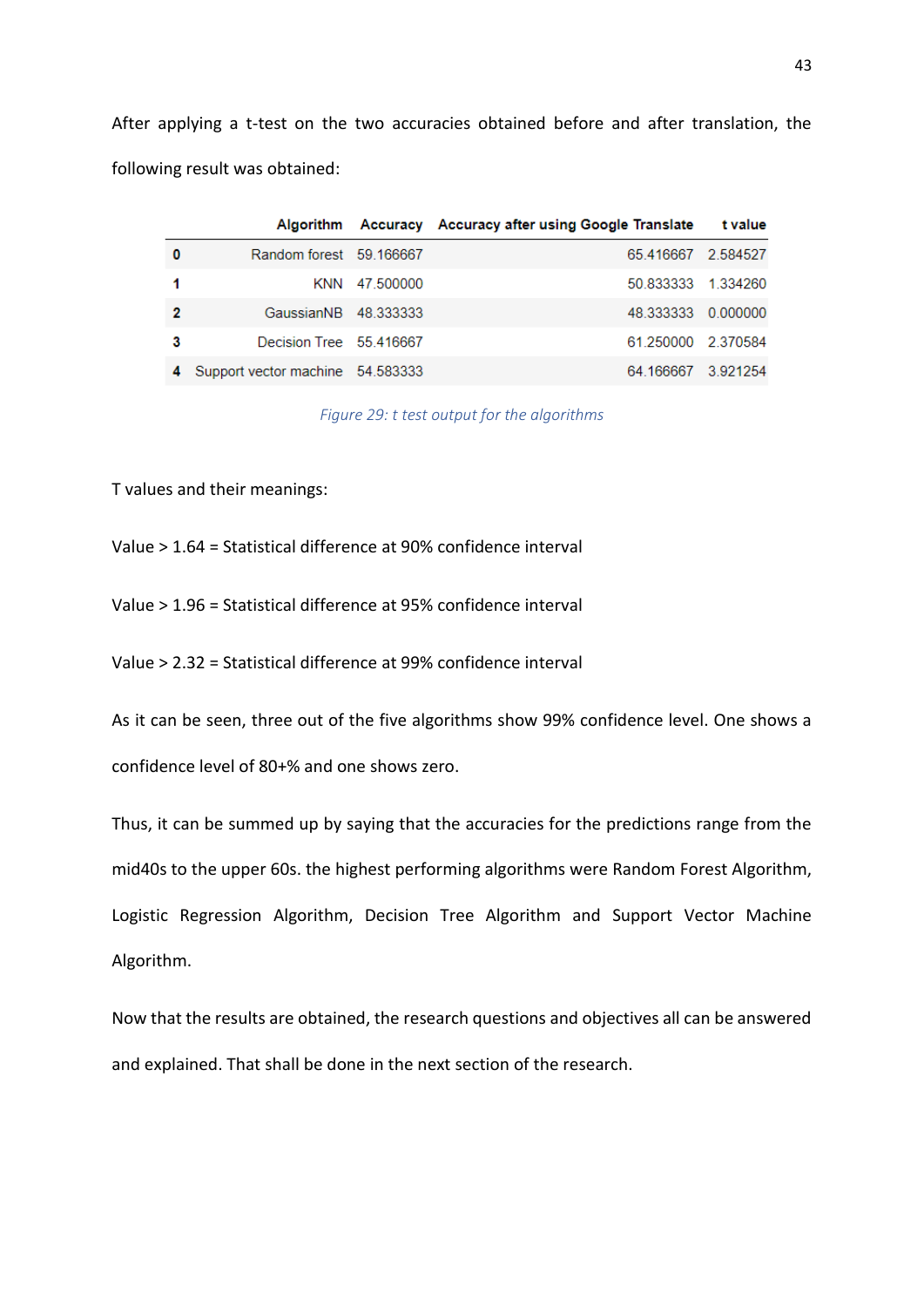# Chapter 6: CONCLUSION

<span id="page-43-0"></span>The research focussed on obtaining mixed language text data and the same in Marathi text and then comparing to check how the accuracies while classification vary. Data was then taken, cleaned and put through text classification machine learning techniques which resulted in the following result.



*Figure 30: output for the comparison of the two text classification methods*

<span id="page-43-1"></span>From the table, the following things can be clearly noted:

The highest improvement or change in accuracy was noted by the SVM Algorithm  $-$  an improvement of almost 10%. This might have been possible due to the reasons that while removing the stop words from the google translated text, some sentences resulted in keeping just one or two words which probably helped the SVM Algorithm to create a better and clearer hyperplane and thus give better results on the translated text data.

The highest accuracy was shown by the Random Forrest Algorithm with 65.4%. This accuracy is higher than that of Decision Tree Algorithm even though both are similar algorithms, and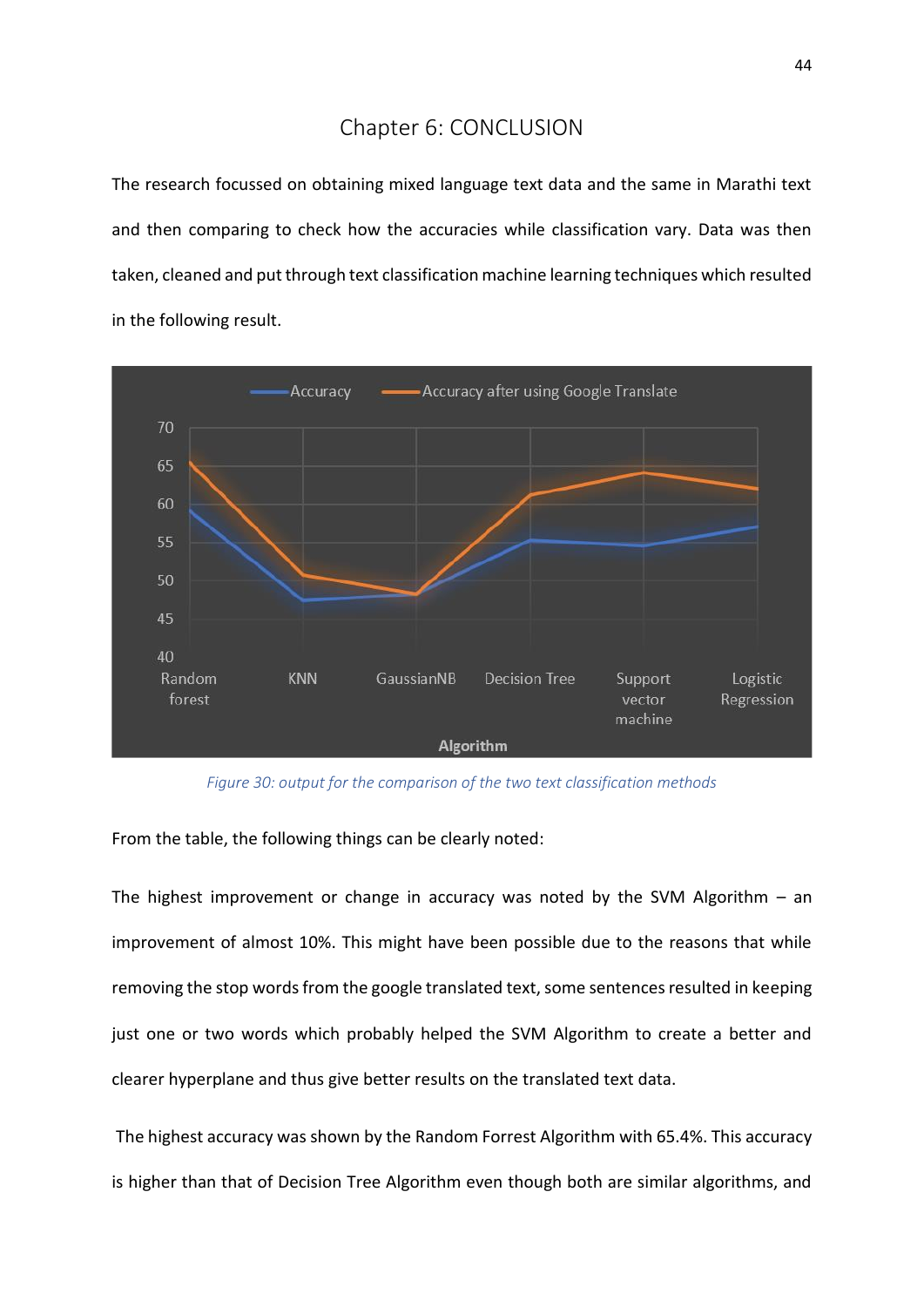this is because of the one major difference between the two algorithms. Random Forest is nothing but lots and lots of decision trees. This allows the algorithm to have different starting nodes and different attribute selections and this results in a much better result with higher accuracies. The surprising development was that Naïve Bayes gave the same output even after running the algorithm multiple times. The cause for this is unknown but .. (write more) KNN shows least change in accuracy with a rate of only 3%.

It can be concluded that a better change is seen when the data is translated and then classified rather than working on the original text. It also shows the google cloud translation's superior capability to translate words with a better accuracy. Also, it can be concluded that the objective defined in the introduction ae successfully fulfilled. And now the research questions can be answered too. The first research question demanded to know which algorithm gave the best result for the mixed language text. Form the table above it can be seen that the random forest algorithm gave the best output. The second research question demanded how the translated text performed on the same conditions. And it is evident from the result that the translated texts gave a much higher accuracy than the original texts. The third research question asked to compare the outputs, and that has been done extensively in the results section of the thesis.

The study also resulted in creation of an open source dataset for Marathi mixed language texts along with a dataset that provides the same sentences in typical Devanagari script. These can be considered as a contribution to the society and can be used by future data scientists to carry on and better the research.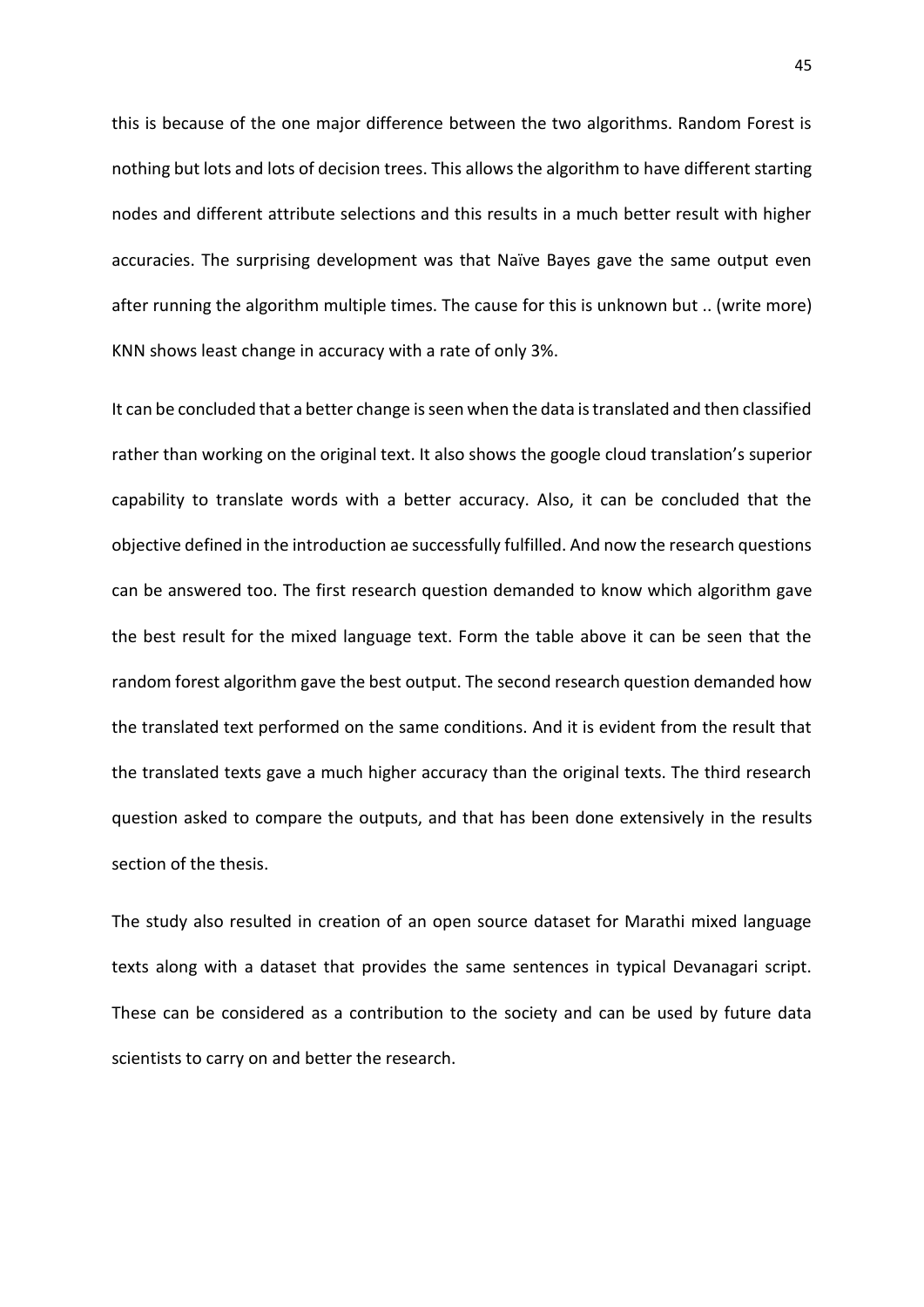#### <span id="page-45-0"></span>6.1 Future Scope

It was mentioned in the introduction that the research, though done expensively on plain and single languages in their own script is available for most of the languages; the research for mixed languages or texts which are transliterated and code mixed is less. In this particular research, the importance of coming up with methods to correctly analyse the sentiment of the mixed language text has been stressed upon, for it is clear that in today's world maximum number of people are bilingual and type and text in different styles and texts. Hence improvements need to be done and the research should be focussed on correctly classifying these mixed texts.

The data for the research contained of sentences which are used on a day to day basis on different chat platforms or are spoken in a typical day. It was necessary to begin understanding and start implementing sentiment analysis to day to day talks for they are one of the most difficult areas to apply sentiment analysis and that too with high levels of accuracy. For that, this research can be considered a step in the right direction.

This particular research has implemented machine learning algorithms on the original mixed language texts and then found out the results. This can be bettered by methods like POS tagging and applying rule based language identification while using machine learning in order to obtain the right language of the dataset. POS tagging refers to parts of speech tagging and is usually considered to be a very difficult and unnecessary step to apply for the mixed language texts for the rules change on every step for the text. But with sufficient research, some form of POS tagging should be applicable.

Mixed language text for this research had two languages – English and Marathi. Sometimes, there might be three languages or more in a text. Studies can be done to try and implement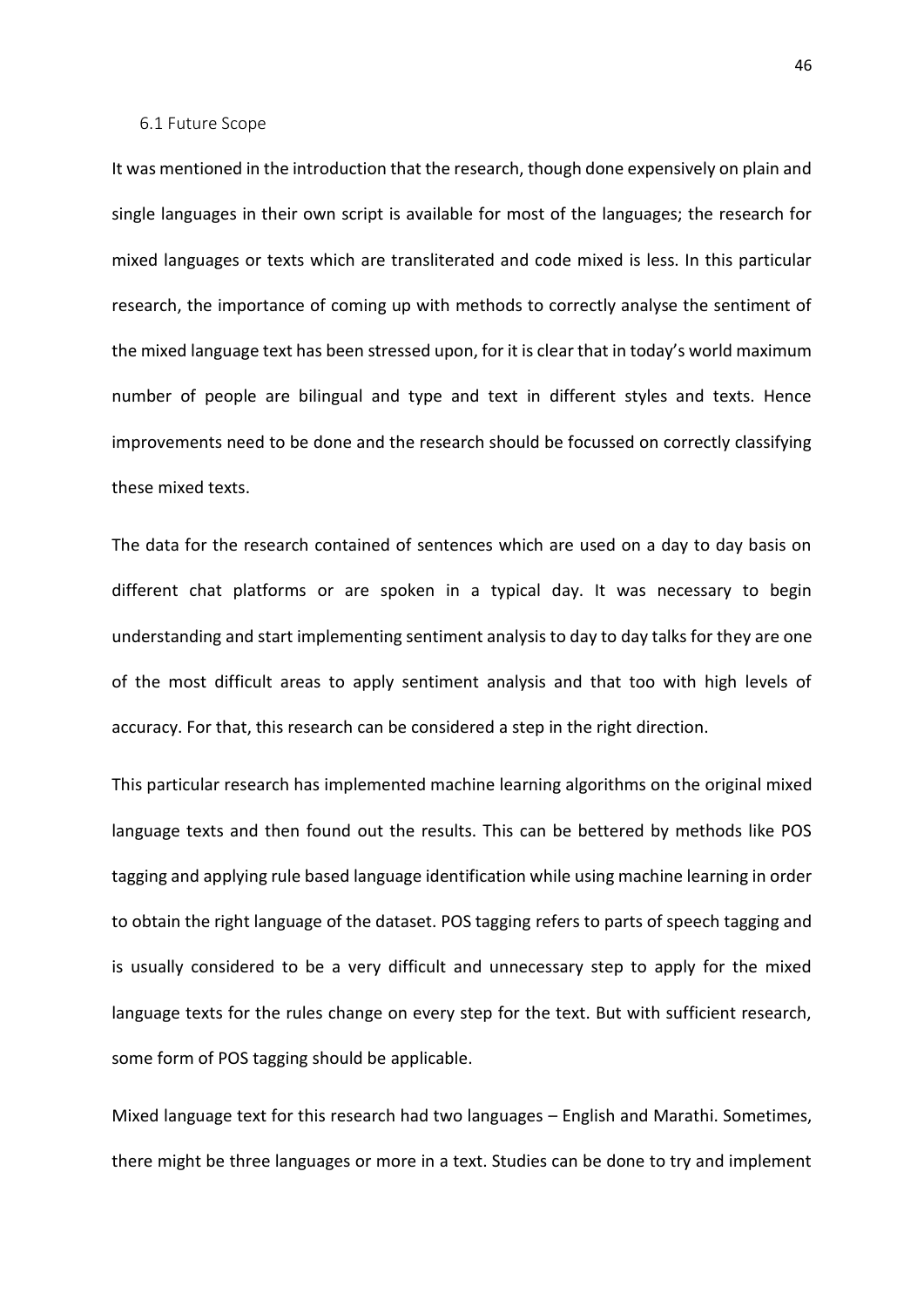sentiment analysis for that kind of datasets. Also, trying a lexicon based approach for the dataset can also be considered and the results compared. But the creation of a lexicon to near perfect conditions is not possible for the simple fact that every language has different dialects and compiling all of them might not be possible.

Also, as in all cases of languages, the base context upon which the statements were spoken may lead to a big difference in the actual sentiment of the sentences, hence even that could be developed upon. Sarcasm and irony are very difficult to decode and that may always be one of the reasons for not being able to obtain maximum efficiency.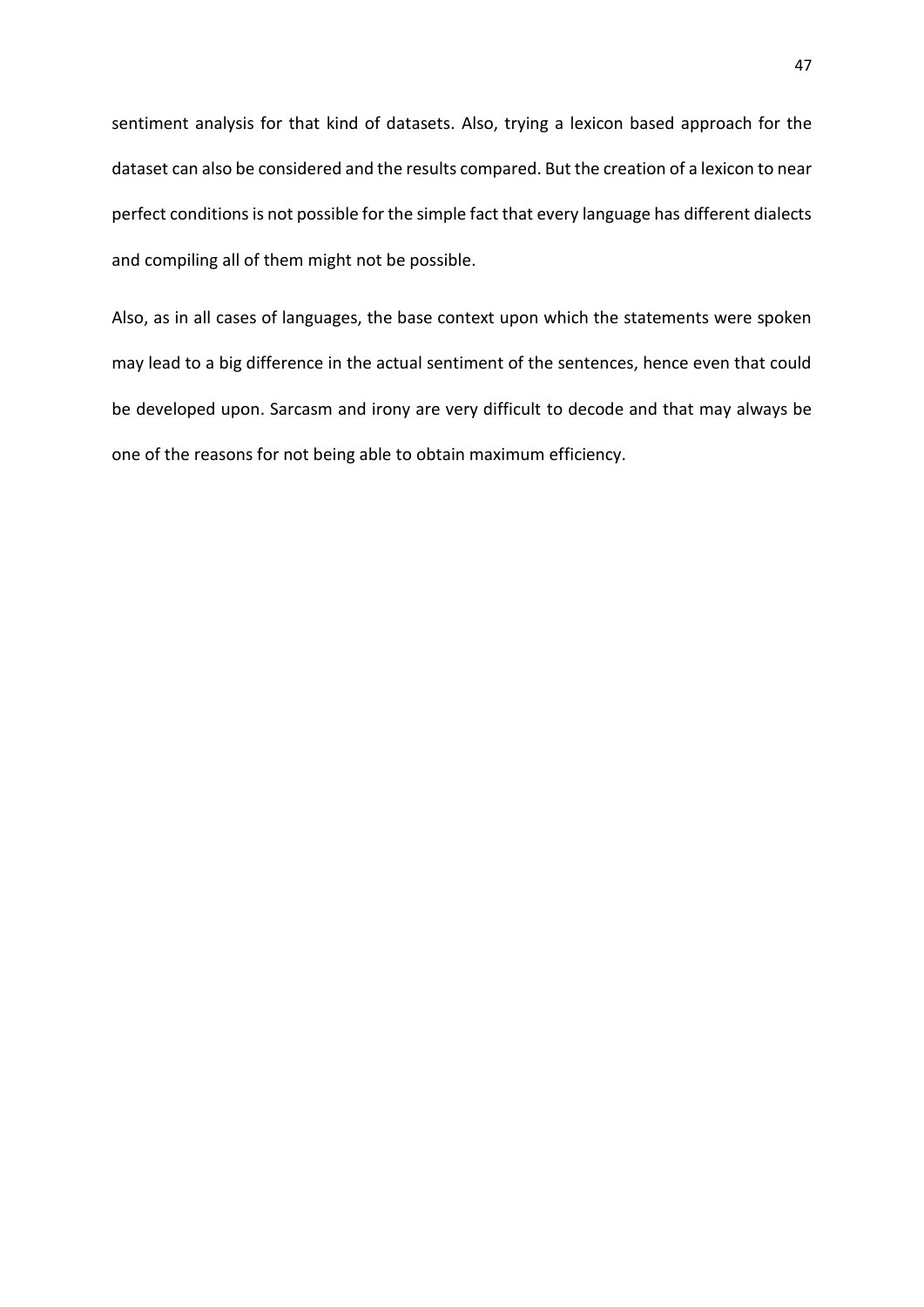# PLAGIARISM AND REFERENCES

- <span id="page-47-0"></span>1. [https://gulfnews.com/world/asia/india/census-more-than-19500-languages-spoken](https://gulfnews.com/world/asia/india/census-more-than-19500-languages-spoken-in-india-as-mother-tongues-1.2244791)[in-india-as-mother-tongues-1.2244791](https://gulfnews.com/world/asia/india/census-more-than-19500-languages-spoken-in-india-as-mother-tongues-1.2244791) - news article
- 2. <http://www.indiaonlinepages.com/population/population-of-maharashtra.html>
- 3. <https://cloud.google.com/translate/docs/reference/libraries/v3/python>
- 4. E Mark Gold 1967, "Language Identification in the Limit", Information and Control, Vol.10, Issue 5, pp. 447-474. [https://doi.org/10.1016/S0019-9958\(67\)91165-5](https://doi.org/10.1016/S0019-9958(67)91165-5)
- 5. Kamal Nigam, John Lafferty, Andrew McCallum (1999), "Using Maximum Entropy for Text Classification",<http://www.kamalnigam.com/papers/maxent-ijcaiws99.pdf>
- 6. Andrea Esuli, Fabrizio Sebastiani, "SentiWordNet: A Publicly Available Lexical Resource for Opinion Mining",<http://www.esuli.it/publications/LREC2006.pdf>
- 7. Aditya Joshi, Balamurali A R, Pushpak Bhattacharyya, "A Fall-back Strategy for Sentiment Analysis in Hindi: a case Study",

[https://www.cse.iitb.ac.in/~adityaj/HindiSentiWordnet\\_AdityaJ.pdf](https://www.cse.iitb.ac.in/~adityaj/HindiSentiWordnet_AdityaJ.pdf)

8. Heba Elfardy, Mona Diab, "Token Level Identification of Linguistic Code Switching"

<https://www.aclweb.org/anthology/C12-2029.pdf>

9. Akshat Bakliwal, Piyush Arora, Vasudeva Varma, "Hindi Subjective Lexicon: A Lexical Resource for Hindi Polarity Classification",

[https://pdfs.semanticscholar.org/e7e6/e849600ab8ac499778c580c84d91616612b9.](https://pdfs.semanticscholar.org/e7e6/e849600ab8ac499778c580c84d91616612b9.pdf) [pdf](https://pdfs.semanticscholar.org/e7e6/e849600ab8ac499778c580c84d91616612b9.pdf)

10. Bibekananda Kundu, Subhash Chandra, "Automatic Detection of English Words in Benglish Text", IEEE International Conference on Intelligent Human Computer Interaction 2012, Kharagpur, India.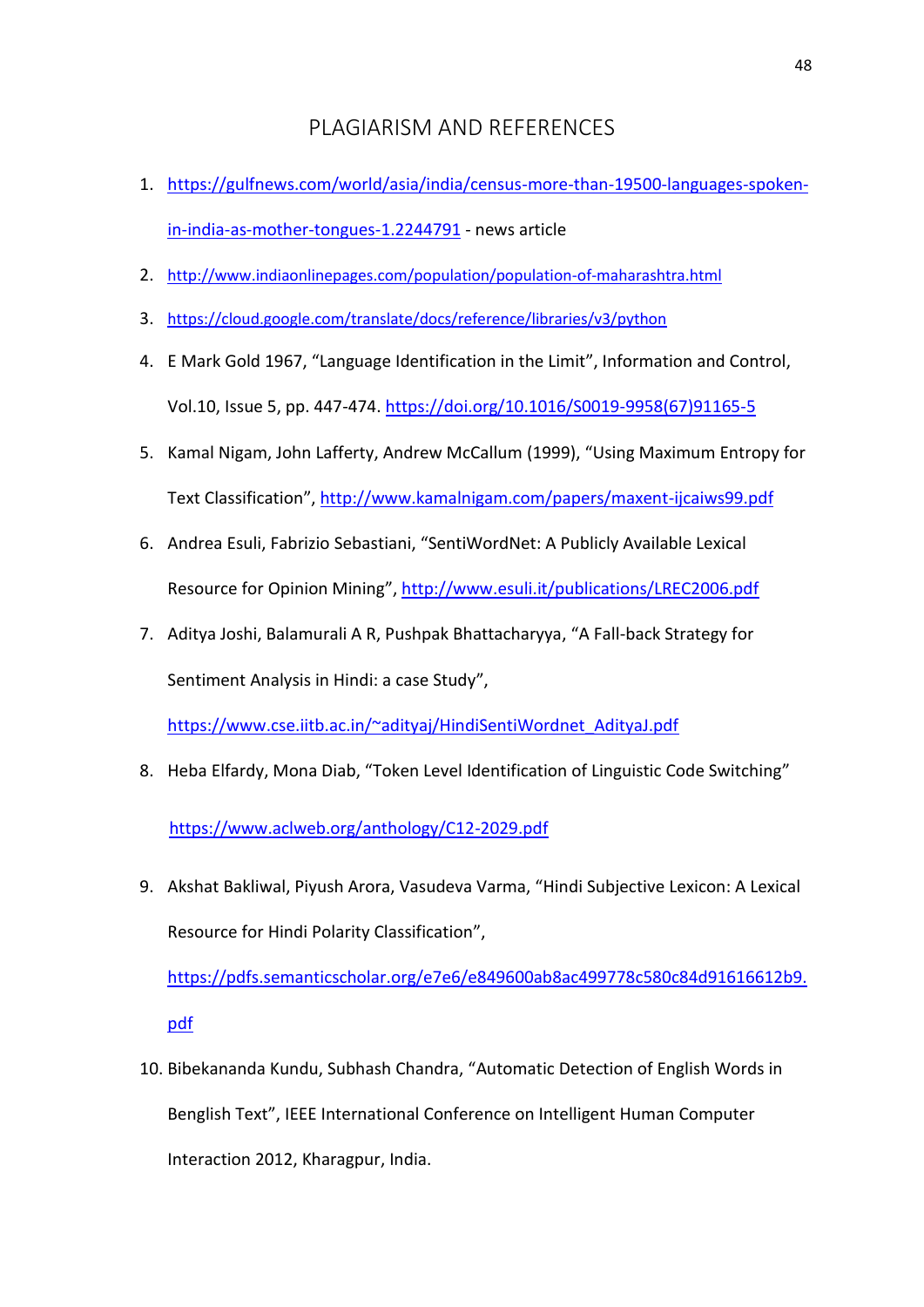- 11. Yogarish Vyas, Spandana Gella, Jatin sharma, Kalika Bali, Monojit Choudhury, "POS Tagging of English-Hindi Code-Mixed Social Media Content", Conference on Empirical Methods in Natural Language Processing (EMNLP) 2014, pp. 974-979. <https://www.aclweb.org/anthology/D14-1105.pdf>
- 12. Ben King, Steven Abney, "'Labeling the Languages of Words in Mixed-Language Documents using Weakly Supervised Methods", NAACL-HLT 2013, Georgia, pp.1110- 1119. <https://www.aclweb.org/anthology/N13-1131.pdf>
- 13. Utsab Barman, Amitava Das, Joachim Wagner, Jennifer Foster, "Code Mixing: A Challenge for Language Identification in the Language of Social Media", The First Workshop on Computational Approaches to Code Switching, Doha 2014, pp. 13-23. <https://www.aclweb.org/anthology/W14-3902.pdf>
- 14. Priyanka Pradip Kulkarni, Sonal Patil, Ganesh Dhanokar, "'Marathi And Sanskrit Word Identification By Using Genetic Algorithm", Intenatioanl Journal of Information & Futuristic Research 2015 (IJIFR), Vol 2, Issue 12, pp. 4588-4598.

[https://pdfs.semanticscholar.org/1029/43d392ac3ee33105642fbd8ddbc243e4ae31.](https://pdfs.semanticscholar.org/1029/43d392ac3ee33105642fbd8ddbc243e4ae31.pdf) [pdf](https://pdfs.semanticscholar.org/1029/43d392ac3ee33105642fbd8ddbc243e4ae31.pdf)

15. Kumar Ravi, Vadlamani Ravi, "Sentiment Classification of Hinglish Text", 3<sup>rd</sup> International Conference on Recent Advances in Information Technology (RAIT) 2016, DOI: 10.1109/RAIT.2016.7507974.

https://www.researchgate.net/publication/305675500 Sentiment classification of [Hinglish\\_text](https://www.researchgate.net/publication/305675500_Sentiment_classification_of_Hinglish_text)

16. Muhammad Bilal, Huma Israr, Muhammad Shahid, Amin Khan, "Sentiment classification of Roman-Urdu opinions using Naive Bayesian, Decision Tree and KNN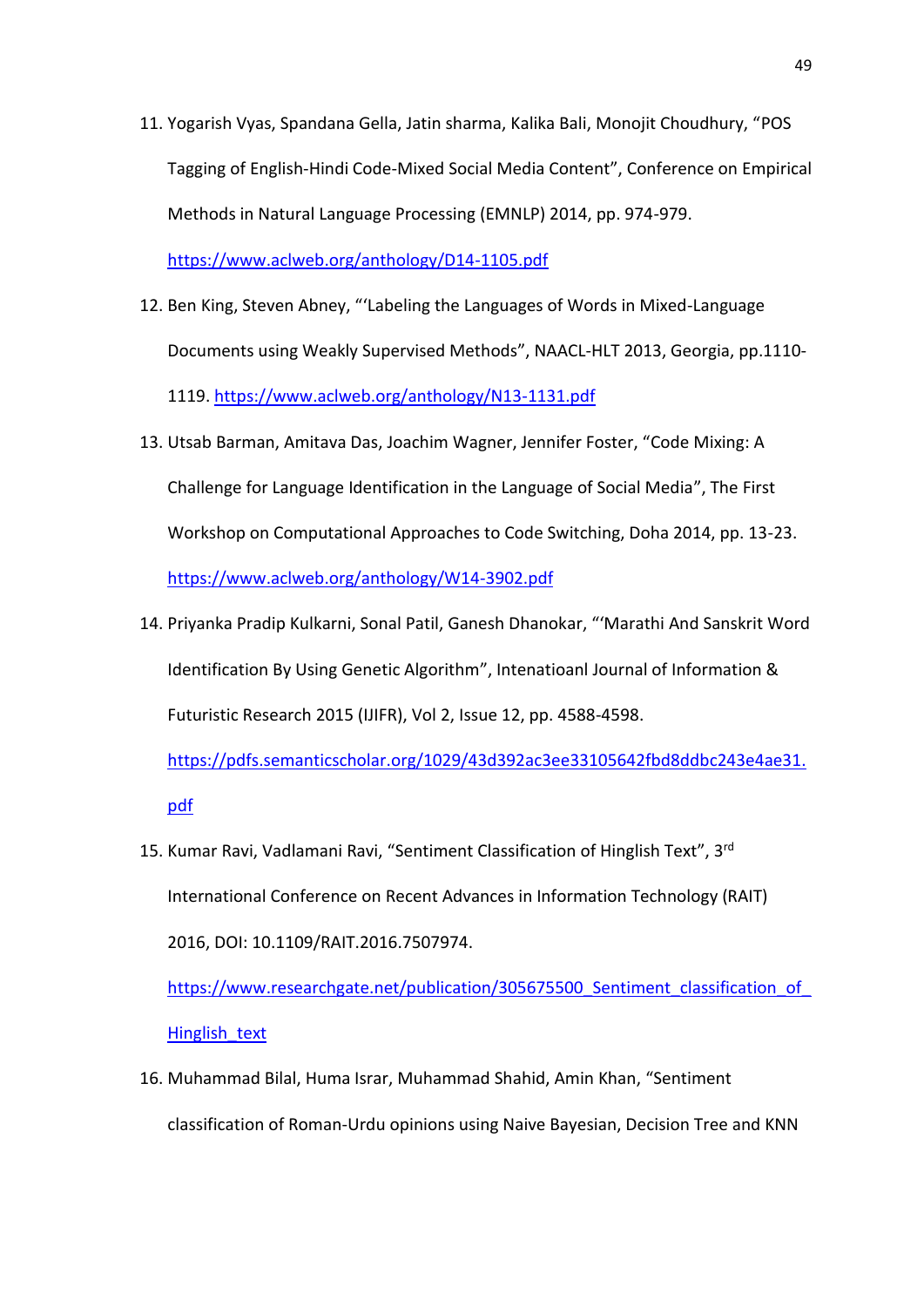classification techniques". Journal of King Saud Univ. Computer and Information Sciences. 2016, 28, pp.330–344.

17. Harpreet Kaur, Dr. Veenu Mangat, Nidhi, "Dictionary based Sentiment Analysis of Hinglish text", International Journal of Advanced Research in Computer Science (IJARCS), Vol.8, Issue 5, pp. 816-822, May-June 2017.

[https://pdfs.semanticscholar.org/812f/eb912829d8d4cd30d0a5a80bb935e6a1878b.](https://pdfs.semanticscholar.org/812f/eb912829d8d4cd30d0a5a80bb935e6a1878b.pdf) [pdf](https://pdfs.semanticscholar.org/812f/eb912829d8d4cd30d0a5a80bb935e6a1878b.pdf)

- 18. Nafis Ietiza Tripto, Mohammed Eunus Ali, "Detecting Multilabel Sentiment and Emotions from Bangla Youtube Comments", In Proceedings of the 2018 International Conference on Bangla Speech and Language Processing (ICBSLP), Sylhet, Bangladesh, 21–22 September 2018; pp. 1–6.
- 19. Sujata Deshmukh, Nileema Patil, Surabhi Rotiwar, Jason Nunes, "Sentiment Analysis of Marthi Language", International Journal of Research Publications in Engineering and Technology (IJRPET) 2017, Vol 3, Issue 6, pp. 93-97.

<https://journalnx.com/papers/20150361-sentiment-analysis.PDF>

- 20. Mohammed Arshad, Sharvari Govilkar, "Sentiment Analysis of Mixed Code for the Transliterated Hindi and Marathi Texts", International Journal o Natural Language Computing (IJNLC) 2018, Vol 7, Issue 2, pp. 15-28. DOI: 10.5121/ijnlc.2018.7202. <http://aircconline.com/ijnlc/V7N2/7218ijnlc02.pdf>
- 21. Abhishek Kaushik, Gagandeep Kaur, Shubham Sharma, "Cooking is creating emotion: A study on Hinglish sentiments of Youtube cookery channels using semi supervised approach", Big Data and Cognitive Computing, July 2019, pp. 4-19.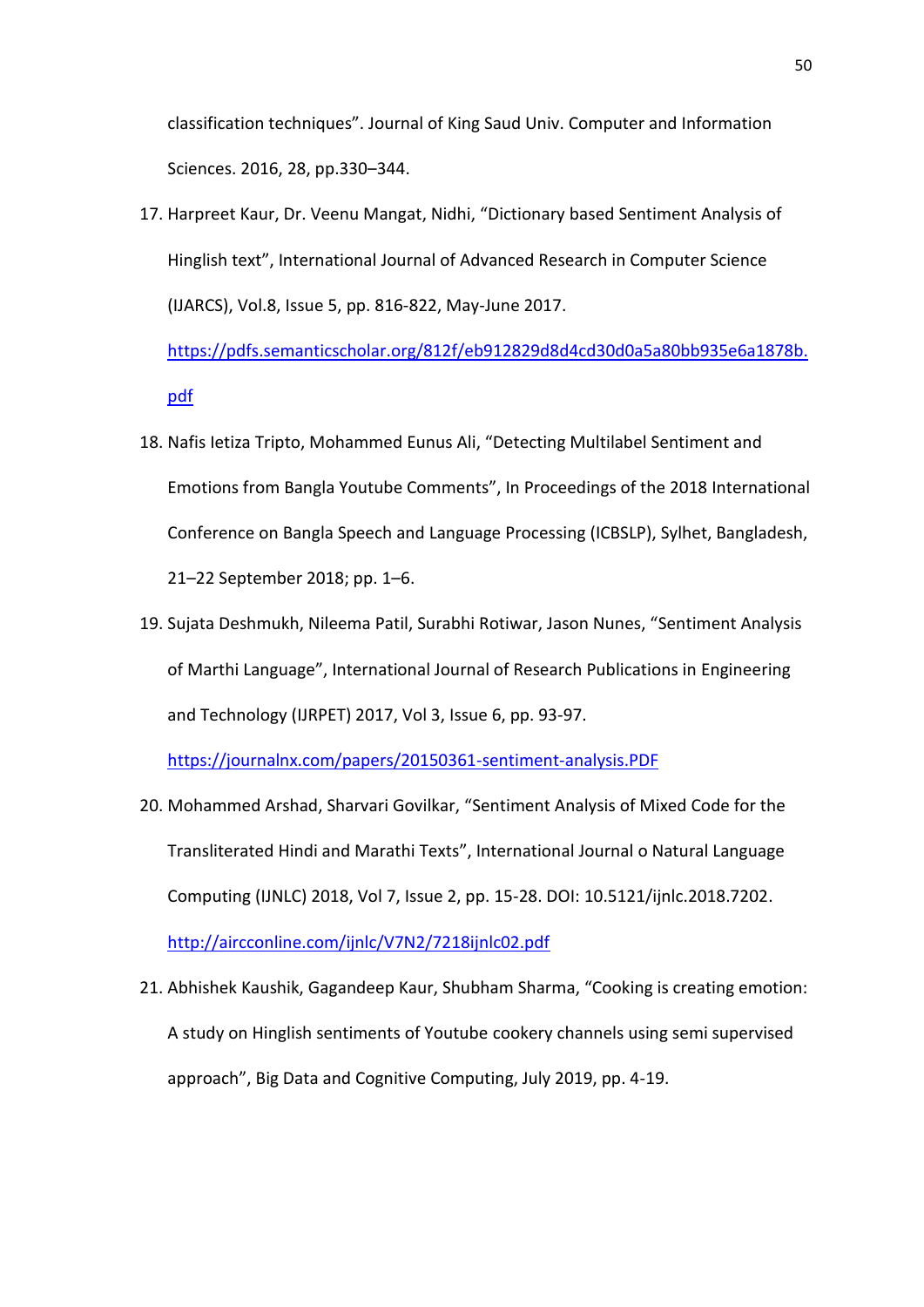### APPENDIX

<span id="page-50-0"></span>This Section contains the information on what the artefacts folder contains and what all the files mean.

The folder of 'thesis artefacts' submitted along with this particular research document contains the following files:

### **Datasets:**

1. marathi data.csv : a csv file that contains the marathi dataset along with the rating for the same. Can be opened in MS Excel.

2. results.csv : a csv file that shows the output for the research along with the t-score. Can be opened in MS Excel.

3. tdata.csv : a csv file that shows the mixed language text dataset used in the research along with the rating for the same. Can be oepend in MS Excel.

4. ttext.csv : a csv file that shows the marathi sentences and their English translations obtained from google translate. Can be opened using MS Excel.

5. thesis dataset.csv: acsv file that shows the original dataset where all 8 participants had rated the dataset.

### **Stop word files:**

1. english-new: a file that contains the manually constructed English stop word list which can be opened in a simple notepad.

2. marathi: a file that contains the manually written Marathi stop words list which can be opened in a simple notepad.